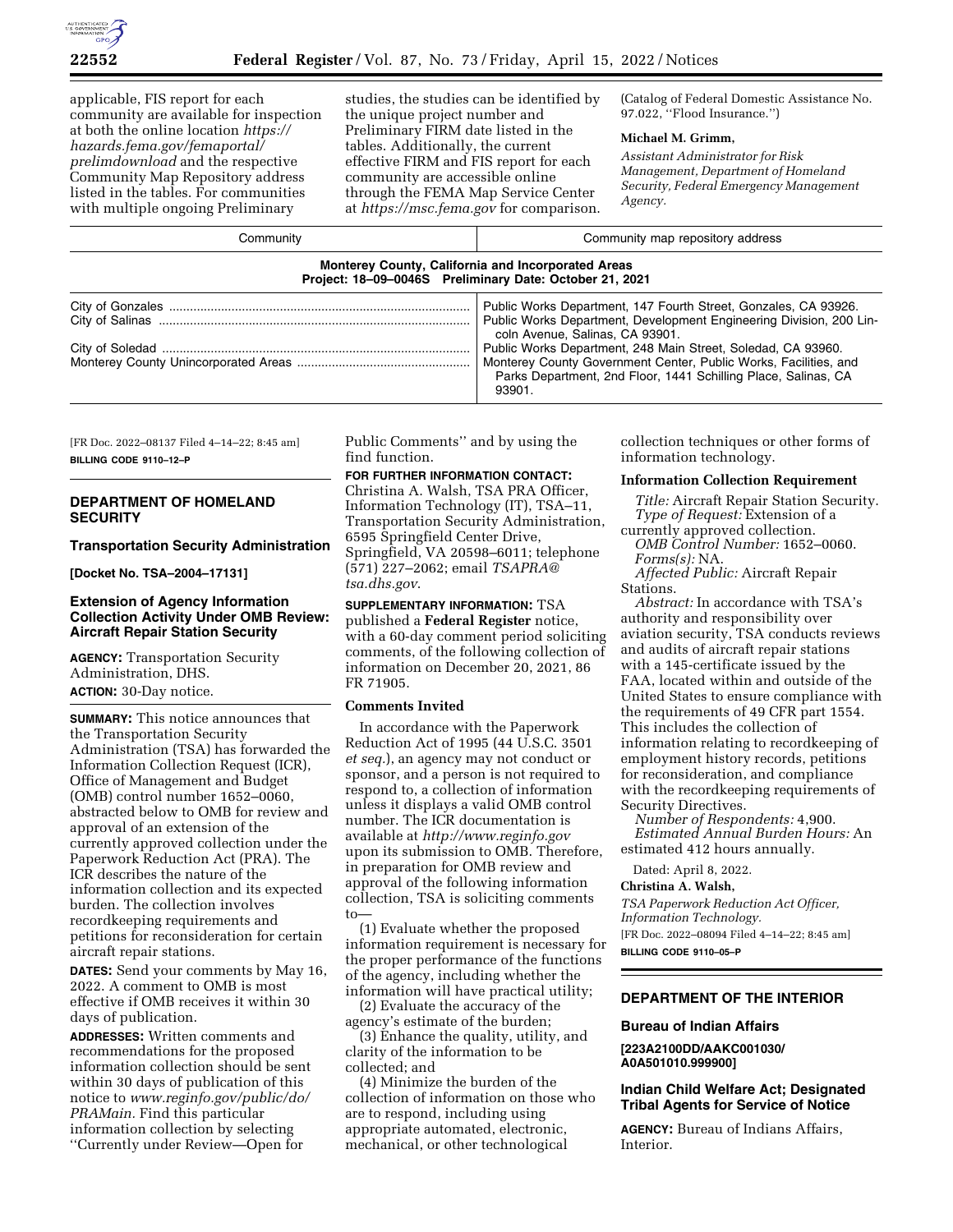## **ACTION:** Notice.

**SUMMARY:** The regulations implementing the Indian Child Welfare Act provide that Federally recognized Indian Tribes may designate an agent other than the Tribal Chairman for service of notice of proceedings under the Act. This notice includes the current list of designated Tribal agents for service of notice.

### **FOR FURTHER INFORMATION CONTACT:**

Bureau of Indian Affairs, Evangeline M. Campbell, Chief, Division of Human Services, Office of Indian Services, 1849 C Street NW, Mail Stop 3641–MIB, Washington, DC 20240; Phone: (202) 513–7621; Email: *[Evangeline.campbell@](mailto:Evangeline.campbell@bia.gov) [bia.gov.](mailto:Evangeline.campbell@bia.gov)* 

**SUPPLEMENTARY INFORMATION:** The regulations implementing the Indian Child Welfare Act, 25 U.S.C. 1901 *et seq.,* provide that Federally Recognized Tribes may designate an agent other than the Tribal Chairman for service of notice of proceedings under the Act. See 25 CFR 23.12. The Secretary of the Interior is required to update and publish in the **Federal Register** as necessary the names and addresses of the designated Tribal agents. This notice is published in exercise of authority delegated by the Secretary of the Interior to the Assistant Secretary—Indian Affairs by 209 DM 8.

In any involuntary proceeding in a State court where the court knows or has reason to know that an Indian child is involved, and where the identity and

location of the child's parent or Indian custodian or Tribe is known, the party seeking the foster-care placement of, or termination of parental rights to, an Indian child must directly notify the parents, the Indian custodians, and the child's Tribe by registered or certified mail with return receipt requested, of the pending child-custody proceedings and their right of intervention. Copies of these notices must be sent to the appropriate Bureau of Indian Affairs (BIA) Regional Director (see *[www.bia.gov](http://www.bia.gov)*) by registered or certified mail with return receipt requested or by personal delivery. See 25 CFR 23.11. No notices are required to be sent to the Secretary's office or the BIA Central Office, except for final adoption decrees. Final adoption decrees are required to be sent to the BIA Central Office in Washington, DC.

If the identity or location of the child's parents, the child's Indian custodian, or the Federally Recognized Tribe(s) in which the Indian child is a member or eligible for membership cannot be ascertained, but there is reason to know the child is an Indian child, notice of the child-custody proceeding must be sent to the appropriate BIA Regional Director. See 25 CFR 23.111.

1. Alaska Region

- 2. Eastern Region
- 3. Eastern Oklahoma Region
- 4. Great Plains Region
- 5. Midwest Region
- 6. Navajo Region 7. Northwest Region 8. Pacific Region 9. Rocky Mountain Region
- 10. Southern Plains Region
- 11. Southwest Region
- 12. Western Region

This notice presents the names and addresses of current designated Tribal agents for service of notice and includes each designated Tribal agent received by the Secretary of the Interior prior to the date of this publication. Part A, published in this notice, lists designated Tribal agents by BIA Region and alphabetically by Tribe within each of the 12 BIA Regions. Part A is also available electronically at: *[https://](https://www.bia.gov/bia/ois) [www.bia.gov/bia/ois.](https://www.bia.gov/bia/ois)* 

In between the BIA's annual **Federal Register** publication, the ICWA Designated Agent List will also be available on the Indian *Affairs.gov*  website, the link location is found at: *[https://www.bia.gov/bia/ois/dhs/icwa.](https://www.bia.gov/bia/ois/dhs/icwa)*  ICWA Designated agents will be updated every three months on the website link to assist the public.

## **A. List of Designated Tribal Agents by BIA Region**

## 1. Alaska Region

Alaska Regional Director, Bureau of Indian Affairs, Human Services, 3601 C Street, Ste. 1200 MC–403, Anchorage, Alaska 99503; Telephone Number: (907) 271–4111; Fax Number: (907) 271–4083.

| Tribe                                                                                     | <b>ICWA POC</b>                                                                                  | Mailing address                                                                                                       | Telephone No.  | Fax No.        | Email address                         |
|-------------------------------------------------------------------------------------------|--------------------------------------------------------------------------------------------------|-----------------------------------------------------------------------------------------------------------------------|----------------|----------------|---------------------------------------|
| Agdaagux Tribe of King Cove                                                               | Amanda McAdoo, Family Serv-<br>ices Coordinator.                                                 | Aleutian Pribilof Islands Asso-<br>ciation Inc., 1131 East Inter-<br>national Airport Road, An-<br>chorage, AK 99518. | (907) 276-2700 | (907) 222-9735 | amandam@apiai.org                     |
| Akiachak Native Community                                                                 | Serena Solesbee, ICWA Pro-<br>gram Manager.                                                      | Association of Village Council<br>Presidents, P.O. Box 219,<br>Bethel, AK 99559.                                      | (907) 543-8691 | (907) 543-7644 | icwa2@avcp.org                        |
| Akiak Native Community                                                                    | Olinka Jones, ICWA Director                                                                      | P.O. Box 52127, Akiak, AK<br>99552.                                                                                   | (907) 765-7112 | (907) 765-7512 | ojones@aikiakira-nsn.gov              |
| Alatna Village                                                                            | Miriam A. Titus, Acting Tribal<br>Social Services Manager.                                       | Tanana Chiefs Conference, 122<br>First Ave., Ste. 600, Fair-<br>banks, AK 99701.                                      | (907) 452-8251 | (907) 459-3984 | miriam.titus@<br>tananachiefs.org     |
| Algaaciq Native Village (St.<br>Mary's).                                                  | Sven Paulkan, Tribal Adminis-<br>trator.                                                         | P.O. Box 48, St. Mary's, AK<br>99658.                                                                                 | (907) 438-2932 | (907) 438-2227 | algaaciqtribe@gmail.com               |
| Allakaket Village                                                                         | Miriam A. Titus, Acting Tribal<br>Social Services Manager.                                       | Tanana Chiefs Conference, 122<br>First Ave., Ste. 600, Fair-<br>banks, AK 99701.                                      | (907) 452-8251 | (907) 459-3984 | miriam.titus@<br>tananachiefs.org     |
| Alutiig Tribe of Old Harbor (pre-<br>viously listed as Native Vil-<br>lage of Old Habor). | Julie Kaiser or Amanda Holden.<br><b>ICWA Case Manager/ICWA</b><br>Specialist.                   | Kodiak Area Native Associa-<br>tion, 3449 E Rezanof Drive,<br>Kodiak, AK 99615.                                       | (907) 486-1395 | (907) 486-1329 | Julie.Kaiser@<br>kodiakhealthcare.org |
| Angoon Community Association                                                              | Marlene Zuboff, ICWA Worker                                                                      | P.O. Box 328, Angoon, AK<br>99820.                                                                                    | (907) 788-3411 | (907) 788-3412 | mzuboff.agntribe10@<br>gmail.com      |
| Anvik Village                                                                             | Miriam A. Titus, Acting Tribal<br>Social Services Manager.                                       | Tanana Chiefs Conference, 122<br>First Ave., Ste. 600, Fair-<br>banks, AK 9970.                                       | (907) 452-8251 | (907) 459-3984 | miriam.titus@<br>tananachiefs.org     |
|                                                                                           | Tonya Garnett, Tribal Adminis-<br>trator.                                                        | P.O. Box 22069, Arctic Village,<br>AK 99722.                                                                          | (907) 587-5523 | (907) 587-5128 | avc.robertsam@<br>qmail.com           |
| Asa'carsarmiut Tribe                                                                      | Evelyn Darlene Peterson and<br>Madeline Long, Director of<br>Social Services & Education<br>VII. | P.O. Box 32107, Mountain Vil-<br>lage, AK 99632.                                                                      | (907) 591-2428 | (907) 591-2934 | atcicwa@gic.net                       |
| Beaver Village                                                                            | Miriam A. Titus, Acting Tribal<br>Social Services Manager.                                       | Tanana Chiefs Conference, 122<br>First Ave., Ste. 600, Fair-<br>banks, AK 99701.                                      | (907) 452-8251 | (907) 459-3984 | miriam.titus@<br>tananachiefs.org     |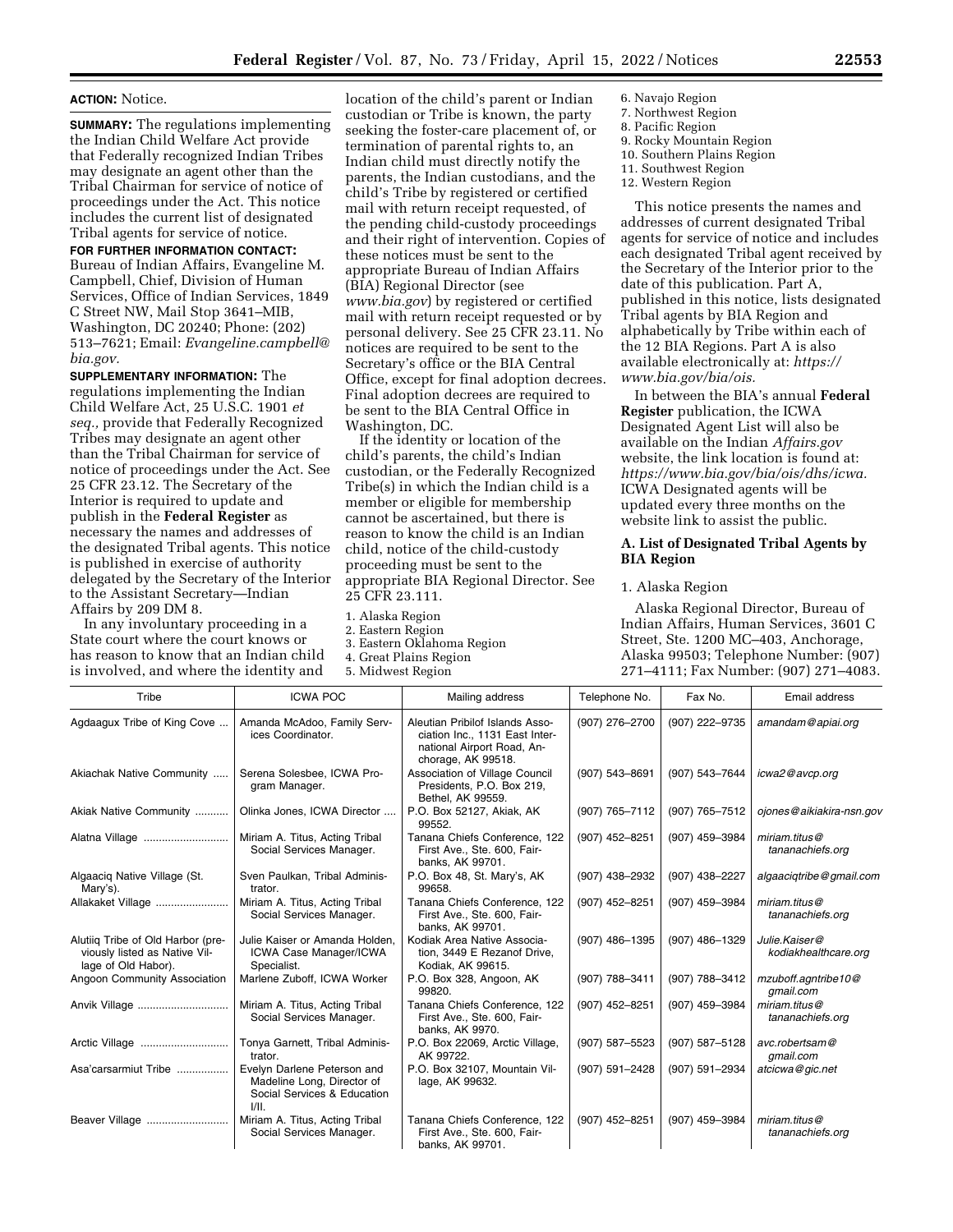$\equiv$ 

| Tribe                                                                                 | <b>ICWA POC</b>                                                                   | Mailing address                                                                                    | Telephone No.    | Fax No.            | Email address                      |
|---------------------------------------------------------------------------------------|-----------------------------------------------------------------------------------|----------------------------------------------------------------------------------------------------|------------------|--------------------|------------------------------------|
| Birch Creek Tribe                                                                     | Miriam A. Titus, Acting Tribal<br>Social Services Manager.                        | Tanana Chiefs Conference, 122<br>First Ave., Ste. 600, Fair-<br>banks, AK 99701.                   | (907) 452-8251   | (907) 459-3984     | miriam.titus@<br>tananachiefs.org  |
| Central Council of the Tlingit &<br>Haida Indian Tribes.                              | Will Kronick, Family Services<br>Administrator.                                   | P.O. Box 25500, Juneau, AK<br>99802.                                                               | (907) 463-7168   | (907) 885-0032     | wkronick@ccthita-<br>nsn.gov       |
| Chalkyitsik Village                                                                   | Miriam A. Titus, Acting Tribal<br>Social Services Manager.                        | Tanana Chiefs Conference, 122<br>First Ave., Ste. 600, Fair-<br>banks, AK 99701.                   | (907) 452-8251   | (907) 459-3984     | miriam.titus@<br>tananachiefs.org  |
| Cheesh-Na Tribe                                                                       | Agnes Denny, Tribal Adminis-<br>trator.                                           | HC01 Box 217, Gakona, AK<br>99586.                                                                 | (907) 822-3503   | (907) 822-5179     | agnesadenny@<br>gmail.com          |
| Chevak Native Village                                                                 | Serena Solesbee, ICWA Pro-<br>gram Manager.                                       | Association of Village Council<br>Presidents, P.O. Box 219,<br>Bethel, AK 99559.                   | (907) 543-8691   | (907) 543-7644     | icwa2@avcp.org                     |
| Chickaloon Native Village                                                             | Vera Spence, ICWA Case Man-<br>ager.                                              | P.O. Box 1105, Chickaloon, AK<br>99674.                                                            | (907) 745-0794   | (907) 745-0750     | vmspence@chickaloon-<br>nsn.gov    |
| Chignik Bay Tribal Council                                                            | Children's Services Division<br>Manager.                                          | Bristol Bay Native Association,<br>P.O. Box 310, Dillingham, AK<br>99576.                          | (907) 842-4139   | (907) 842-4106     | BBICWA@bbna.com                    |
| Chignik Lake Village                                                                  | <b>Children's Services Division</b><br>Manager.                                   | Bristol Bay Native Association,<br>P.O. Box 310, Dillingham, AK<br>99576.                          | (907) 842-4139   | (907) 842-4106     | BBICWA@bbna.com                    |
| Chilkat Indian Village (Klukwan)                                                      | Carrie-Ann Durr, ICWA Case<br>Worker.                                             | HC 60 Box 2207, Haines, AK<br>99827.                                                               | (907) 767-5505   | (907) 767-5408     | cdurr@chilkat-nsn.gov              |
| Chilkoot Indian Association<br>(Haines).                                              | Will Kronick, Family Services<br>Administrator.                                   | Central Council of the Tlingit<br>and Haida Indian Tribes,<br>P.O. Box 25500, Juneau, AK<br>99802. | (907) 463-7168   | $(907)$ 885-0032   | wkronick@ccthita-<br>nsn.gov       |
| Chinik Eskimo Community<br>(Golovin).                                                 | Heather Payenna, CFS Man-<br>ager.                                                | Kawerak Inc. Children & Family<br>Services, P.O. Box 948,<br>Nome, AK 99762.                       | (907) 443-4261   | (907) 443-4601     | hpayenna@kawerak.org               |
| Chuloonawick Native Village                                                           | Serena Solesbee, ICWA Pro-<br>gram Manager.                                       | Association of Village Council<br>Presidents, P.O. Box 219,<br>Bethel, AK 99559.                   | (907) 543-8691   | (907) 543-7644     | SSolesbee@avcp.org                 |
| Circle Native Community                                                               | Miriam A. Titus, Acting Tribal<br>Social Services Manager.                        | Tanana Chiefs Conference, 122<br>First Ave., Ste. 600, Fair-<br>banks, AK 99701.                   | (907) 452-8251   | (907) 459-3984     | miriam.titus@<br>tananachiefs.org  |
| Craig Tribal Association (pre-<br>viously listed as Craig Com-<br>munity Assocation). | Will Kronick, Family Services<br>Administrator.                                   | Central Council of the Tlingit<br>and Haida Indian Tribes,<br>P.O. Box 25500, Juneau, AK<br>99802. | (907) 463-7168   | $(907)$ 885-0032   | wkronick@ccthita-<br>nsn.gov       |
| Curyung Tribal Council                                                                | Children's Services Division<br>Manager.                                          | Bristol Bay Native Association,<br>P.O. Box 310, Dillingham, AK<br>99576.                          | (907) 842-4139   | (907) 842-4106     | BBICWA@bbna.com                    |
| Douglas Indian Association                                                            | Alyssa Cadiente-Laiti-Blattner,<br>ICWA Social Services Pro-<br>gram Coordinator. | 811 W 12th Street, Juneau, AK<br>99801.                                                            | (907) 364-2916   | (907) 364-2917     | ablattner@diataku.com              |
| Egegik Village                                                                        | Children's Services Division<br>Manager.                                          | Bristol Bay Native Association,<br>P.O. Box 310, Dillingham, AK<br>99576.                          | (907) 842-4139   | (907) 842-4106     | BBICWA@bbna.com                    |
| Eklutna Native Village                                                                | Dawn Harris, ICWA Worker                                                          | P.O. Box 670666, Chugiak, AK<br>99567.                                                             | (907) 688-6020   | $(907)$ 688-6021   | dharris@eklutna.org                |
| Emmonak Village                                                                       | Serena Solesbee, ICWA Pro-<br>gram Manager.                                       | Association of Village Council<br>Presidents, P.O. Box 219,<br>Bethel, AK 99559.                   | (907) 543-8691   | (907) 543-7644     | icwa2@avcp.org                     |
| Evansville Village (aka Bettles<br>Field).                                            | Miriam A. Titus, Acting Tribal<br>Social Services Manager.                        | Tanana Chiefs Conference, 122<br>First Ave., Ste. 600, Fair-<br>banks, AK 99701.                   | (907) 452-8251   | (907) 459-3984     | miriam.titus@<br>tananachiefs.org  |
| Galena Village (aka Louden Vil-<br>lage).                                             | Shay H. McEwen, Acting Tribal<br>Administrator.                                   | P.O. Box 244, Galena, AK<br>99741.                                                                 | (907) 656–1711   | (907) 656-2491     | shay.mcewen@<br>loudentribe.com    |
| Gulkana Village Council                                                               | Rachel Stratton Morse, ICWA<br>Worker.                                            | P.O. Box 254, Gakona, AK<br>99586.                                                                 | (907) 822-5363   |                    | icwa@gulkanacouncil.org            |
| Healy Lake Village                                                                    | Miriam A. Titus, Acting Tribal<br>Social Services Manager.                        | Tanana Chiefs Conference, 122<br>First Ave., Ste. 600, Fair-<br>banks, AK 99701.                   | (907) 452-8251   | (907) 459-3984     | miriam.titus@<br>tananachiefs.org  |
| Holy Cross Tribe (previously<br>listed as Holy Cross Village).                        | Miriam A. Titus, Acting Tribal<br>Social Services Manager.                        | Tanana Chiefs Conference, 122<br>First Ave., Ste. 600, Fair-<br>banks, AK 99701.                   | (907) 452-8251   | (907) 459-3984     | miriam.titus@<br>tananachiefs.org  |
| Hoonah Indian Association                                                             | Akasha Moulton, Human Devel-<br>opment Division Director.                         | P.O. Box 602, Hoonah, AK<br>99829.                                                                 | (907) 945-3545   | (907) 945-3140     | Akasha.Moulton@<br>hiatribe.org    |
| Hughes Village                                                                        | Miriam A. Titus, Acting Tribal<br>Social Services Manager.                        | Tanana Chiefs Conference, 122<br>First Ave., Ste. 600, Fair-<br>banks, AK 99701.                   | (907) 452-8251   | (907) 459-3984     | miriam.titus@<br>tananachiefs.org  |
| Huslia Village                                                                        | Miriam A. Titus, Acting Tribal<br>Social Services Manager.                        | Tanana Chiefs Conference, 122<br>First Ave., Ste. 600, Fair-<br>banks, AK 99701.                   | (907) 452-8251   | (907) 459-3984     | miriam.titus@<br>tananachiefs.org  |
| Hydaburg Cooperative Associa-<br>tion.                                                | Dorinda Sanderson, Tribal Ad-<br>ministrator.                                     | P.O. Box 349, Hydaburg, AK<br>99922.                                                               | (907) 285-3666   | (907) 285-3541     | hca_administrator@<br>hcatribe.org |
| Igiugig Village                                                                       | Alicia Tinney, ICWA Worker                                                        | P.O. Box 4008, Igiugig, AK<br>99613.                                                               | $(907)$ 533-3211 | $(907) 533 - 3217$ | alicia.s.zackar@<br>gmail.com      |
| Inupiat Community of the Arctic<br>Slope.                                             | Marie H. Ahsoak, Social Serv-<br>ices Director.                                   | P.O. Box 934, Barrow, AK<br>99723.                                                                 | (907) 852–5923   | (907) 852-5924     | marie.ahsoak@<br>inupiatgov.com    |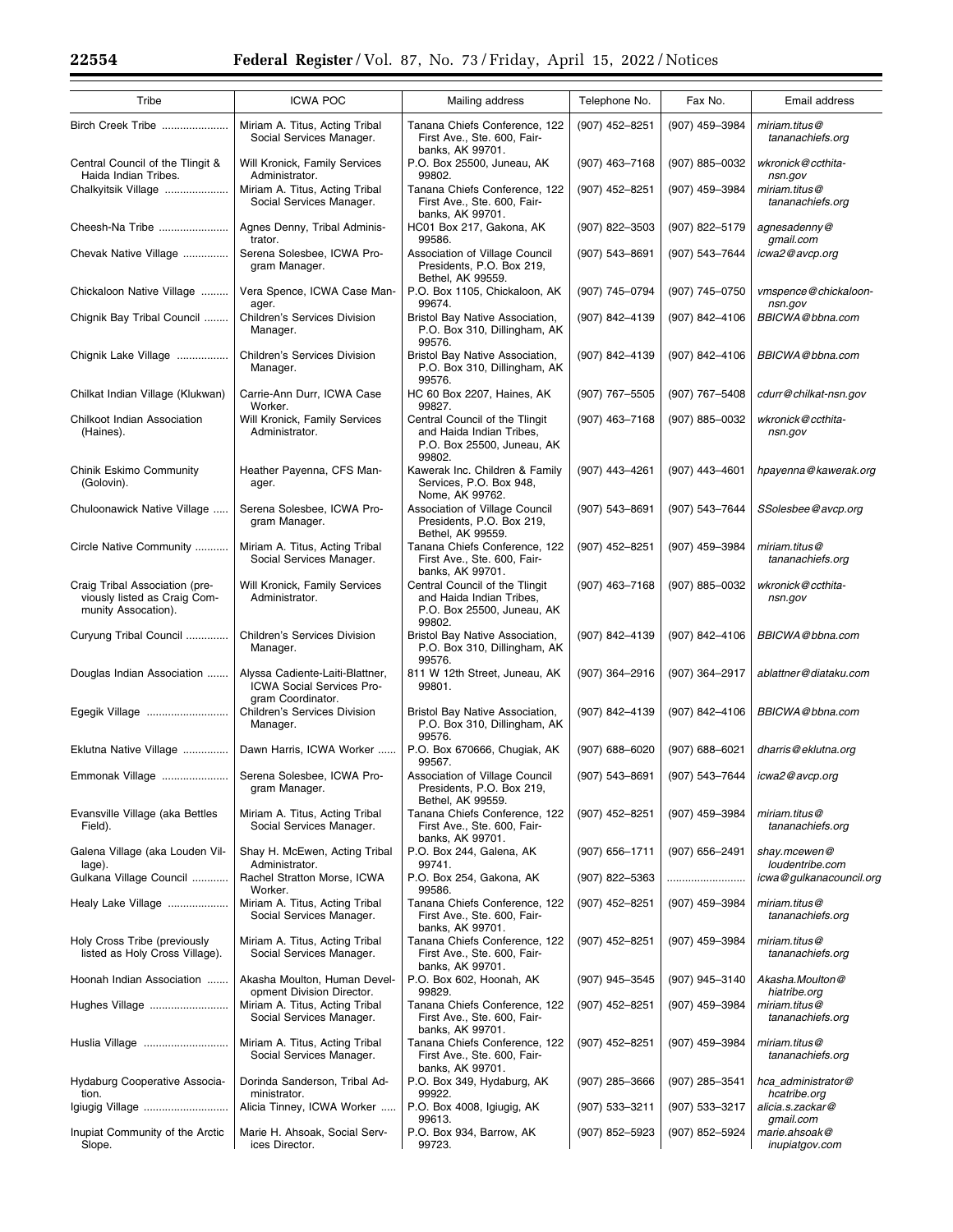| Tribe                                                                                 | <b>ICWA POC</b>                                                                     | Mailing address                                                                                                    | Telephone No.    | Fax No.          | Email address                          |
|---------------------------------------------------------------------------------------|-------------------------------------------------------------------------------------|--------------------------------------------------------------------------------------------------------------------|------------------|------------------|----------------------------------------|
| Iqugmiut Traditional Council                                                          | Serena Solesbee, ICWA Pro-                                                          | Association of Village Council                                                                                     | (907) 543-8691   | (907) 543-7644   | icwa2@avcp.org                         |
|                                                                                       | gram Manager.                                                                       | Presidents, P.O. Box 219,<br>Bethel, AK 99559.                                                                     |                  |                  |                                        |
| Ivanof Bay Tribe (previously list-<br>ed as Ivanoff Bay Tribe).                       | Children's Services Division<br>Manager.                                            | Bristol Bay Native Association,<br>P.O. Box 310, Dillingham, AK<br>99576.                                          | (907) 842-4139   | (907) 842-4106   | BBICWA@bbna.com                        |
| Kaguyak Village                                                                       | Alyssa Brenteson, Tribal Man-<br>ager.                                              | P.O. Box 5078, Akhiok, AK<br>99615.                                                                                | (907) 836-2231   |                  | kaguyak.tribal.council@<br>qmail.com   |
| Kaktovik Village (aka Barter Is-<br>land).                                            | Courtney Yemiola, Social Serv-<br>ices Director.                                    | Arctic Slope Native Association,<br>P.O. Box 1232, Barrow, AK<br>99723.                                            | (907) 852-9374   | (907) 852-2761   | Courtney. Yemiola2@<br>arcticslope.org |
| Kasigluk Traditional Elders<br>Council.                                               | Lena Keene, ICWA Worker                                                             | P.O. Box 19, Kasigluk, AK<br>99609.                                                                                | (907) 477-6418   | (907) 477-6412   | kasigluktribalicwa@<br>gmail.com       |
| Kenaitze Indian Tribe                                                                 | Josie Oliva, ICWA Tribal Rep-<br>resentative.                                       | P.O. Box 988, Kenai, AK 99611                                                                                      | $(907)$ 335-7611 | (907) 202-8359   | JOliva@kenaitze.org                    |
| Ketchikan Indian Community                                                            | Douglas J. Gass, Case Man-<br>agement Supervisor.                                   | 201 Deermount Street, Ketch-<br>ikan, AK 99901.                                                                    | (907) 228-9327   | (800) 378-0469   | dgass@kictribe.org                     |
| King Island Native Community                                                          | Heather Payenna, CFS Man-<br>ager.                                                  | Kawerak Inc. Children & Family<br>Services, P.O. Box 948,<br>Nome, AK 99762.                                       | (907) 443-4261   | (907) 443-4601   | hpayenna@kawerak.org                   |
| King Salmon Tribe                                                                     | <b>Children's Services Division</b><br>Manager.                                     | Bristol Bay Native Association,<br>P.O. Box 310, Dillingham, AK<br>99576.                                          | (907) 842-4139   | (907) 842-4106   | BBICWA@bbna.com                        |
| Klawock Cooperative Associa-<br>tion.                                                 | Will Kronick, Family Services<br>Administrator.                                     | Central Council of the Tlingit<br>and Haida Indian Tribes,<br>P.O. Box 25500, Juneau, AK<br>99802.                 | (907) 463-7168   | (907) 885-0032   | wkronick@ccthita-<br>nsn.gov           |
| Knik Tribe                                                                            | Geraldine Nicoli-Ayonayon,<br>ICWA Manager.                                         | P.O. Box 871565, Wasilla, AK<br>99687.                                                                             | (907) 373-7938   | (907) 373-2153   | gnayonayon@<br>kniktribe.org           |
| Kokhanok Village                                                                      | Mary Andrew, ICWA Worker                                                            | P.O. Box 1007, Kokhanok, AK<br>99606.                                                                              | (907) 282-2224   | (907) 282-2264   | kokhanokicwa@<br>gmail.com             |
| Koyukuk Native Village                                                                | Miriam A. Titus, Acting Tribal<br>Social Services Manager.                          | Tanana Chiefs Conference, 122<br>First Ave., Ste. 600, Fair-<br>banks, AK 99701.                                   | (907) 452-8251   | (907) 459-3984   | miriam.titus@<br>tananachiefs.org      |
| Levelock Village                                                                      | Children's Services Division<br>Manager.                                            | Bristol Bay Native Association,<br>P.O. Box 310, Dillingham, AK<br>99576.                                          | (907) 842-4139   | (907) 842-4106   | BBICWA@bbna.com                        |
| Lime Village                                                                          | Serena Solesbee, ICWA Pro-<br>gram Manager.                                         | Association of Village Council<br>Presidents, P.O. Box 219,<br>Bethel, AK 99559.                                   | (907) 543-8691   | (907) 543-7644   | icwa2@avcp.org                         |
| Manley Hot Springs Village                                                            | Miriam A. Titus, Acting Tribal<br>Social Services Manager.                          | Tanana Chiefs Conference, 122<br>First Ave., Ste. 600, Fair-<br>banks, AK 99701.                                   | (907) 452-8251   | (907) 459-3984   | miriam.titus@<br>tananachiefs.org      |
| Manokotak Village                                                                     | <b>Children's Services Division</b><br>Manager.                                     | Bristol Bay Native Association,<br>P.O. Box 310, Dillingham, AK<br>99576.                                          | (907) 842-4139   | (907) 842-4106   | BBICWA@bbna.com                        |
| McGrath Native Village                                                                | Miriam A. Titus, Acting Tribal<br>Social Services Manager.                          | Tanana Chiefs Conference, 122<br>First Ave., Ste. 600, Fair-<br>banks, AK 99701.                                   | (907) 452-8251   | (907) 459-3984   | miriam.titus@<br>tananachiefs.org      |
| Mentasta Traditional Council                                                          | Shyanne McCullough, ICWA<br>Caseworker.                                             | P.O. Box 6019, Mentasta Lake,<br>AK 99780-6019.                                                                    | (907) 291-2319   | (907) 291-2305   | mentasta.icwa@<br>qmail.com            |
| Metlakatla Indian Community,<br>Annette Island Reserve.                               | Jacqueline Wilson, Craig White,<br>ICWA Social Worker, Social<br>Services Director. | P.O. Box 8, Metlkatla, AK<br>99926.                                                                                | (907) 886-6914   | (907) 886-6913   | jwilson@metlakatla.com                 |
| Naknek Native Village                                                                 | Linda Halverson, Tribal Presi-<br>dent.                                             | P.O. Box 210, Naknek, AK<br>99633.                                                                                 | (907) 246-4210   | (907) 246-3563   | nnvcpresident@<br>gmail.com            |
| Native Village of Afognak                                                             | Denise Malutin, ICWA Program<br>Manager.                                            | 115 Mill Bay Road, Kodiak, AK<br>99615.                                                                            | (907) 486-6357   | (907) 486-6529   | denise@afognak.org                     |
| Native Village of Akhiok                                                              | Julie Kaiser or Amanda Holden,<br><b>ICWA Case Manager/ICWA</b><br>Specialist.      | Kodiak Area Native Associa-<br>tion, 3449 E Rezanof Drive,<br>Kodiak, AK 99615.                                    | (907) 486-1395   | (907) 486-1329   | Julie.kaiser@<br>kodiakhealthcare.org  |
| Native Village of Akutan                                                              | Amanda McAdoo, Family Serv-<br>ices Coordinator.                                    | Aleutian Pribilof Islands Asso-<br>ciation Inc., 1131 E Inter-<br>national Airport Road, An-<br>chorage, AK 99518. | (907) 276-2700   | (907) 222-9735   | amandam@apiai.org                      |
| Native Village of Aleknagik                                                           | Children's Services Division<br>Manager.                                            | Bristol Bay Native Association,<br>P.O. Box 310, Dillingham, AK<br>99576.                                          | (907) 842-4139   | (907) 842-4106   | BBICWA@bbna.com                        |
| Native Village of Ambler                                                              | Jackie Hill, Director                                                               | Maniilag Association Family<br>Services, P.O. Box 256,<br>Kotzebue, AK 99752.                                      | (907) 442-7879   | (907) 442-7885   | jackie.hill@maniilag.org               |
| Native Village of Atka                                                                | Amanda McAdoo, Family Serv-<br>ices Coordinator.                                    | Aleutian Pribilof Islands Asso-<br>ciation Inc., 1131 E Inter-<br>national Airport Road, An-<br>chorage, AK 99518. | (907) 276-2700   | (907) 222-9735   | amandam@apiai.org                      |
| Native Village of Atgasuk (pre-<br>viously listed as Atgasuk Vil-<br>lage (Atkasook). | Courtney Yemiola, Social Serv-<br>ices Director.                                    | Arctic Slope Native Association,<br>P.O. Box 1232, Utgiagvik, AK<br>99723.                                         | (907) 852-9374   | $(907)$ 852-2761 | Courtney.Yemiola2@<br>arcticslope.org  |
| Native Village of Barrow Inupiat<br>Traditional Government.                           | Shelley Kaleak, Social Services<br>Director.                                        | P.O. Box 1130, Barrow, AK<br>99723.                                                                                | (907) 947-5358   | (907) 852-8844   | Shelley.kaleak@nvb-<br>nsn.gov         |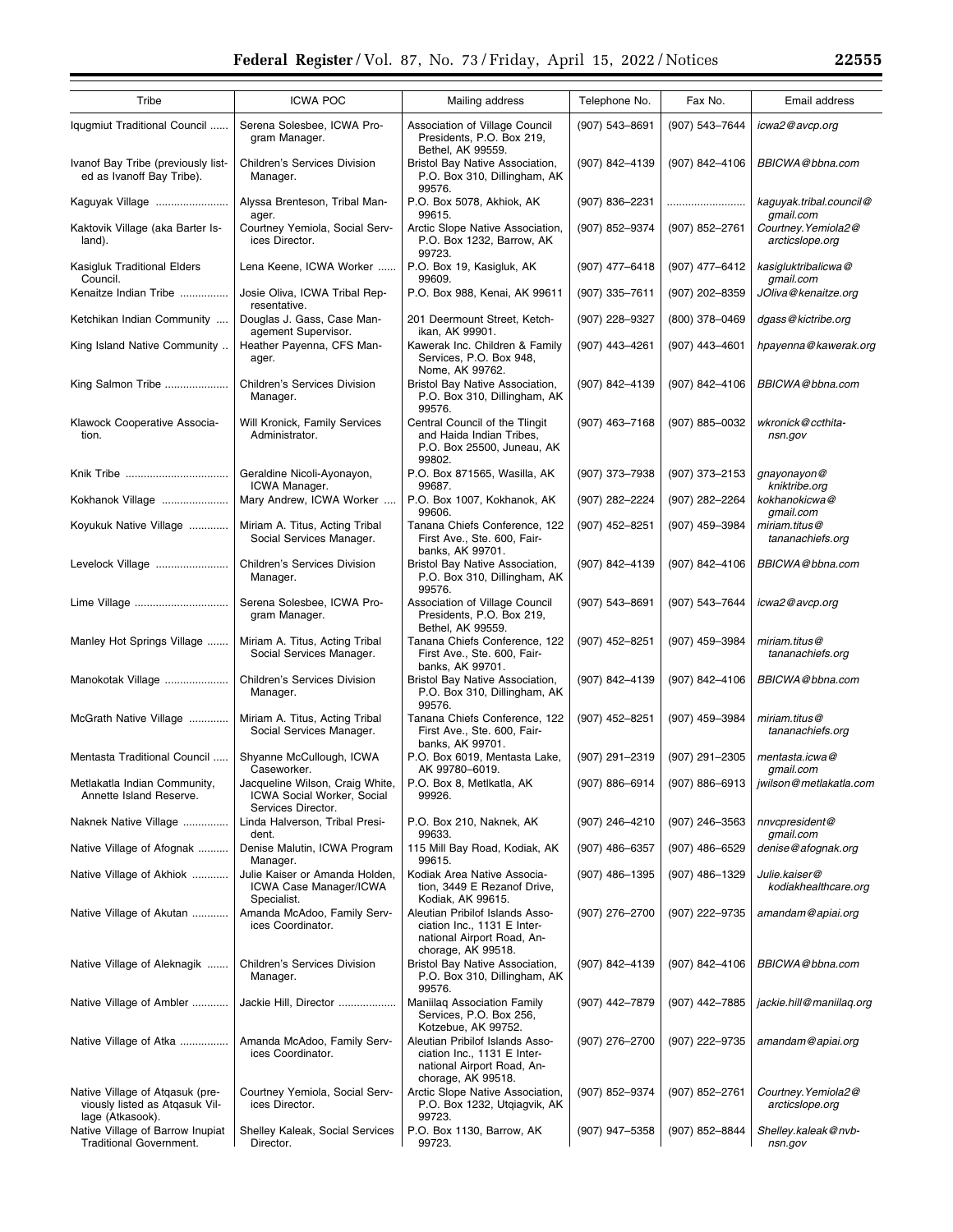| Tribe                                                             | <b>ICWA POC</b>                                            | Mailing address                                                                                                    | Telephone No.      | Fax No.            | Email address                         |
|-------------------------------------------------------------------|------------------------------------------------------------|--------------------------------------------------------------------------------------------------------------------|--------------------|--------------------|---------------------------------------|
| Native Village of Belkofski                                       | Amanda McAdoo, Family Serv-<br>ices Coordinator.           | Aleutian Pribilof Islands Asso-<br>ciation Inc., 1131 E Inter-<br>national Airport Road, An-<br>chorage, AK 99518. | (907) 276-2700     | (907) 222-9735     | amandam@apiai.org                     |
| Native Village of Brevig Mission                                  | Heather Payenna, Children &<br>Family Services Manager.    | Kawerak Inc. Children & Family<br>Services, P.O. Box 948,<br>Nome, AK 99762.                                       | (907) 443-4261     | (907) 443-4601     | hpayenna@kawerak.org                  |
| Native Village of Buckland                                        | Rebecca Hadley or Percy Ballot<br>Sr., ICWA Coordinators.  | P.O. Box 67, Buckland, AK<br>99727.                                                                                | (907) 494-2169     | (907) 494-2192     | icwa@nunachiak.org                    |
| Native Village of Cantwell                                        | Arleen Lenard, ICWA Advocate                               | P.O. Box H, Copper Center, AK<br>99573.                                                                            | (907) 822-5241     | (888) 959-2389     | alenard@crnative.org                  |
| Native Village of Chenega (aka<br>Chanega).                       | Buell Russell, General Manager                             | 3000 C Street, Suite 200, An-<br>chorage, AK 99503.                                                                | (907) 230-3036     | $(907) 569 - 6939$ | brussell@<br>chenegaira.com           |
| Native Village of Chignik La-<br>goon.                            | <b>Children's Services Division</b><br>Manager.            | Bristol Bay Native Association,<br>P.O. Box 310, Dillingham, AK<br>99576.                                          | (907) 842-4139     | (907) 842-4106     | BBICWA@bbna.com                       |
| Native Village of Chitina                                         | Precious Billum, Tribal Adminis-<br>trator.                | P.O. Box 31, Chitina, AK 99566                                                                                     | (907) 823-2215     | (907) 823-2285     | chitima_icwa@out-<br>look.com         |
| Native Village of Chuathbaluk<br>(Russian Mission,<br>Kuskokwim). | Serena Solesbee, ICWA Pro-<br>gram Manager.                | Association of Village Council<br>Presidents, P.O. Box 219,<br>Bethel, AK 99559.                                   | (907) 543-8691     | (907) 543-7644     | icwa2@avcp.org                        |
| Native Village of Council                                         | Heather Payenna, CFS Man-<br>ager.                         | Kawerak Inc. Children & Family<br>Services, P.O. Box 948,<br>Nome, AK 99762.                                       | (907) 443-4261     | (907) 443-4601     | hpayenna@kawerak.org                  |
| Native Village of Deering                                         | Pearl Moto, ICWA Coordinator                               | P.O. Box 36089, Deering, AK<br>99736.                                                                              | (907) 363-2229     | (907) 363-2195     | icwa@ipnatchiag.org                   |
| Native Village of Diomede (aka<br>Inalik).                        | Heather Payenna, CFS Man-<br>ager.                         | Kawerak Inc. Children & Family<br>Services, P.O. Box 948,<br>Nome, AK 99762.                                       | (907) 443-4261     | (907) 443-4601     | hpayenna@kawerak.org                  |
| Native Village of Eagle                                           | Miriam A. Titus, Acting Tribal<br>Social Services Manager. | Tanana Chiefs Conference, 122<br>First Ave., Ste. 600, Fair-<br>banks. AK 99701.                                   | (907) 452-8251     | (907) 459-3984     | miriam.titus@<br>tananachiefs.org     |
| Native Village of Eek                                             | Serena Solesbee, ICWA Pro-<br>gram Manager.                | Association of Village Council<br>Presidents, P.O. Box 219,<br>Bethel, AK 99559.                                   | (907) 543-8691     | (907) 543-7644     | icwa2@avcp.org                        |
| Native Village of Ekuk                                            | Children's Services Division<br>Manager.                   | Bristol Bay Native Association,<br>P.O. Box 310, Dillingham, AK<br>99576.                                          | (907) 842-4139     | (907) 842-4106     | BBICWA@bbna.com                       |
| Native Village of Ekwok                                           | Children's Services Division<br>Manager.                   | Bristol Bay Native Association,<br>P.O. Box 310, Dillingham, AK<br>99576.                                          | (907) 842-4139     | (907) 842-4106     | BBICWA@bbna.com                       |
| Native Village of Elim                                            | Heather Payenna, CFS Man-<br>ager.                         | Kawerak Inc. Children & Family<br>Services, P.O. Box 948,<br>Nome, AK 99762.                                       | (907) 443-4261     | (907) 443-4601     | hpayenna@kawerak.org                  |
| Native Village of Eyak (Cor-<br>dova).                            | Linda Powell, ICWA Coordi-<br>nator.                       | P.O. Box 1388, Cordova, AK<br>99574.                                                                               | (907) 424-2227     | (907) 424-7809     | Linda.powell@eyak-<br>nsn.gov         |
| Native Village of False Pass                                      | Amanda McAdoo, Family Serv-<br>ices Coordinator.           | Aleutian Pribilof Islands Asso-<br>ciation Inc., 1131 E Inter-<br>national Airport Road, An-<br>chorage, AK 99518. | (907) 276-2700     | (907) 222-9735     | amandam@apiai.org                     |
| Native Village of Fort Yukon                                      | Miriam A. Titus, Acting Tribal<br>Social Services Manager. | Tanana Chiefs Conference, 122<br>First Ave., Ste. 600, Fair-<br>banks, AK 99701.                                   | (907) 452-8251     | (907) 459-3984     | miriam.titus@<br>tananachiefs.org     |
| Native Village of Gakona                                          | Lisa Nicolia, ICWA Worker                                  | P.O. Box 102, Gakona, AK<br>99586.                                                                                 | (907) 822-5777     | (907) 822-5997     | gakonaprojects@<br>gmail.com          |
| Native Village of Gambell                                         | Heather Payenna, CFS Man-<br>ager.                         | Kawerak Inc. Children & Family<br>Services, P.O. Box 948,<br>Nome, AK 99762.                                       | (907) 443-4261     | (907) 443-4601     | hpayenna@kawerak.org                  |
| Native Village of Georgetown                                      | Serena Solesbee, ICWA Pro-<br>gram Manager.                | Association of Village Council<br>Presidents, P.O. Box 219,<br>Bethel, AK 99559.                                   | (907) 543-8691     | (907) 543-7644     | SSolesbee@avcp.org                    |
| Native Village of Goodnews Bay                                    | Serena Solesbee, ICWA Pro-<br>gram Manager.                | Association of Village Council<br>Presidents, P.O. Box 219,<br>Bethel, AK 99559.                                   | (907) 543–8691     | (907) 543-7644     | icwa2@avcp.org                        |
| Native Village of Hamilton                                        | Serena Solesbee, ICWA Pro-<br>gram Manager.                | Association of Village Council<br>Presidents, P.O. Box 219,<br>Bethel, AK 99559.                                   | (907) 543-8691     | (907) 543-7644     | icwa2@avcp.org                        |
| Native Village of Hooper Bay                                      | Serena Solesbee, ICWA Pro-<br>gram Manager.                | Association of Village Council<br>Presidents, P.O. Box 219,<br>Bethel, AK 99559.                                   | (907) 543-8691     | (907) 543-7644     | icwa2@avcp.org                        |
| Native Village of Kanatak                                         | Children's Services Division<br>Manager.                   | Bristol Bay Native Association,<br>P.O. Box 310, Dillingham, AK<br>99576.                                          | (907) 842–4139     | (907) 842-4106     | BBICWA@bbna.com                       |
| Native Village of Karluk                                          | Kristeen Reft, ICWA Worker                                 | P.O. Box 22, Karluk, AK 99608                                                                                      | (907) 241-2238     |                    | programassistant@<br>karluktribal.org |
| Native Village of Kiana                                           |                                                            | <b>Maniilag Association Family</b><br>Services, P.O. Box 256,<br>Kotzebue, AK 99752.                               | (907) 442-7879     | (907) 442-7885     | jackie.hill@maniilaq.org              |
| Native Village of Kipnuk                                          | Serena Solesbee, ICWA Pro-<br>gram Manager.                | Association of Village Council<br>Presidents, P.O. Box 219,<br>Bethel, AK 99559.                                   | $(907) 543 - 8691$ | (907) 543-7644     | icwa2@avcp.org                        |
| Native Village of Kivalina                                        | Millie Hawley, Tribal Adminis-<br>trator.                  | P.O. Box 50051, Kivalina, AK<br>99750.                                                                             | (907) 645-2153     | (907) 645-2193     | tribeadmin@kivaliniq.org              |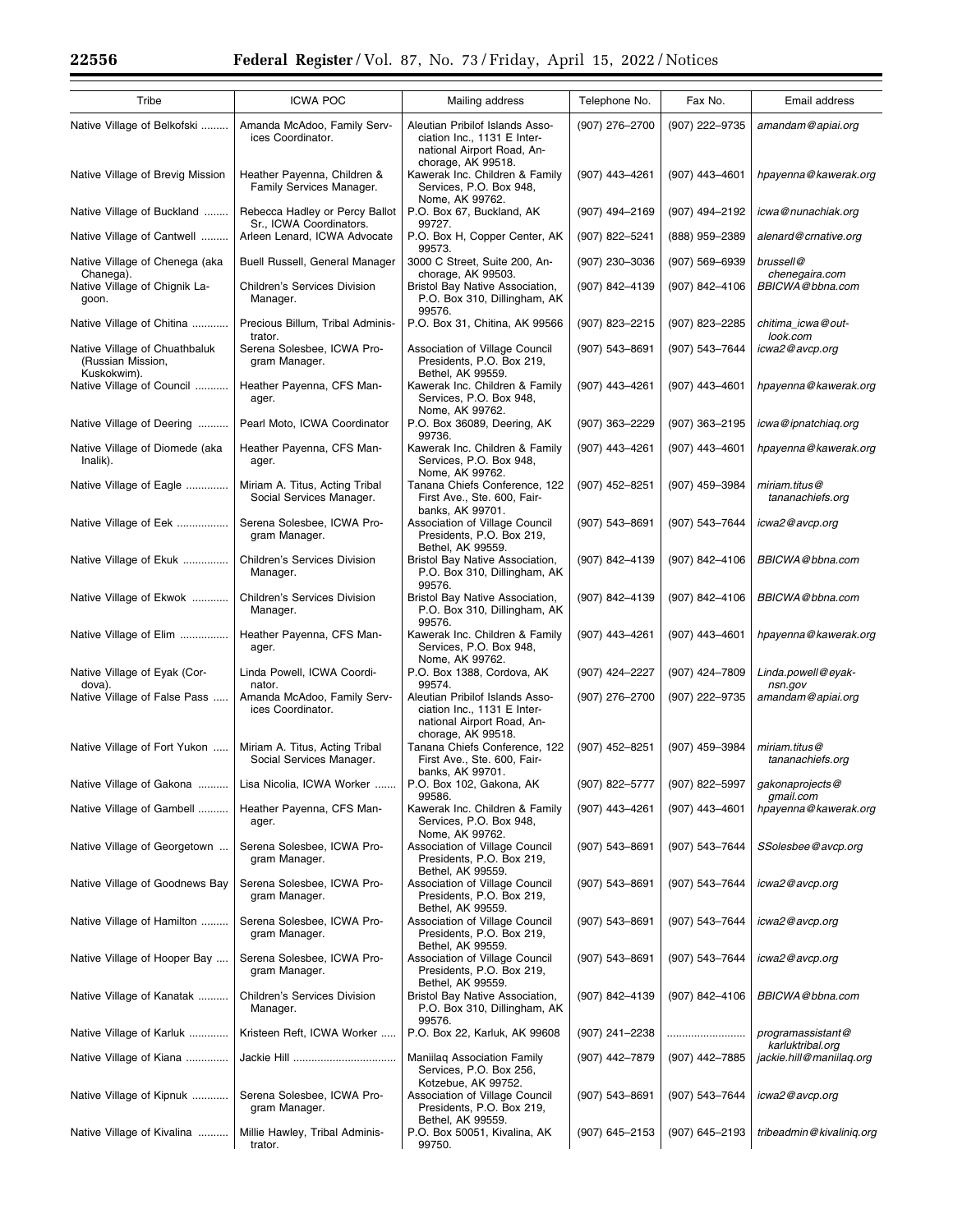| Tribe                                                | <b>ICWA POC</b>                                                                | Mailing address                                                                                                    | Telephone No.      | Fax No.            | Email address                          |
|------------------------------------------------------|--------------------------------------------------------------------------------|--------------------------------------------------------------------------------------------------------------------|--------------------|--------------------|----------------------------------------|
| Native Village of Kluti Kaah<br>(aka Copper Center). | Willard E. Hand, Tribal Admin-<br>istrator.                                    | P.O. Box 68, Copper Center,<br>AK 99573.                                                                           | (907) 822-5541     | (907) 822-5130     | nvkkgov@klutikaah.com                  |
| Native Village of Kobuk                              | Jackie Hill, Director                                                          | <b>Maniilaq Association Family</b><br>Services, P.O. Box 256,<br>Kotzebue, AK 99752.                               | (907) 442-7879     | (907) 442-7885     | jackie.hill@maniilaq.org               |
| Native Village of Kotzebue                           | Bibianna Scott, Tribal Family<br>Services Director.                            | P.O. Box 296, Kotzebue, AK<br>99752.                                                                               | (907) 442-3467     |                    | bibianna.scott@qira.org                |
| Native Village of Koyuk                              | Heather Payenna, CFS Man-<br>ager.                                             | Kawerak Inc. Children & Family<br>Services, P.O. Box 948,<br>Nome, AK 99762.                                       | (907) 443-4261     | (907) 443-4601     | hpayenna@kawerak.org                   |
| Native Village of Kwigillingok                       | Andrew Beaver, ICWA Program<br>Director.                                       | P.O. Box 90, Kwigillingok, AK<br>99622.                                                                            | $(907) 588 - 8114$ | (907) 588-8429     | icwa@kwigtribe.org                     |
| Native Village of Kwinhagak<br>(aka Quinhagak).      | Serena Solesbee, ICWA Pro-<br>gram Manager.                                    | Association of Village Council<br>Presidents, P.O. Box 219,<br>Bethel, AK 99559.                                   | (907) 543-8691     | (907) 543-7644     | icwa2@avcp.org                         |
| Native Village of Larsen Bay                         | Julie Kaiser or Amanda Holden,<br><b>ICWA Case Manager/ICWA</b><br>Specialist. | Kodiak Area Native Associa-<br>tion, 3449 E Rezanof Drive,<br>Kodiak, AK 99615.                                    | (907) 486-1395     | (907) 486-1329     | Julie.kaiser@<br>kodiakhealthcare.org  |
| Native Village of Marshall (aka<br>Fortuna Ledge).   | Serena Solesbee, ICWA Pro-<br>gram Manager.                                    | Association of Village Council<br>Presidents, P.O. Box 219,<br>Bethel, AK 99559.                                   | (907) 543-8691     | (907) 543-7644     | icwa2@avcp.org                         |
| Mative Village of Mary's Igloo                       | Heather Payenna, CFS Man-<br>ager.                                             | Kawerak Inc. Children & Family<br>Services, P.O. Box 948,<br>Nome, AK 99762.                                       | (907) 443-4261     | (907) 443-4601     | hpayenna@kawerak.org                   |
| Native Village of Mekoryuk                           | Melanie Shavings, ICWA Coor-<br>dinator.                                       | P.O. Box 66, Mekoryuk, AK<br>99630.                                                                                | (907) 827-8827     | (907) 827-8133     | melanie.s@<br>mekoryuktc.org           |
| Native Village of Minto                              | Miriam A. Titus, Acting Tribal<br>Social Services Manager.                     | Tanana Chiefs Conference, 122<br>First Ave., Ste. 600, Fair-<br>banks, AK 99701.                                   | (907) 452-8251     |                    | miriam.titus@<br>tananachiefs.org      |
| Native Village of Nanwalek (aka<br>English Bay).     | Katrina Berestoff, ICWA Coordi-<br>nator.                                      | P.O. Box 8028, Nanwalek, AK<br>99603.                                                                              | (907) 281-2284     |                    | kberestoff@gmail.com                   |
| Native Village of Napaimute                          | Serena Solesbee, ICWA Pro-<br>gram Manager.                                    | Association of Village Council<br>Presidents, P.O. Box 219,<br>Bethel, AK 99559.                                   | (907) 543-8691     | (907) 543-7644     | icwa2@avcp.org                         |
| Native Village of Napakiak                           | Serena Solesbee, ICWA Pro-<br>gram Manager.                                    | Association of Village Council<br>Presidents, P.O. Box 219,<br>Bethel, AK 99559.                                   | (907) 543-8691     | (907) 543-7644     | icwa2@avcp.org                         |
| Native Village of Napaskiak                          | Serena Solesbee, ICWA Pro-<br>gram Manager.                                    | Association of Village Council<br>Presidents, P.O. Box 219,<br>Bethel, AK 99559.                                   | (907) 543-8691     | (907) 543-7644     | icwa2@avcp.org                         |
| Native Village of Nelson Lagoon                      | Amanda McAdoo, Family Serv-<br>ices Coordinator.                               | Aleutian Pribilof Islands Asso-<br>ciation Inc., 1131 E Inter-<br>national Airport Road, An-<br>chorage, AK 99518. | (907) 276-2700     | (907) 222-9735     | amandam@apiai.org                      |
| Native Village of Nightmute                          | Serena Solesbee, ICWA Pro-<br>gram Manager.                                    | Association of Village Council<br>Presidents, P.O. Box 219,<br>Bethel, AK 99559.                                   | (907) 543-8691     | (907) 543-7644     | icwa2@avcp.org                         |
| Native Village of Nikolski                           | Amanda McAdoo, Family Serv-<br>ices Coordinator.                               | Aleutian Pribilof Islands Asso-<br>ciation Inc., 1131 E Inter-<br>national Airport Road, An-<br>chorage, AK 99518. | (907) 276-2700     | (907) 222-9735     | amandam@apiai.org                      |
| Native Village of Noatak                             | Benjamin P. Arnold, ICWA Co-<br>ordinator.                                     | P.O. Box 89, Noatak, AK 99761                                                                                      | (907) 485-2030     | (907) 485-2137     | icwa@nautaaq.org                       |
| Native Village of Nuiqsut (aka<br>Nooiksut).         | Courtney Yemiola, Social Serv-<br>ices Director.                               | Arctic Slope Native Association,<br>P.O. Box 1232, Utgiagvik, AK<br>99723.                                         | (907) 852-9374     | (907) 852-2761     | Courtney. Yemiola2@<br>arcticslope.org |
| Native Village of Nunam Iqua                         | Serena Solesbee, ICWA Pro-<br>gram Manager.                                    | Association of Village Council<br>Presidents, P.O. Box 219,<br>Bethel, AK 99559.                                   | (907) 543-8691     | (907) 543-7644     | icwa2@avcp.org                         |
| Native Village of Nunapitchuk                        | Aldine Frederick, ICWA Worker                                                  | P.O. Box 104, Nunapitchuk, AK<br>99641.                                                                            | (907) 527-5731     | (907) 527-5740     | nunap.icwa@gmail.com                   |
| Native Village of Ouzinkie                           | Julie Kaiser or Amanda Holden,<br><b>ICWA Case Manager/ICWA</b><br>Specialist. | Kodiak Area Native Associa-<br>tion, 3449 E Rezanof Drive,<br>Kodiak, AK 99615.                                    | (907) 486-1395     | (907) 486-1329     | Julie.Kaiser@<br>kodiakhealthcare.org  |
| Native Village of Paimiut                            | Colleen Timmer, Tribal Admin-<br>istrator.                                     | P.O. Box 240084, Anchorage,<br>AK 99524.                                                                           | $(907) 561 - 0304$ | $(907) 561 - 0305$ | colleent@nvptc.org                     |
| Native Village of Perryville                         | Children's Services Division<br>Manager.                                       | Bristol Bay Native Association,<br>P.O. Box 310, Dillingham, AK<br>99576.                                          | (907) 842-4139     | (907) 842-4106     | BBICWA@bbna.com                        |
| Native Village of Pilot Point                        | Children's Services Division<br>Manager.                                       | Bristol Bay Native Association,<br>P.O. Box 310, Dillingham, AK<br>99576.                                          | (907) 842-4139     | (907) 842-4106     | BBICWA@bbna.com                        |
| Native Village of Point Hope                         | Janelle Tingook, Family/ICWA<br>Case Worker.                                   | P.O. Box 109, Point Hope, AK<br>99766.                                                                             | $(907)$ 368-3122   | (907) 368-2332     | family.caseworker@<br>tikigaq.com      |
| Native Village of Point Lay                          | Marie Ahsoak, Social Services<br>Director.                                     | Inupiat Community of the Arctic<br>Slope, P.O. Box 934, Barrow,<br>AK 99723.                                       | $(907)$ 852-5923   | (907) 852-5924     | marie.ahsoak@icas-<br>nsn.gov          |
| Native Village of Port Graham                        | Patrick Norman, Chief & ICWA<br>Worker.                                        | ICWA Program, P.O. Box 5510,<br>Port Graham, AK 99603.                                                             | (907) 284-2227     | (907) 284-2222     | pat@portgraham.org                     |
| Native Village of Port Heiden                        | Amber Christensen-Fox, ICWA<br>Worker.                                         | 2200 James Street, Port<br>Heiden, AK 99549.                                                                       | (907) 837-2296     | (907) 837-2297     | amber@<br>portheidenalaska.com         |
| Native Village of Port Lions                         | Willie Nelson, Family Services<br>Coordinator.                                 | P.O. Box 69, Port Lions, AK<br>99550.                                                                              | (907) 454-2234     | (907) 454-2434     | familyservices@<br>portlionstribe.org  |

2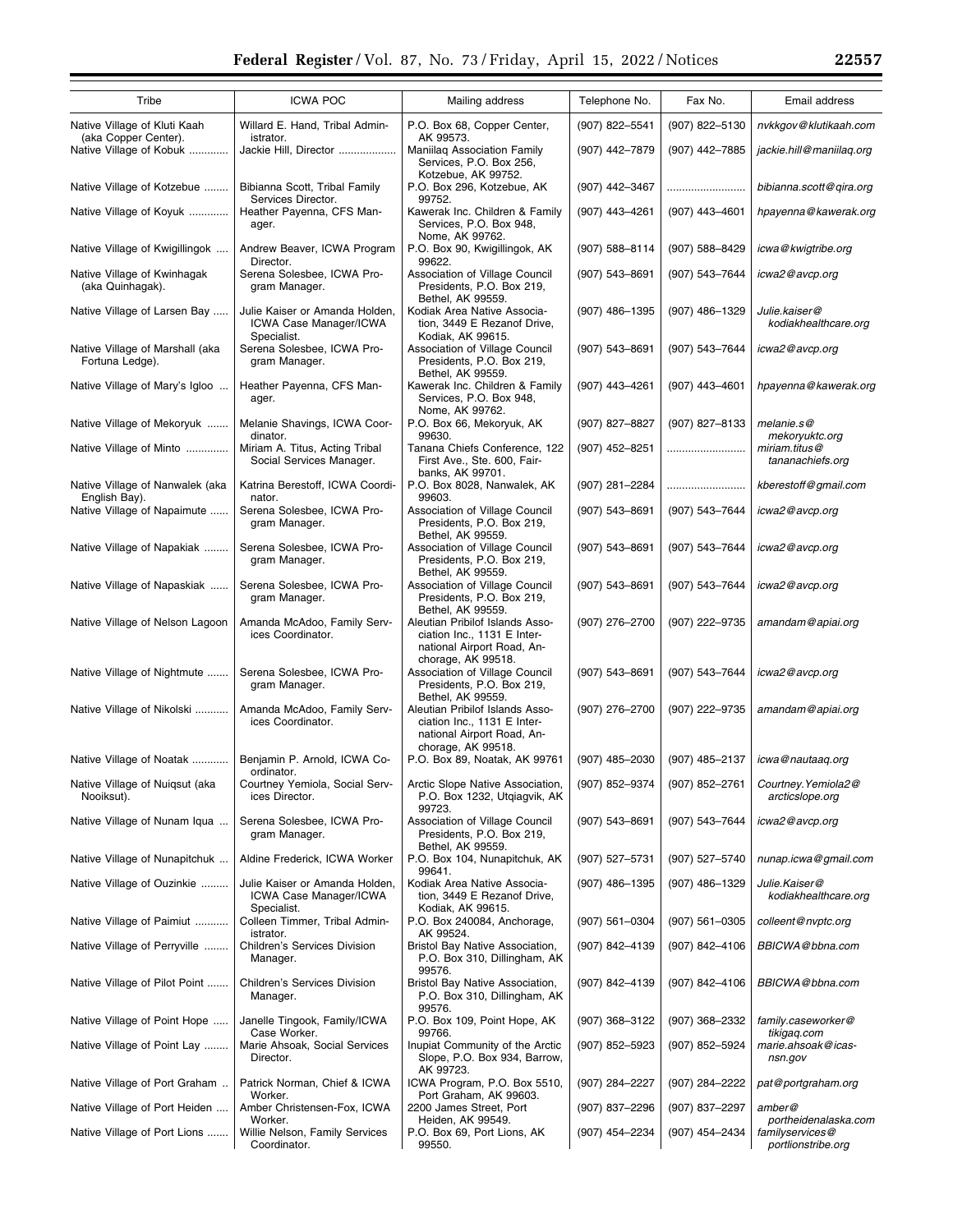| Tribe                                  | <b>ICWA POC</b>                                            | Mailing address                                                                                     | Telephone No.      | Fax No.            | Email address                          |
|----------------------------------------|------------------------------------------------------------|-----------------------------------------------------------------------------------------------------|--------------------|--------------------|----------------------------------------|
| Native Village of Ruby                 | Miriam A. Titus, Acting Tribal<br>Social Services Manager. | Tanana Chiefs Conference, 122<br>First Ave., Ste. 600, Fair-                                        | (907) 452-8251     | (907) 459-3984     | miriam.titus@<br>tananachiefs.org      |
| Native Village of Saint Michael        | Heather Payenna, CFS Man-<br>ager.                         | banks, AK 99701.<br>Kawerak Inc. Children & Family<br>Services, P.O. Box 948,                       | (907) 443-4261     | (907) 443-4601     | hpayenna@kawerak.org                   |
| Native Village of Savoonga             | Heather Payenna, CFS Man-<br>ager.                         | Nome, AK 99762.<br>Kawerak Inc. Children & Family<br>Services, P.O. Box 948,                        | (907) 443-4261     | (907) 443-4601     | hpayenna@kawerak.org                   |
| Native Village of Scammon Bay          | Serena Solesbee, ICWA Pro-<br>gram Manager.                | Nome, AK 99762.<br>Association of Village Council<br>Presidents, P.O. Box 219,<br>Bethel, AK 99559. | (907) 543-8691     | (907) 543-7644     | icwa2@avcp.org                         |
| Native Village of Selawik              | Jackie Hill, Director                                      | Maniilag Association Family<br>Services, P.O. Box 256,                                              | (907) 442-7879     | (907) 442-7885     | jackie.hill@maniilaq.org               |
| Native Village of Shaktoolik           | Heather Payenna, CFS Man-<br>ager.                         | Kotzebue, AK 99752.<br>Kawerak Inc. Children & Family<br>Services, P.O. Box 948,<br>Nome, AK 99762. | (907) 443-4261     | (907) 443-4601     | hpayenna@kawerak.org                   |
| Native Village of Shishmaref           | Heather Payenna, CFS Man-<br>ager.                         | Kawerak Inc. Children & Family<br>Services, P.O. Box 948,<br>Nome, AK 99762.                        | (907) 443-4261     | (907) 443-4601     | hpayenna@kawerak.org                   |
| Native Village of Shungnak             | Jackie Hill, Director                                      | Maniilaq Association Family<br>Services, P.O. Box 256,<br>Kotzebue, AK 99752.                       | (907) 442-7879     | (907) 442-7885     | jackie.hill@maniilaq.org               |
| Native Village of Stevens              | Miriam A. Titus, Acting Tribal<br>Social Services Manager. | Tanana Chiefs Conference, 122<br>First Ave., Ste. 600, Fair-<br>banks, AK 99701.                    | (907) 452-8251     | (907) 459-3984     | miriam.titus@<br>tananachiefs.org      |
| Native Village of Tanacross            | Miriam A. Titus, Acting Tribal<br>Social Services Manager. | Tanana Chiefs Conference, 122<br>First Ave., Ste. 600, Fair-<br>banks, AK 99701.                    | (907) 452-8251     | (907) 459-3984     | miriam.titus@<br>tananachiefs.org      |
| Native Village of Tanana               | Donna May Folger, ICWA Man-<br>ager.                       | P.O. Box 130, Tanana, AK<br>99777.                                                                  | (907) 336-1025     | (907) 366-7246     | Tanana.TFYS@<br>gmail.com              |
| Native Village of Tatitlek             | Gwen Vlasoff, ICWA Worker                                  | P.O. Box 171, Tatitlek, AK<br>99677.                                                                | (907) 325-2311     | (907) 325-2289     | gwen.tatitlekira@<br>gmail.com         |
| Native Village of Tazlina              | Donna Renard, ICWA Coordi-                                 | P.O. Box 466, Glennallen, AK<br>99588.                                                              | (907) 822-4375     | (907) 822-5865     | Asst.tazlina@<br>cvinternet.net        |
| Native Village of Teller               | nator.<br>Heather Payenna, CFS Man-<br>ager.               | Kawerak Inc. Children & Family<br>Services, P.O. Box 948,<br>Nome, AK 99762.                        | (907) 443-4261     | (907) 443-4601     | hpayenna@kawerak.org                   |
| Native Village of Tetlin               | Miriam A. Titus, Acting Tribal<br>Social Services Manager. | Tanana Chiefs Conference, 122<br>First Ave., Ste. 600, Fair-<br>banks, AK 99701.                    | (907) 452-8251     | (907) 459-3984     | miriam.titus@<br>tananachiefs.org      |
| Native Village of Tuntutuliak          | Serena Solesbee, ICWA Pro-<br>gram Manager.                | Association of Village Council<br>Presidents, P.O. Box 219,<br>Bethel, AK 99559.                    | (907) 543-8691     | (907) 543-7644     | icwa2@avcp.org                         |
| Native Village of Tununak              | Serena Solesbee, ICWA Pro-<br>gram Manager.                | Association of Village Council<br>Presidents, P.O. Box 219,<br>Bethel, AK 99559.                    | $(907) 543 - 8691$ | (907) 543-7644     | icwa2@avcp.org                         |
| Native Village of Tyonek               | Johann Bartels, President                                  | P.O. Box 82009, Tyonek, AK<br>99682.                                                                | $(907) 583 - 2111$ | (907) 583-2219     | nvtyonekpresident@<br>gmail.com        |
| Native Village of Unalakleet           | Christy Schuneman, ICWA<br>Caseworker.                     | P.O. Box 357, Unalakleet, AK<br>99684.                                                              | (907) 624-3622     | (907) 624-5104     | tfc.unk@unkira.org                     |
| Native Village of Unga                 | Amanda McAdoo, Family Serv-<br>ices Coordinator.           | Aleutian Pribilof Islands Asso-<br>ciation Inc., 1131 E Inter-<br>national Airport Road, An-        | (907) 276-2700     | (907) 222-9735     | amandam@apiai.org                      |
| Native Village of Wales                | Heather Payenna, CFS Man-<br>ager.                         | chorage, AK 99518.<br>Kawerak Inc. Children & Family<br>Services, P.O. Box 948,<br>Nome, AK 99762.  | (907) 443-4261     | (907) 443-4601     | hpayenna@kawerak.org                   |
| Native Village of White Moun-<br>tain. | Heather Payenna, CFS Man-<br>ager.                         | Kawerak Inc. Children & Family<br>Services, P.O. Box 948,<br>Nome, AK 99762.                        | (907) 443-4261     | $(907)$ 443-4601   | hpayenna@kawerak.org                   |
| Nenana Native Association              | Miriam A. Titus, Acting Tribal<br>Social Services Manager. | Tanana Chiefs Conference, 122<br>First Ave., Ste. 600, Fair-<br>banks, AK 99701.                    | (907) 452-8251     | (907) 459-3984     | miriam.titus@<br>tananachiefs.org      |
| New Koliganek Village Council          | Children's Services Division<br>Manager.                   | Bristol Bay Native Association,<br>P.O. Box 310, Dillingham, AK<br>99576.                           | (907) 842-4139     | (907) 842-4106     | BBICWA@bbna.com                        |
| New Stuyahok Village                   | Children's Services Division<br>Manager.                   | Bristol Bay Native Association,<br>P.O. Box 310, Dillingham, AK<br>99576.                           | (907) 842-4139     | (907) 842-4106     | BBICWA@bbna.com                        |
| Newhalen Village                       | Maxine Wassillie, ICWA Worker                              | P.O. Box 207, Newhalen, AK<br>99606.                                                                | $(907) 571 - 1410$ | (907) 571-1537     | maxinewassillie@<br>newhalentribal.com |
| Newtok Village                         | Andrew John, Tribal Adminis-<br>trator.                    | P.O. Box 5596, Newtok, AK<br>99559.                                                                 | (907) 237-2202     | (907) 237-2210     | wwt10nnc@gmail.com                     |
| Nikolai Village                        | Miriam A. Titus, Acting Tribal<br>Social Services Manager. | Tanana Chiefs Conference, 122<br>First Ave., Ste. 600, Fair-<br>banks, AK 99701.                    | (907) 452-8251     | (907) 459-3984     | miriam.titus@<br>tananachiefs.org      |
| Ninilchik Village                      | Christina Pinnow, Tribal Serv-<br>ices Director.           | P.O. Box 39444, Ninilchik, AK<br>9963.                                                              | (907) 567-3313     | $(907) 567 - 3354$ | cpinnow @ ninilchiktribe-<br>nsn.gov   |
| Nome Eskimo Community                  | Lola Tobuk, Director of Family<br>Services.                | 101 W Benson Blvd., Suite<br>203, Anchorage, AK 99503.                                              | (907) 339-1540     | (907) 222-2996     | lola.tobuk@<br>necalaska.org           |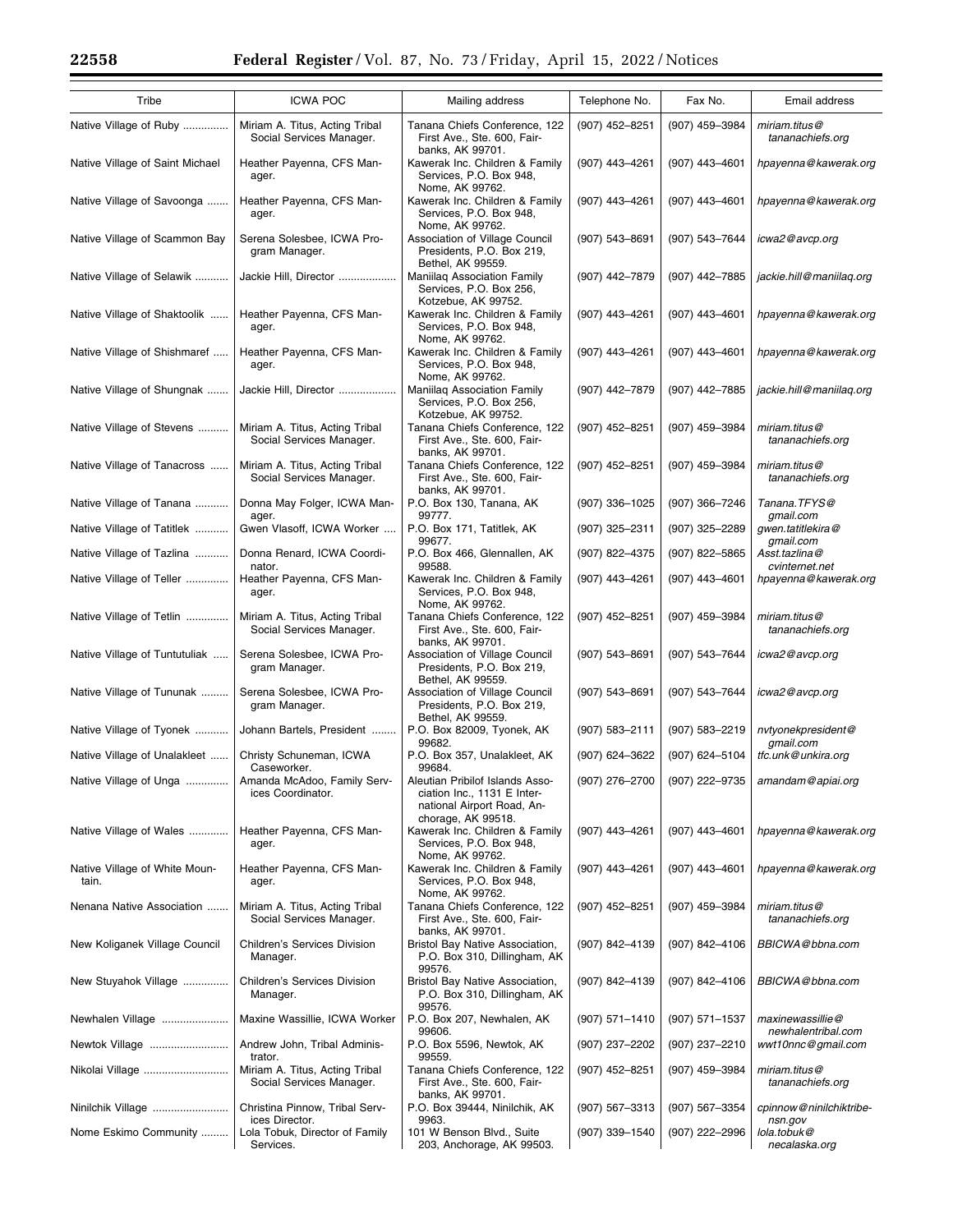| Tribe                                               | <b>ICWA POC</b>                                              | Mailing address                                                                                                    | Telephone No.    | Fax No.          | Email address                        |
|-----------------------------------------------------|--------------------------------------------------------------|--------------------------------------------------------------------------------------------------------------------|------------------|------------------|--------------------------------------|
| Nondalton Village                                   | Tia Hobson, Social Services/<br>ICWA Worker.                 | P.O. Box 49, Nondalton, AK<br>99640.                                                                               | (907) 294-2257   | (907) 294-2271   | ntcssicwa@gmail.com                  |
| Noorvik Native Community                            | Jackie Hill, Director                                        | Maniilag Association Family<br>Services, P.O. Box 256,<br>Kotzebue, AK 99752.                                      | (907) 442-7879   | (907) 442-7885   | jackie.hill@maniilaq.org             |
| Northway Village                                    | Tasha Demit, ICWA Worker                                     | P.O. Box 516, Northway, AK<br>99764.                                                                               | (907) 778-2311   | (907) 778-2220   | icwa@aptalaska.net                   |
| Nulato Village                                      | Sharon Agnes, Director of<br>Human Services.                 | P.O. Box 65090, Nulato, AK<br>99765.                                                                               | (907) 898-2236   | (907) 898-2238   | Sharon.tfys@outlook.com              |
| Nunakauyarmiut Tribe                                | Serena Solesbee, ICWA Pro-<br>gram Manager.                  | Association of Village Council<br>Presidents, P.O. Box 219,<br>Bethel, AK 99559.                                   | (907) 543-8691   | (907) 543-7644   | icwa2@avcp.org                       |
| Organized Village of Grayling<br>(aka Holikachuk).  | Miriam A. Titus, Acting Tribal<br>Social Services Manager.   | Tanana Chiefs Conference, 122<br>First Ave., Ste. 600, Fair-<br>banks, AK 99701.                                   | (907) 452-8251   | (907) 459-3984   | miriam.titus@<br>tananachiefs.org    |
| Organized Village of Kake                           | Nathalie Austin, Social Services                             | P.O. Box 316, Kake, AK 99830                                                                                       | (907) 785-6471   | (907) 785-4902   | icwa@kake-nsn.gov                    |
| Organized Village of Kasaan                         | Director.<br>Will Kronick, Family Services<br>Administrator. | Central Council of the Tlingit<br>and Haida Indian Tribes,<br>P.O. Box 25500, Juneau, AK<br>99802.                 | (907) 463-7168   | (907) 885-0032   | wkronick@ccthita-<br>nsn.gov         |
| Organized Village of Kwethluk                       | Serena Solesbee, ICWA Pro-<br>gram Manager.                  | Association of Village Council<br>Presidents, P.O. Box 219,<br>Bethel, AK 99559.                                   | (907) 543-8691   | (907) 543-7644   | SSolesbee@avcp.org                   |
| Organized Village of Saxman                         | Will Kronick, Family Services<br>Administrator.              | Central Council of the Tlingit<br>and Haida Indian Tribes,<br>P.O. Box 25500, Juneau, AK<br>99802.                 | (907) 463-7168   | (907) 885-0032   | wkronick@ccthita-<br>nsn.gov         |
| <b>Orutsararmiut Traditional Native</b><br>Council. | Deborah Michael, Social Serv-<br>ices Director.              | P.O. Box 927, Bethel, AK<br>99559.                                                                                 | (907) 543-2608   | (907) 543-2639   | dmichael@<br>nativecouncil.org       |
| Oscarville Traditional Village                      | Serena Solesbee, ICWA Pro-<br>gram Manager.                  | Association of Village Council<br>Presidents, P.O. Box 219,<br>Bethel, AK 99559.                                   | (907) 543-8691   | (907) 543-7644   | icwa2@avcp.org                       |
| Pauloff Harbor Village                              | Amanda McAdoo, Family Serv-<br>ices Coordinator.             | Aleutian Pribilof Islands Asso-<br>ciation Inc., 1131 E Inter-<br>national Airport Road, An-<br>chorage, AK 99518. | (907) 276-2700   | (907) 222-9735   | amandam@apiai.org                    |
| Pedro Bay Village                                   | Verna Kolyaha, Program Serv-<br>ices.                        | P.O. Box 47020, Pedro Bay,<br>AK 99647.                                                                            | (907) 850-2341   | (907) 850-2232   | vjkolyaha@<br>pedrobay.com           |
| Petersburg Indian Association                       | Kara Wesebaum, ICWA/Social<br>Services.                      | P.O. Box 1418, Petersburg, AK<br>99833.                                                                            | (907) 772-3636   | (907) 772-3686   | icwa@piatribal.org                   |
| Pilot Station Traditional Village                   | Serena Solesbee, ICWA Pro-<br>gram Manager.                  | Association of Village Council<br>Presidents, P.O. Box 219,<br>Bethel, AK 99559.                                   | (907) 543-8691   | (907) 543-7644   | icwa2@avcp.org                       |
| Pitka's Point Traditional Council                   | Serena Solesbee, ICWA Pro-<br>gram Manager.                  | Association of Village Council<br>Presidents, P.O. Box 219,<br>Bethel, AK 99559.                                   | (907) 543-8691   | (907) 543-7644   | icwa2@avcp.org                       |
| Platinum Traditional Village                        | Serena Solesbee, ICWA Pro-<br>gram Manager.                  | Association of Village Council<br>Presidents, P.O. Box 219,<br>Bethel, AK 99559.                                   | (907) 543-7461   | (907) 543-7644   | icwa2@avcp.org                       |
| Portage Creek Village (aka<br>Ohgsenakale).         | Children's Services Division<br>Manager.                     | Bristol Bay Native Association,<br>P.O. Box 310, Dillingham, AK<br>99576.                                          | (907) 842-4139   | (907) 842-4106   | BBICWA@bbna.com                      |
| Qagan Tayagungin Tribe of<br>Sand Point.            | Amanda McAdoo, Family Serv-<br>ices Coordinator.             | Aleutian Pribilof Islands Asso-<br>ciation Inc., 1131 E Inter-<br>national Airport Road, An-<br>chorage, AK 99518. | (907) 276-2700   | (907) 222-9735   | amandam@apiai.org                    |
| Qawalangin Tribe of Unalaska                        | Amanda McAdoo, Family Serv-<br>ices Coordinator.             | Aleutian Pribilof Islands Asso-<br>ciation Inc., 1131 E Inter-<br>national Airport Road, An-<br>chorage, AK 99518. | (907) 276-2700   | (907) 222-9735   | amandam@apiai.org                    |
| Rampart Village                                     | Miriam A. Titus, Acting Tribal<br>Social Services Manager.   | Tanana Chiefs Conference, 122<br>First Ave., Ste. 600, Fair-<br>banks, AK 99701.                                   | (907) 452-8251   | $(907)$ 459-3984 | miriam.titus@<br>tananachiefs.org    |
| Saint George Island                                 | Amanda McAdoo, Family Serv-<br>ices Coordinator.             | Aleutian Pribilof Islands Asso-<br>ciation Inc., 1131 E Inter-<br>national Airport Road, An-<br>chorage, AK 99518. | (907) 276-2700   | (907) 222-9735   | amandam@apiai.org                    |
| Saint Paul Island                                   | Sheridan DesGranges, ICWA<br>Worker.                         | P.O. Box 86, St. Paul Island,<br>AK 99660.                                                                         | (907) 257-2639   | (907) 931-2648   | icwa@aleut.com                       |
| Salamatof Tribe                                     | Maria Guerra, Family and So-<br>cial Services Director.      | Kenaitze Indian Tribe, P.O. Box<br>988, Kenai, AK 99611.                                                           | (907) 335-7611   | $(907)$ 202-8359 | MGuerra@kenaitze.org                 |
| Seldovia Village Tribe                              | Shannon Custer, Youth & Fam-<br>ily Services Director.       | P.O. Drawer L, Seldovia, AK<br>99663.                                                                              | (907) 234-7898   | (907) 234-7865   | scuster@svt.org                      |
| Shageluk Native Village                             | Miriam A. Titus, Acting Tribal<br>Social Services Manager.   | Tanana Chiefs Conference, 122<br>First Ave., Ste. 600, Fair-<br>banks, AK 99701.                                   | (907) 452-8251   | (907) 459-3984   | miriam.titus@<br>tananachiefs.org    |
| Sitka Tribe of Alaska                               | Melonie Boord, Social Services<br>Director.                  | 456 Katlian Street, Sitka, AK<br>99835.                                                                            | (907) 747-7359   | (907) 747-4915   | melonie.boord@<br>sitkatribe-nsn.gov |
| Skagway Village                                     | Kathryn Klug, ICWA Worker                                    | P.O. Box 1157, Skagway, AK<br>99840.                                                                               | $(907)$ 983-4068 | $(907)$ 983-3068 | Kathryn@<br>skagwaytraditional.org   |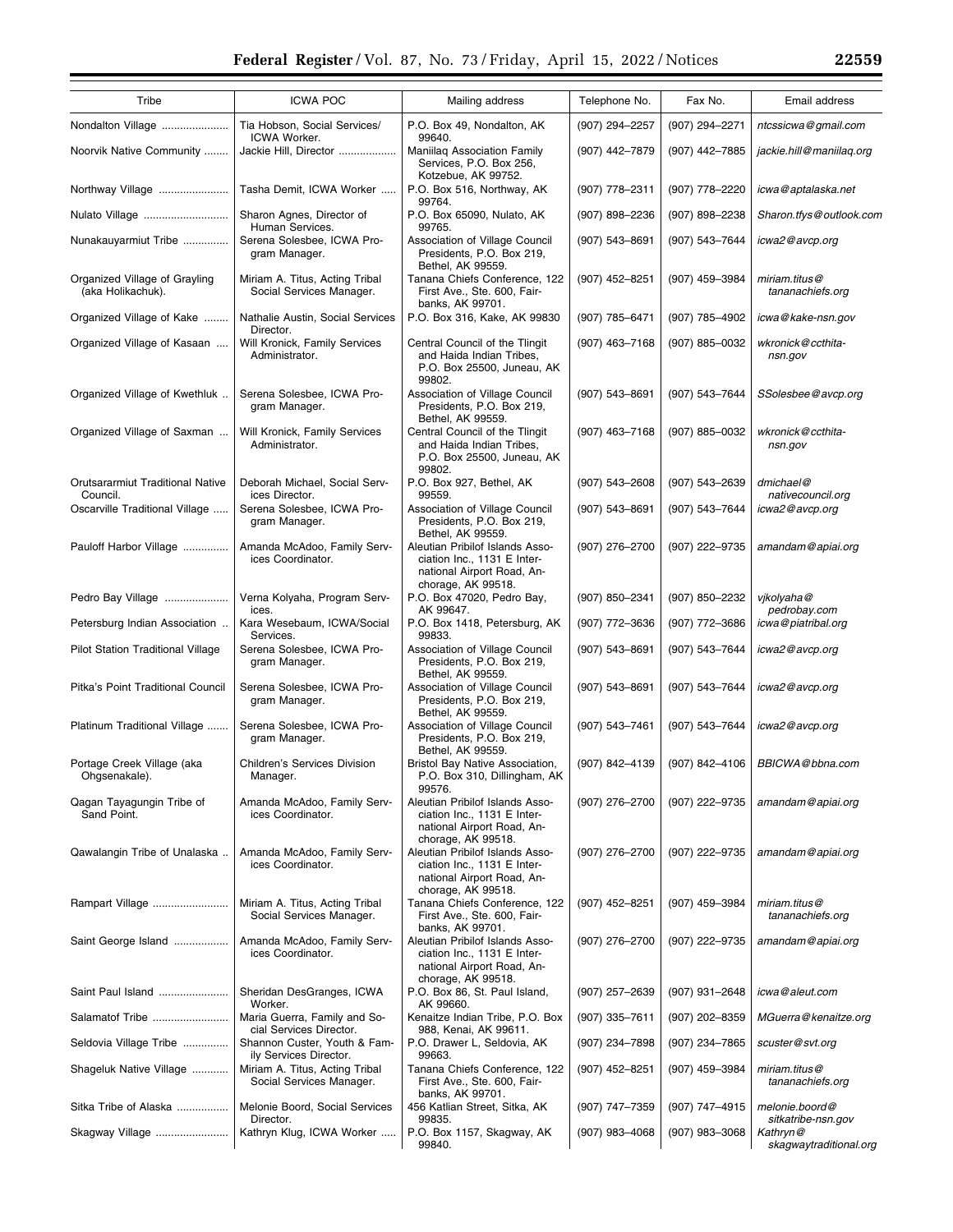Ξ

| Tribe                                                 | <b>ICWA POC</b>                                            | Mailing address                                                                         | Telephone No.      | Fax No.            | Email address                          |
|-------------------------------------------------------|------------------------------------------------------------|-----------------------------------------------------------------------------------------|--------------------|--------------------|----------------------------------------|
| South Naknek Village                                  | Lorianne Zimin, ICWA Coordi-<br>nator.                     | 2521 E Mountain Village Dr.,<br>Ste. B PMB 388, Wasilla, AK<br>99654.                   | (907) 631-3648     | (907) 631-0949     |                                        |
| Stebbins Community Associa-<br>tion.                  | Heather Payenna, CFS Man-<br>ager.                         | Kawerak Inc. Children & Family<br>Services, P.O. Box 948,<br>Nome, AK 99762.            | (907) 443-4261     | (907) 443-4601     | hpayenna@kawerak.org                   |
| Sun'ag Tribe of Kodiak                                | Linda Resoff, Social Services<br>Director.                 | 312 West Marine Way, Kodiak,<br>AK 99615.                                               | (907) 486-0260     | $(907)$ 486-0264   | socialservices@<br>sunaq.org           |
| Takotna Village                                       | Miriam A. Titus, Acting Tribal<br>Social Services Manager. | Tanana Chiefs Conference, 122<br>First Ave., Ste. 600, Fair-<br>banks, AK 99701.        | (907) 452-8251     | (907) 459-3984     | miriam.titus@<br>tananachiefs.org      |
| Tangirnag Native Village                              | Shelly Peterson, Tribal Admin-<br>istrator.                | 3449 Rezanof Drive East, Ko-<br>diak, AK 99615.                                         | (907) 486-9872     | (907) 486-4829     | info@woodyisland.com                   |
| Telida Village                                        | Miriam A. Titus, Acting Tribal<br>Social Services Manager. | Tanana Chiefs Conference, 122<br>First Ave., Ste. 600, Fair-<br>banks, AK 99701.        | (907) 452-8251     | (907) 459-3984     | miriam.titus@<br>tananachiefs.org      |
| Traditional Village of Togiak                         | Children's Services Division<br>Manager.                   | Bristol Bay Native Association,<br>P.O. Box 310, Dillingham, AK<br>99576.               | (907) 842-4139     | (907) 842-4106     | BBICWA@bbna.com                        |
| Tuluksak Native Community                             | Serena Solesbee, ICWA Pro-<br>gram Manager.                | Association of Village Council<br>Presidents, P.O. Box 219,<br>Bethel, AK 99559.        | (907) 543-8691     | (907) 543-7644     | icwa2@avcp.org                         |
| Twin Hills Village                                    | <b>Children's Services Division</b><br>Manager.            | Bristol Bay Native Association,<br>P.O. Box 310, Dillingham, AK<br>99576.               | (907) 842-4139     | (907) 842-4106     | BBICWA@bbna.com                        |
| Ugashik Village                                       | Steven Alvarez, Tribal Adminis-<br>trator.                 | 2525 Blueberry Road, Suite<br>205, Anchorage, AK 99503.                                 | (907) 338-7611     | (907) 338-7659     | $m$ anager@<br>ugashikvillage.com      |
| Umkumiut Native Village                               | Serena Solesbee, ICWA Pro-<br>gram Manager.                | Association of Village Council<br>Presidents, P.O. Box 219,<br>Bethel, AK 99559.        | (907) 543-8691     | (907) 543-7644     | icwa2@avcp.org                         |
| Village of Alakanuk                                   | Serena Solesbee, ICWA Pro-<br>gram Manager.                | Association of Village Council<br>Presidents, P.O. Box 219,<br>Bethel, AK 99559.        | (907) 543-8691     | (907) 543-7644     | icwa2@avcp.org                         |
| Village of Anaktuvuk Pass                             | Courtney Yemiola, Social Serv-<br>ices Director.           | Arctic Slope Native Association,<br>P.O. Box 1232, Utgiagvik, AK<br>99723.              | (907) 852-9374     | (907) 852-2761     | Courtney. Yemiola2@<br>arcticslope.org |
| Village of Aniak                                      | Mary L. Kvamme, ICWA Coor-<br>dinator.                     | P.O. Box 232, Aniak, AK 99557                                                           | (907) 675-4349     | (907) 675-4513     | mkvamme61@gmail.com                    |
| Village of Atmautluak                                 | Pauline Waska, Council Presi-<br>dent.                     | P.O. Box 6568, Atmautluak, AK<br>99559.                                                 | (907) 553-5510     | (907) 553-5612     | lcwa617@gmail.com                      |
| Village of Bill Moore's Slough                        | Serena Solesbee, ICWA Pro-<br>gram Manager.                | Association of Village Council<br>Presidents, P.O. Box 219,<br>Bethel, AK 99559.        | (907) 543-8691     | (907) 543-7644     | icwa2@avcp.org                         |
| Village of Chefornak                                  | Edward Kinegak, ICWA Spe-<br>cialist.                      | P.O. Box 110, Chefornak, AK<br>99561.                                                   | $(907)$ 867-8808   | $(907) 867 - 8711$ | suckaq@gmail.com                       |
| Village of Clarks Point                               | Children's Services Division<br>Manager.                   | Bristol Bay Native Association,<br>P.O. Box 310, Dillingham, AK<br>99576.               | (907) 542-4139     | (907) 842-4106     | BBICWA@bbna.com                        |
| Village of Crooked Creek                              | Serena Solesbee, ICWA Pro-<br>gram Manager.                | Association of Village Council<br>Presidents, P.O. Box 219,<br>Bethel, AK 99559.        | (907) 543-8691     | (907) 543-7644     | icwa2@avcp.org                         |
| Village of Dot Lake    Tracy Charles-Smith, President |                                                            | P.O. Box 70494, Fairbanks, AK<br>99707.                                                 | (907) 882-2695     |                    | ridge@gci.net                          |
| Village of Iliamna                                    | Louise Anelon, Administrator/<br>ICWA Worker.              | P.O. Box 286, Iliamna, AK<br>99606.                                                     | (907) 571-1246     | (907) 571-3539     | louise.anelon@<br>iliamnavc.org        |
| Village of Kalskag                                    | Serena Solesbee, ICWA Pro-<br>gram Manager.                | Association of Village Council<br>Presidents, P.O. Box 219,<br>Bethel, AK 99559.        | $(907) 543 - 8691$ | (907) 543-7644     | icwa2@avcp.org                         |
| Village of Kaltag                                     | Miriam A. Titus, Acting Tribal<br>Social Services Manager. | Tanana Chiefs Conference, 122<br>First Ave., Ste. 600, Fair-<br>banks, AK 99701.        | (907) 452-8251     | (907) 459-3984     | miriam.titus@<br>tananachiefs.org      |
| Village of Kotlik                                     | Serena Solesbee, ICWA Pro-<br>gram Manager.                | <b>Association of Village Council</b><br>Presidents, P.O. Box 219,<br>Bethel, AK 99559. | (907) 543-8691     | (907) 543-7644     | SSolesbee@avcp.org                     |
| Village of Lower Kalskag                              | Serena Solesbee, ICWA Pro-<br>gram Manager.                | Association of Village Council<br>Presidents, P.O. Box 219,<br>Bethel, AK 99559.        | (907) 543-8691     | (907) 543-7644     | icwa2@avcp.org                         |
| Village of Ohogamiut                                  | Serena Solesbee, ICWA Pro-<br>gram Manager.                | Association of Village Council<br>Presidents, P.O. Box 219,<br>Bethel, AK 99559.        | (907) 543-8691     | (907) 543-7644     | icwa2@avcp.org                         |
| Village of Red Devil                                  | Serena Solesbee, ICWA Pro-<br>gram Manager.                | Association of Village Council<br>Presidents, P.O. Box 57, Red<br>Devil, AK 99656.      | (907) 543-8691     | (907) 543-7644     | SSolebee@avcp.org                      |
| Village of Sleetmute                                  | Serena Solesbee, ICWA Pro-<br>gram Manager.                | Association of Village Council<br>Presidents, P.O. Box 219,<br>Bethel, AK 99559.        | (907) 543-8691     | (907) 543-7644     | icwa2@avcp.org                         |
| Village of Solomon                                    | Elizabeth Johnson                                          | P.O. Box 2053, Nome, AK<br>99762.                                                       | (907) 443-4985     | (907) 443-5189     | tc.sol@kawerak.org                     |
| Village of Stony River                                | Serena Solesbee, ICWA Pro-<br>gram Manager.                | Association of Village Council<br>Presidents, P.O. Box 219,<br>Bethel, AK 99559.        | (907) 543-8691     | (907) 543-7644     | icwa2@avcp.org                         |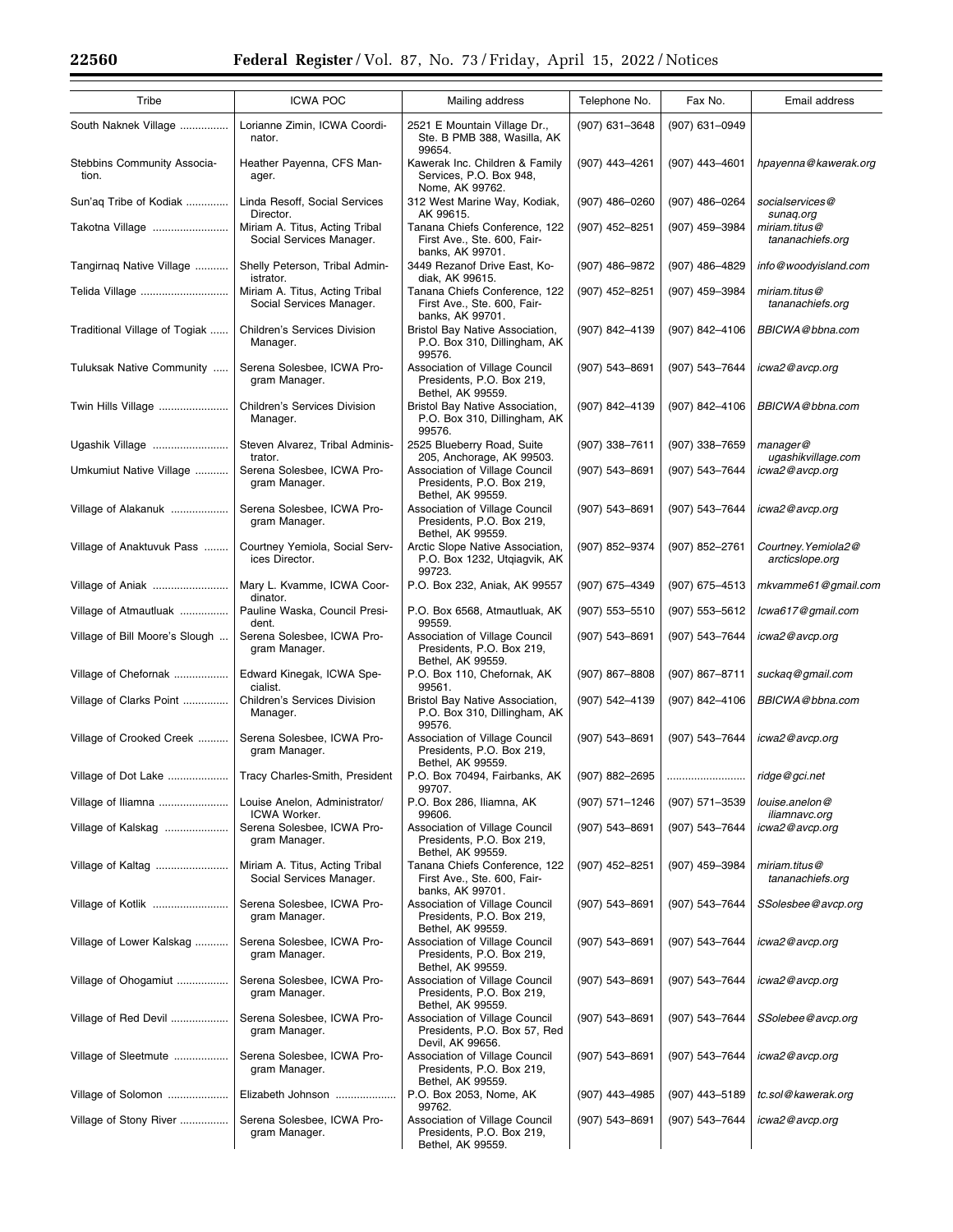| Tribe                                         | <b>ICWA POC</b>                                                                                        | Mailing address                                                                                    | Telephone No.  | Fax No.        | Email address                          |
|-----------------------------------------------|--------------------------------------------------------------------------------------------------------|----------------------------------------------------------------------------------------------------|----------------|----------------|----------------------------------------|
| Village of Venetie                            | Miriam A. Titus, Acting Tribal<br>Social Services Manager,<br>Artic Village and Village of<br>Venetie. | Tanana Chiefs Conference, 122<br>First Ave., Ste. 600, Fair-<br>banks, AK 99701.                   | (907) 452-8251 | (907) 459-3984 | miriam.titus@<br>tananachiefs.org      |
|                                               | Sierra Fields, Venetie Tribal<br>Court, Village of Venetie.                                            | P.O. Box 81109, Venetie, AK<br>99781.                                                              | (907) 849-8537 | (907) 849-8546 | Fieldssierra49@<br>qmail.com           |
| Village of Wainwright                         | Courtney Yemiola, Social Serv-<br>ices Director.                                                       | Arctic Slope Native Association,<br>P.O. Box 1232, Utgiagvik, AK<br>99723.                         | (907) 852-9374 | (907) 852-2761 | Courtney. Yemiola2@<br>arcticslope.org |
| <b>Wrangell Cooperative Associa-</b><br>tion. | Will Kronick, Family Services<br>Administrator.                                                        | Central Council of the Tlingit<br>and Haida Indian Tribes,<br>P.O. Box 25500, Juneau, AK<br>99802. | (907) 463-7168 | (907) 885-0032 | wkronick@ccthita-<br>nsn.gov           |
| Yakutit Tlingit Tribe                         | Marry Knustsen, ICWA Advo-<br>cate.                                                                    | P.O. Box 418, Yakutat, AK<br>99689.                                                                | (907) 784-3268 | (907) 784-3595 | mknutsen@yttribe.org                   |
| Yupiit of Andreafski                          | Serena Solesbee, ICWA Pro-<br>gram Manager.                                                            | Association of Village Council<br>Presidents, P.O. Box 219,<br>Bethel, AK 99559.                   | (907) 543-8691 | (907) 543-7644 | SSolesbee@avcp.org                     |

# *2. Eastern Region*

Telephone Number: (615) 564–6500; Fax Number: (615) 564–6701.

Eastern Regional Director, 545 Marriot Drive, Ste. 700, Nashville, TN 37214;

| Tribe                                           | <b>ICWA POC</b>                                                          | Mailing address                                                            | Telephone No.      | Fax No.            | Email address                                |
|-------------------------------------------------|--------------------------------------------------------------------------|----------------------------------------------------------------------------|--------------------|--------------------|----------------------------------------------|
| Catawba Indian Nation                           | Keri Wallace, ICWA Coordinator                                           | Catawba Indian Nation, 996 Av-<br>enue of Nations, Rock Hill,<br>SC 29730. | (803) 992-6293     | (803) 325-1242     | keri.wallace@<br>catawbaindian.com           |
| Cayuga Nation                                   | Sharon Leroy, Executor                                                   | P.O. Box 803, Seneca Falls, NY<br>13148.                                   | $(315) 568 - 0750$ | $(315) 568 - 0752$ | sharon.leroy@<br>nsncayuganation-<br>nsn.gov |
| Chickahominy Indian Tribe                       | Martha N. Adkins, ICWA Coordi-<br>nator.                                 | 8200 Lott Cary Road, Provi-<br>dence Forge, VA 23140.                      | (804) 829-2027     |                    | martha.adkins@<br>chickahominytrib-<br>e.org |
| Chickahominy Indian Tribe-<br>Eastern Division. | Doris Ann Austin, ICWA Coordi-<br>nator.                                 | 2895 Mt. Pleasant Road, Provi-<br>dence Forge, VA 23140.                   | (804) 966-7815     | (804) 506-3017     | doris.austin@cit-<br>ed.org                  |
| Chitimacha Tribe of Louisiana                   | Karen Matthews, Director of<br>Health and Human Services.                | P.O. Box 520, Charenton, LA<br>70523.                                      | (337) 923-7000     | (337) 923-2475     | karen@chitimacha.gov                         |
| Coushatta Tribe of Louisiana                    | Rayne Langley, ICWA Coordi-<br>nator.                                    | 1984 CC Bel RD, Elton, LA<br>70532.                                        | $(337) 584 - 1437$ |                    | $r$ langley@<br>coushatta.org                |
| Eastern Band of Cherokee Indi-<br>ans.          | Jenny Bean, Family Safety Su-<br>pervisor.                               | P.O. Box 666, Cherokee, NC<br>28719.                                       | (828) 359-6149     | (828) 359-6149     | jennbean@ebci-<br>nsn.gov                    |
| Houlton Band of Maliseet Indians                | Lori Jewell, ICWA Coordinator                                            | 88 Bell Road, Littleton, ME<br>04730.                                      | (207) 532-3800     | (207) 532-7287     | ljewell@maliseets.com                        |
| Jena Band of Choctaw Indians                    | Mona Maxwell, Social Services<br>Director.                               | P.O. Box 14, Jena, LA 71342                                                | $(318)$ 992-0136   | $(318)$ 992-4162   | mmaxwell@<br>jenachoctaw.org                 |
| Mashantucket Pequot Indian<br>Tribe.            | Valerie Burgess, Director Child<br>Protective Services.                  | 102 Muhshee Mahchag, P.O.<br>Box 3313, Mashantucket, CT<br>06338.          | (860) 396-2007     | (860) 396-2144     | vburgess@mptn-<br>nsn.gov                    |
| Mashpee Wampanoag Tribe                         | Maria Turner, ICWA Director                                              | 483 Great Neck Road-South,<br>Mashpee, MA 02649.                           | (508) 477-0208     | $(774)$ 361-6034   | maria.turner@mwtribe-<br>nsn.gov             |
| Miccosukee Tribe of Indians                     | Martha Vega, Director of Social<br>Services.                             | P.O. Box 440021, Tamiami Sta-<br>tion, Miami, FL 33144.                    | (305) 223-8380     | (305) 894-5232     | marthav@<br>miccosukeetrib-<br>e.com         |
| Mi'kmaq Nation                                  | Norma Saulis, ICWA Coordi-<br>nator.                                     | 7 Northern Road, Presque Isle,<br>ME 04769.                                | (207) 764-1972     | (207) 764-7667     | nsaulis@micmac-<br>nsn.gov                   |
| Mississippi Band of Choctaw Indi-<br>ans.       | Jessica Martinez, ICWA Coordi-<br>nator.                                 | P.O. Box 6258, Choctaw, MS<br>39350.                                       | $(601) 656 - 4507$ | (601) 656-1357     | icwa@choctaw.org                             |
| Mohegan Tribe of Indians of Con-<br>necticut.   | Connie Hilbert, Executive Direc-<br>tor of Health & Human Serv-<br>ices. | 13 Crow Hill Road, Uncasville,<br>CT 06832.                                | (860) 862-6147     | (860) 862-6884     | chilbert@<br>moheganmail.com                 |
| Monacan Indian Nation                           | Matthew & Sally Latimer, ICWA<br>Coordinators.                           | 111 Highview Drive, Madison<br>Heights, VA 24572.                          | (434) 363-4864     |                    | mattjlatimer@aol.com                         |
| Nansemond Indian Nation                         | Chief Keith Anderson                                                     | 1001 Pembroke Lane, Suffolk,<br>VA 23434.                                  | (757) 619-0670     |                    | chief@nansemond.org                          |
| Narragansett Indian Tribe                       | Anemone Mars, ICWA Program<br>Manager.                                   | 4375B South County Trail, P.O.<br>Box 268, Charlestown, RI<br>02813.       | (401) 364-9500     | $(401)$ 364-1104   | Wenonah.harris@<br>gmail.com                 |
| Oneida Indian Nation                            | Kim Jacobs, Nation Clerk                                                 | Box 1, Vernon, NY 13476                                                    | $(315)$ 829-8337   | $(315)$ 366-9231   | kjacobs@oneida-na-<br>tion.org               |
| Onondaga Nation                                 | Onondaga Family Services                                                 | 104 West Conklin Ave., Nedrow,<br>NY 13120.                                | $(315)$ 469-9196   | $(315)$ 469-3250   | ononfs@gmail.com                             |
| Pamunkey Indian Tribe                           | Allyson Gray, ICWA/Enrollment<br>Coordinator.                            | 1054 Pocahontas Trail, King<br>William, VA 23086.                          | (804) 843-2372     | (866) 422-3387     | allyson.gray@<br>pamunkey.org                |
| Passamaquoddy Tribe                             | Tene Downing, Director of Child<br>Welfare, (Indian Township).           | P.O. Box 301, Princeton, ME<br>04668.                                      | (207) 796-6134     |                    | tdowning.itcw@<br>qmail.com                  |
|                                                 | Julie Mitchell, Director, (Pleas-<br>ant Point).                         | P.O. Box 343, Perry, ME 04667                                              | (207) 853-5111     | $(207)$ 853-9618   | shsdirector@<br>wabanaki.com                 |
| Penobscot Nation                                | Michael Augustine, Director of<br>Social Services.                       | 1 Down Street, Indian Island,<br>ME 04468.                                 | (207) 817-7336     | (207) 817-3166     | Michael.Augustine@<br>penobscotnation.org    |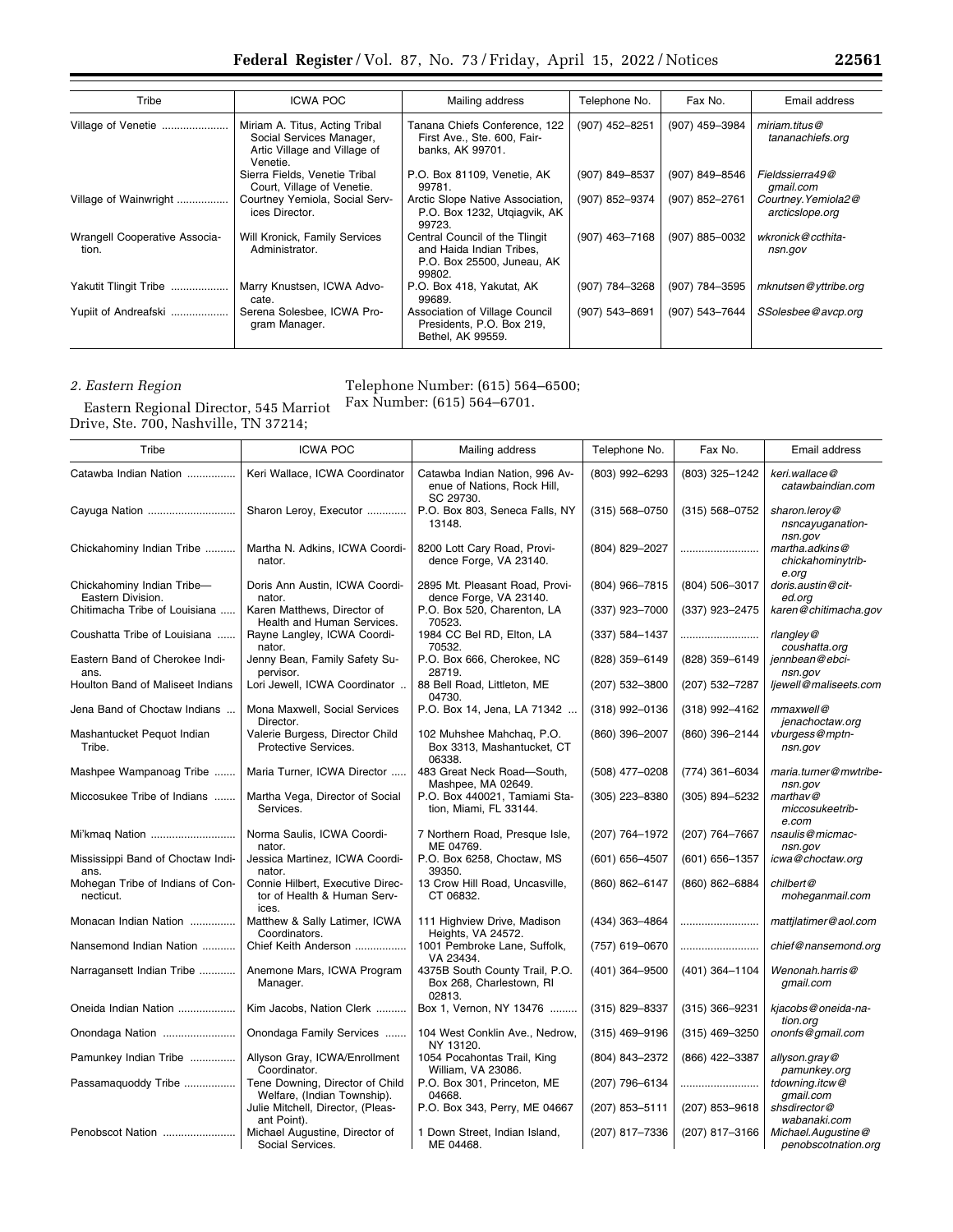| Tribe                                      | <b>ICWA POC</b>                                       | Mailing address                                            | Telephone No.    | Fax No.            | Email address                       |
|--------------------------------------------|-------------------------------------------------------|------------------------------------------------------------|------------------|--------------------|-------------------------------------|
| Poarch Band of Creek Indians               | Synethia K. Thomas, ICWA Di-<br>rector.               | 5811 Jack Springs Road,<br>Atmore, AL 36502.               | $(251)$ 368-9136 |                    | sthomas@pci-nsn.gov                 |
| Rappahannock Tribe, Inc                    | G. Anne Richardson, ICWA Co-<br>ordinator.            | 5036 Indian Neck Road, Indian<br>Neck, VA 23148.           | (804) 769-0260   |                    | info@<br>rappahannocktrib-<br>e.org |
| Saint Regis Mohawk Tribe                   | Jean Square, ICWA Program<br>Manager.                 | 71 Margaret Terrance Memorial<br>Way, Akwesasne, NY 13655. | $(518)$ 358-2360 | $(518)$ 358-9107   | jean.square@smrt-<br>nsn.gov        |
| Seminole Tribe of Florida                  | Shamika Beasley, Advocacy Ad-<br>ministrator.         | 111 W Coral Way, Hollywood,<br>FL 33021.                   | (954) 965-1338   | (954) 985-2339     | shamikabeasley@<br>semtribe.com     |
| Seneca Nation of Indians                   | Tammie DeYoe, Director of<br>Child & Family Services. | 987 RC Hoag Drive,<br>Salamanca, NY 14799.                 | (716) 532-8223   | (716) 945-7881     | tdeyoe@<br>senecahealth.org         |
| Shinnecock Indian Nation                   | Paula Collins, ICWA Coordi-<br>nator.                 | P.O. Box 1268, South Hampton,<br>NY 11969.                 | (631) 287-6476   |                    | paulacollins@<br>shinnecock.org     |
| Tonawanda Band of Seneca                   | Chief Roger Hill                                      | 7027 Meadville Road, Basom,<br>NY 14013.                   | (716) 542-4244   | (716) 542-4008     | tonseneca@aol.com                   |
| Tunica-Biloxi Indian Tribe                 | Evelyn Cass, Social Service De-<br>partment.          | P.O. Box 493, Marksville, LA<br>71351.                     | (318) 240-6444   | $(318) 500 - 3011$ | ecass@tunica.org                    |
| Tuscarora Nation                           | Chief Tom Jonathan                                    | 5226 Walmore Road.<br>Lewistown, NY 14092.                 | $(716)$ 264-6007 |                    | tuscnationhouse@<br>qmail.com       |
| Upper Mattaponi Tribe                      | Wilma Hicks, Assistant Tribal<br>Administrator.       | 13476 King William Road, King<br>William, VA 23086.        | $(804)$ 535-0557 |                    | assistantadmin@<br>umitribe.org     |
| Wampanoag Tribe of Gay Head<br>(Aquinnah). | Ambika Datta, ICWA Coordi-<br>nator.                  | 20 Black Brook Road,<br>Aguinnah, MA 02535.                | (508) 645-9265   | (508) 645-2755     | chairwoman@<br>wampanoagtribe.net   |

# *3. Eastern Oklahoma Region*

Eastern Oklahoma Regional Director, P.O. Box 8002, Muskogee, OK 74402;

Telephone Number: (918) 781–4600;

Fax Number (918) 781–4604.

| $1.8. \text{box}$ $0004, \text{m}$ $0004, \text{m}$         |                                                              |                                                           |                    |                  |                                                 |  |  |  |
|-------------------------------------------------------------|--------------------------------------------------------------|-----------------------------------------------------------|--------------------|------------------|-------------------------------------------------|--|--|--|
| Tribe                                                       | <b>ICWA POC</b>                                              | Mailing address                                           | Telephone No.      | Fax No.          | Email address                                   |  |  |  |
| Alabama-Quassarte Tribal Town                               | Samuel Deere, ICW Director                                   | P.O. Box 187, Wetumka, OK<br>74883.                       | (405) 452-3659     | (405) 452-3435   | sdeere@alabama-<br>quassarete.org               |  |  |  |
| Cherokee Nation                                             | Cherokee Nation Indian Child<br>Welfare.                     | P.O. Box 948, Tahlequah, OK<br>74465.                     | $(918)$ 458-6900   | $(918)$ 458-6146 | lou-stretch@cher-<br>okee.org                   |  |  |  |
| Delaware Tribe of Indians                                   | Aimee Turner, Department of<br>Family and Children Services. | 5100 Tuxedo Blvd., Ste. C,<br>Bartlesville, OK 74006.     | (918) 337-6510     | (918) 337-6518   | aturner@<br>delawaretribe.org                   |  |  |  |
| Eastern Shawnee Tribe of Okla-<br>homa.                     | Tamara Gibson, Child and Fam-<br>ily Services Coordinator.   | 10100 S Bluejacket Road, Suite<br>3, Wyandotte, OK 74370. | $(918) 666 - 7710$ | (888) 971-3908   | tgibson@estoo.net                               |  |  |  |
| Kialegee Tribal Town                                        | Jennie Lillard, ICW Coordinator                              | P.O. Box 332, Wetumka, OK<br>74883.                       | (405) 452-5388     | (405) 452-3413   | Jennie.lillard@<br>kialegeetribe.net            |  |  |  |
| Miami Tribe of Oklahoma                                     | Corinna Campbell-Green, ICW<br>Coordinator.                  | P.O. Box 1326, Miami, OK<br>74355.                        | $(918) 541 - 1381$ | (918) 542-6448   | Ccampbell-green@<br>miamination.com             |  |  |  |
| Modoc Nation                                                | Amy Maze-Crowder, Youth<br>Services Coordinator.             | 625 6th SE, Miami, OK 74354                               | (918) 325-3643     | (918) 542-7878   | amy.maze-crowder@<br>modochealinghous-<br>e.com |  |  |  |
| Ottawa Tribe of Oklahoma                                    | Jonathan Jacobs, Director of<br>Child Welfare.               | P.O. Box 110, Miami, OK 74355                             | (918) 540-1536     | (918) 542-3214   | JDJacobs.OTO@<br>qmail.com                      |  |  |  |
| Peoria Tribe of Indians of Okla-<br>homa.                   | Tracy Coach, Indian Child Wel-<br>fare Director.             | P.O. Box 1527, Miami, OK<br>74355.                        | (918) 540-2535     | (918) 540-2538   | tcoach@<br>peoriatribe.com                      |  |  |  |
|                                                             | Mandy Dement, Family Services                                | P.O. Box 765, Quapaw, OK<br>74363.                        | $(918)$ 238-3152   | (918) 674-2581   | mdement@<br>quapawtribe.com                     |  |  |  |
| Seneca-Cayuga Nation                                        | Dana Giles, Family Service<br>Manager.                       | 23701 South 655, Grove, OK<br>74344.                      | $(918)$ 786-3508   | (918) 787-5521   | dgiles@sctribe.com                              |  |  |  |
| Shawnee Tribe                                               | Sean Graham, ICW Represent-<br>ative.                        | P.O. Box 189, Miami, OK 74355                             | (918) 542-7232     |                  | sean@shawnee-<br>tribe.com                      |  |  |  |
| The Chickasaw Nation                                        | Michelle Price, Director                                     | 810 Colony Drive, Ada, OK<br>74820.                       | (580) 272-5550     | (580) 272-5553   | michelle.price@chick-<br>asaw.net               |  |  |  |
| The Choctaw Nation of Okla-<br>homa.                        | Amanda Robinson, ICW Direc-<br>tor.                          | 1802 Chukka Hina Dr., P.O.<br>Box 1210, Durant, OK 74702. | (580) 924-8280     | (580) 920-3197   | cfsreferrals@<br>choctawnation.com              |  |  |  |
| The Muscogee (Creek) Nation                                 | Ann Davis, Director of Child and<br>Family Services.         | P.O. Box 580, Okmulgee, OK<br>74447.                      | (918) 732-7859     | (918) 732-7855   | edavis@<br>muscogeenatio-<br>n.com              |  |  |  |
| The Osage Nation                                            | Ladonna Shadlow, Social Serv-<br>ices Director.              | 255 Senior Drive, Pawhuska,<br>OK 74056.                  | (918) 287-5243     | (918) 287-5231   | Ishadlow@<br>osagenation-<br>nsn.gov            |  |  |  |
| The Seminole Nation of Okla-<br>homa.                       | Stephanie Haney Brown, Direc-<br>tor.                        | P.O. Box 1498, Wewoka, OK<br>74884.                       | (405) 257-9038     | (405) 257-9036   | haneybrown.s@sno-<br>nsn.gov                    |  |  |  |
| Thlopthlocco Tribal Town                                    | Yvonda Fixico, Social Service<br>Director.                   | P.O. Box 188, Okemah, OK<br>74859.                        | (918) 560-6121     | (918) 623-3023   | yfixico@tttown.org                              |  |  |  |
| United Keetoowah Band of Cher-<br>okee Indians in Oklahoma. | Roxana Wilden, ICW Advocate                                  | P.O. Box 746, Tahlequah, OK<br>74465.                     | (918) 871-2839     | (918) 431-0152   | rwilden@ukb-nsn.gov                             |  |  |  |
| Wyandotte Nation                                            | Tara Gragg, Social Worker                                    | 64700 E Hwy. 60, Wyandotte,<br>OK 74370.                  | $(918)$ 678-6355   | (918) 678-3087   | tgragg@wyandotte-na-<br>tion.org                |  |  |  |

*4. Great Plains Region* Great Plains Regional Director, 115 4th Avenue SE, Ste. 400, Aberdeen, SD 57401; Telephone Number: (605) 226– 7343; Fax Number: (605) 226–7446.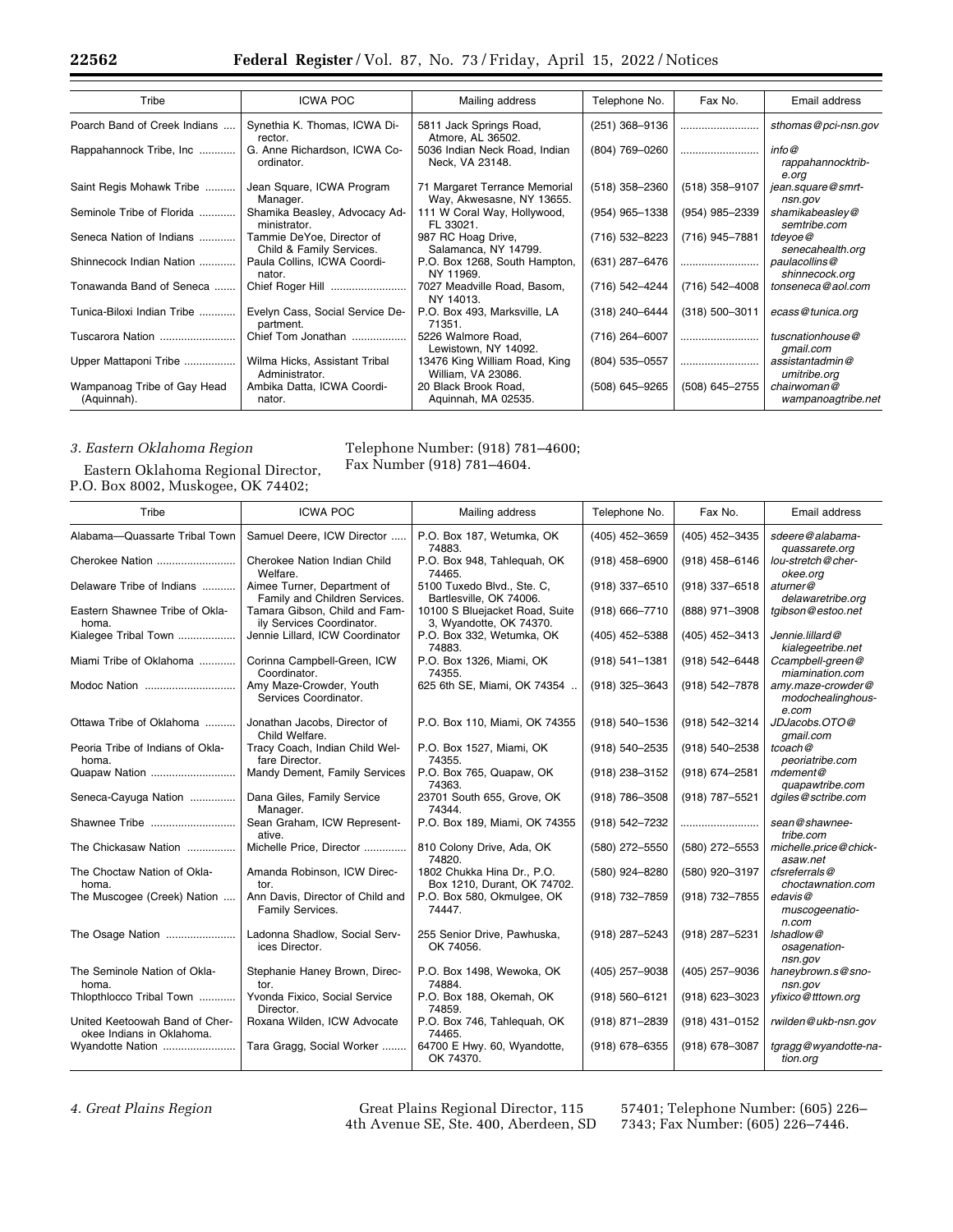| Tribe                                                                               | <b>ICWA POC</b>                                      | Mailing address                                                                       | Telephone No.    | Fax No.          | Email address                       |  |  |
|-------------------------------------------------------------------------------------|------------------------------------------------------|---------------------------------------------------------------------------------------|------------------|------------------|-------------------------------------|--|--|
| Cheyenne River Sioux Tribe of<br>the Chevenne River Reserva-<br>tion, South Dakota. | Diane Garreau, ICWA Program<br>Director.             | 100 Main Teton Mall, P.O. Box<br>590, Eagle Butte, SD 57625.                          | (605) 964-6460   | $(605)$ 964-6463 | Dgarreau61@<br>hotmail.com          |  |  |
| Crow Creek Sioux Tribe of the<br>Crow Creek Reservation.<br>South Dakota.           | Wendelin R. Janis, CCST ICWA<br>Director.            | 147 Red Horse Road, P.O. Box<br>247, Ft. Thompson, SD 57339.                          | $(605)$ 245-2581 | (605) 245-2401   | wendelinj.cct.icwa@<br>gmail.com    |  |  |
| Flandreau Santee Sioux Tribe of<br>South Dakota.                                    | Jessica Morson, ICWA Adminis-<br>trator.             | 603 W Broad Ave., P.O. Box<br>283, Flandreau, SD 57028.                               | (605) 997-5055   | (605) 997-3694   | jessica.morson@<br>fsst.org         |  |  |
| Lower Brule Sioux Tribe of the<br>Lower Brule Reservation,<br>South Dakota.         | Jera Brouse-Koster, Designated<br>Tribal Agent-ICWA. | 187 Oyate Circle, Lower Brule,<br>SD 57548.                                           | (605) 473-5561   | (605) 473-0119   | ierabrouse@<br>lowerbrule.net       |  |  |
| Oglala Sioux Tribe                                                                  | David Red Cloud, ICWA Spe-<br>cialist.               | East Hwy. 18, IHS Compound,<br>P.O. Box 604, Pine Ridge, SD<br>57770.                 | (605) 867-5752   | (605) 867-5941   | davidrc@oglala.org                  |  |  |
| Omaha Tribe of Nebraska                                                             | Mary Webster, ICWA Director                          | P.O. Box 368, Macy, NE 68039                                                          | (402) 837-5331   | (402) 837-5362   | marvt.webster@<br>theomahatribe.com |  |  |
| Ponca Tribe of Nebraska                                                             | Lynn Schultz, ICWA Specialist                        | 1800 Syracuse Avenue, Norfolk,<br>NE 68701.                                           | (402) 371-8834   | (402) 371-7564   | Ischultz@poncatribe-<br>ne.org      |  |  |
| Rosebud Sioux Tribe of the<br>Rosebud Indian Reservation,<br>South Dakota.          | Shirley J. Bad Wound, ICWA<br>Specialist.            | East Hwy. 18, P.O. Box 609,<br>Mission, SD 57555.                                     | (605) 856-5270   | (605) 856-5268   | rsticwa9@gwtc.net                   |  |  |
| Santee Sioux Nation, Nebraska.                                                      | Renae Wolf, ICWA Specialist                          | 425 Frazier Ave. N, Suite 2, RR<br>302-P.O. Box 5191.<br>Niobrara, NE 68760.          | (402) 857-2342   | (402) 857-2361   | renae.wolf@ne-<br>braska.gov        |  |  |
| Sisseton-Wahpeton Oyate of the<br>Lake Traverse Reservation,<br>South Dakota.       | Evelyn Pilcher, ICWA Director                        | 12554 BIA Route 701, P.O. Box<br>509, Agency Village, SD<br>57262.                    | (605) 698-3992   | (605) 698-3999   | evelyn.pilcher@<br>state.sd.us      |  |  |
| Spirit Lake Tribe, North Dakota                                                     | Marie Martin, ICWA Coordinator                       | 7184 Highway 57, P.O. Box<br>356, Fort Totten, ND 58335.                              | (701) 766-4404   | (701) 766-4722   | slticwadir@<br>spiritlakenation.com |  |  |
| Standing Rock Sioux Tribe of<br>North & South Dakota.                               | Rebecca Greybull, ICWA Coor-<br>dinator.             | Bldg. 1 Standing Rock Ave.,<br>P.O. Box 770, Fort Yates, ND<br>58538.                 | (701) 854-3095   | (701) 854-5575   | rgreybull@<br>standingrock.org      |  |  |
| Three Affiliated Tribes of the Fort<br>Berthold Reservation, North<br>Dakota.       | Bobbie Johnson, ICWA Spe-<br>cialist.                | Three Affiliated Tribes Social<br>Services, 404 Frontage Road,<br>New Town, ND 58763. | (701) 627-8199   |                  | biohnson@<br>mhanation.com          |  |  |
| Turtle Mountain Band of Chip-<br>pewa Indians of North Dakota.                      | Marilyn Poitra, ICWA Coordi-<br>nator.               | 4051 Hwy. 281, P.O. Box 900,<br>Belcourt, ND 58316.                                   | (701) 477-5688   | (701) 477-5797   | marilynp@tmcwfs.net                 |  |  |
| Winnebago Tribe of Nebraska                                                         | Elexa Mollet, ICWA Specialist                        | 912 Mission Drive, P.O. Box<br>723, Winnebago, NE 68071.                              | (402) 878-2379   | (402) 878-2228   | elexa.mollet@<br>winnebagotribe.com |  |  |
| Yankton Sioux Tribe of South Da-<br>kota.                                           | Melissa Sanchez, ICWA Direc-<br>tor.                 | 108 East Ave. SE, P.O. Box<br>1153, Wagner, SD 57380.                                 | (605) 384-5712   | $(605)$ 384-5014 | yst icwa@outlook.com                |  |  |

# *5. Midwest Region*

Midwest Regional Director, 5600 West American Blvd., Ste. 500, Pointe II

# Building, Bloomington, MN 55437; Telephone Number: (612) 725–4500; Fax Number: (612) 713–4401.

| Tribe                                                                                                                 | <b>ICWA POC</b>                                                       | Mailing address                                            | Telephone No.    | Fax No.          | Email address                      |
|-----------------------------------------------------------------------------------------------------------------------|-----------------------------------------------------------------------|------------------------------------------------------------|------------------|------------------|------------------------------------|
| Bad River Band of the Lake Su-<br>perior Tribe of Chippewa Indi-<br>ans of the Bad River Reserva-<br>tion, Wisconsin. | Gina Secord, Abinoojiyag Re-<br>source Center Program Man-<br>ager.   | P.O. Box 55, Odanah, WI 54861                              | (715) 682-7127   | (715) 682-7887   | ARCMgr@badriver-<br>nsn.gov        |
| Bay Mills Indian Community,<br>Michigan.                                                                              | Phyllis Kinney, Tribal Court Ad-<br>ministrator.                      | 12449 West Lakeshore Drive.<br>Brimley, MI 49715.          | (906) 248-3241   | (906) 248-8811   | phyllisk@baymills.org              |
| Forest County Potawatomi Com-<br>munity, Wisconsin.                                                                   | Maline Enders, ICWA Super-<br>visor.                                  | 5415 Everybody's Road,<br>Crandon, WI 54520.               | (715) 478-7471   | (715) 478-7442   | Maline.Enders@fcp-<br>nsn.gov      |
| Grand Traverse Band of Ottawa<br>and Chippewa Indians, Michi-<br>gan.                                                 | Helen Cook, Anishinaabek Fam-<br>ily Services Supervisor.             | 2605 N West Bayshore Drive,<br>Peshawbestown, MI 49682.    | (231) 534-7681   | (231) 534-7706   | helen.cook@<br>qtbindians.com      |
| Hannahville Indian Community,<br>Michigan.                                                                            | Wendy Lanaville, ICWA Worker                                          | N15019 Hannahville B1 Road,<br>Wilson, MI 49896.           | (906) 723-2512   | (906) 466-7397   | wendy.lanaville@<br>hichealth.org  |
| Ho-Chunk Nation of Wisconsin                                                                                          | Valerie Blackdeer, CFS Director                                       | 808 Red Iron Road, Black River<br>Falls, WI 54615.         | (715) 284-7749   | (715) 284-0097   | valerie.blackdeer@ho-<br>chunk.com |
| Keweenaw Bay Indian Commu-<br>nity, Michigan.                                                                         | Corey Pietila, ICWA Designated<br>Agent.                              | 16429 Bear Town Road.<br>Baraga, MI 49908.                 | (906) 353-4201   | (906) 353-8171   | cpietila@kbic-nsn.gov              |
| Lac Courte Oreilles Band of Lake<br>Superior Chippewa Indians of<br>Wisconsin.                                        | Tibissum Rice, Indian Child<br>Welfare Director.                      | 13394 W Trepania Road, Hay-<br>ward, WI 54843.             | (715) 558-7457   | (715) 634-2981   | Tibissum.Rice@lco-<br>nsn.gov      |
| Lac du Flambeau Band of Lake<br>Superior Chippewa Indians of<br>the Lac du Flambeau Reserva-<br>tion of Wisconsin.    | Kristin Allen, ICW Director                                           | P.O. Box 216, Lac du Flam-<br>beau, WI 54538.              | $(715)$ 588-4275 | $(715)$ 588-3855 | Idficw@Idftribe.com                |
| Lac Vieux Desert Band of Lake<br>Superior Chippewa Indians of<br>Michigan.                                            | Dee Dee McGeshick, Social<br>Services Director and Marisa<br>Vanzile. | P.O. Box 249, Watersmeet, MI<br>49969.                     | (906) 358-4940   | (906) 358-9920   | dee.mcgeshick@<br>Ivdtribal.com    |
| Little River Band of Ottawa Indi-<br>ans, Michigan.                                                                   | Marissa Kist, Paralegal                                               | 3031 Domres Road, Manistee,<br>MI 49660.                   | (231) 398-3384   | (231) 398-3387   | marissakist@Irboi-<br>nsn.gov      |
| Little Traverse Bay Bands of<br>Odawa Indians, Michigan.                                                              | Heather Boening, Human Serv-<br>ices Director.                        | 7500 Odawa Circle, Attn: DHS,<br>Harbor Springs, MI 49740. | (231) 242-1620   | (231) 242-1635   | hboening@Itbbodawa-<br>nsn.gov     |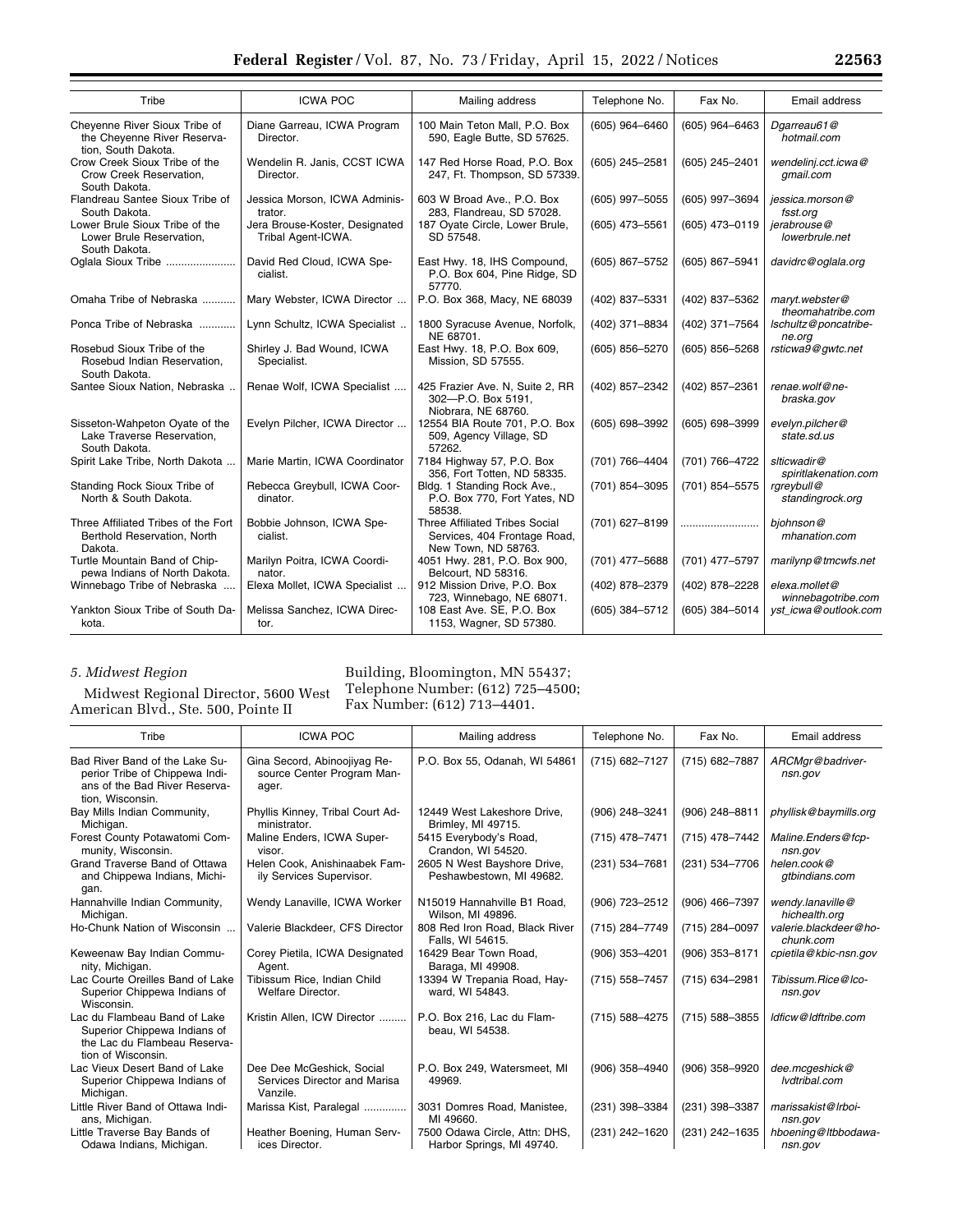| Tribe                                                                                                                                                                                                          | <b>ICWA POC</b>                                                                                                                                                                   | Mailing address                                                                                  | Telephone No.                      | Fax No.                             | Email address                                                                              |
|----------------------------------------------------------------------------------------------------------------------------------------------------------------------------------------------------------------|-----------------------------------------------------------------------------------------------------------------------------------------------------------------------------------|--------------------------------------------------------------------------------------------------|------------------------------------|-------------------------------------|--------------------------------------------------------------------------------------------|
| Lower Sioux Indian Community in<br>the State of Minnesota.<br>Match-e-be-nash-she-wish Band<br>of Pottawatomi Indians of<br>Michigan.                                                                          | Holly Schmitt, Lower Sioux<br>Family Services Supervisor.<br>Dominique Ambriz, ICWA Rep-<br>resentative.                                                                          | 39458 Reservation Highway 1,<br>Morton, MN 56270.<br>2880 Mission Dr., Shelbyville,<br>MI 49344. | (507) 697-8680<br>(269) 397-1760   | (507) 697-6198<br>(269) 397-1761    | Isfsintake@<br>lowersioux.com<br>Dominique.Ambriz@<br>hhs.glt-nsn.gov                      |
| Menominee Indian Tribe of Wis-<br>consin.                                                                                                                                                                      | Carol Corn, Director of Social<br>Services.                                                                                                                                       | P.O. Box 520, Keshena, WI<br>54135.                                                              | (715) 799-5161                     | (715) 799-6061                      | MenomineeFamily<br>Services@mitw.org                                                       |
| Minnesota Chippewa Tribe, Min-<br>nesota (Six component res-<br>ervations: Bois Forte Band<br>(Nett Lake); Fond du Lac<br>Band; Grand Portage Band;<br>Leech Lake Band; Mille Lacs<br>Band; White Earth Band). | Angela Wright, Indian Child<br>Welfare Supervisor or Dr.<br>Evelyn Campbell, Human<br>Services Director Bois Forte<br>Band (Nett Lake).                                           | 13071 Nett Lake Road, Suite A,<br>Nett Lake, MN 55771.                                           | (218) 757-3295<br>(218) 335-8586   | (218) 757-3335<br>$(218)$ 335-8080  | amwright@boisforte-<br>nsn.gov;<br>ecampbell@<br>mnchippewatrib-<br>e.org                  |
|                                                                                                                                                                                                                | Janelle Barney, ICWA Lead,<br>Fond du Lac Band.                                                                                                                                   | 927 Trettel lane, ATTN: Social<br>Services, Cloquet, MN 55720.                                   | (218) 878-2142<br>$(218)$ 335-8586 | (218) 878-2198<br>(218) 335-8080    | icwanotices@<br>fdlrez.com;<br>ecampbell@<br>mnchippewatrib-<br>e.org                      |
|                                                                                                                                                                                                                | Jacki Kozlowski, Human Service<br>Director or Dr. Evelyn Camp-<br>bell, Human Services Direc-<br>tor, Grand Portage Band.                                                         | P.O. Box 428, Grand Portage,<br>MN 55605.                                                        | (218) 475-2453<br>(218) 335-8586   | (218) 475-2455<br>(218) 335-8080    | jkozlowski@<br>grandportage.com;<br>ecampbell@<br>mnchippewatrib-<br>e.org                 |
|                                                                                                                                                                                                                | Justina Farris, Intake Coordi-<br>nator or Dr. Evelyn Campbell,<br>Human Services Director,<br>Leech Lake Band.                                                                   | 190 Sailstar Dr. NE, P.O. Box<br>967, Cass Lake, MN 56633.                                       | (218) 335-8328<br>(218) 335-8586   | (218) 335-7234<br>(218) 335-8080    | justina.farris@<br>llojibwe.net,<br>ecampbell@<br>mnchippewatrib-<br>e.org                 |
|                                                                                                                                                                                                                | Mishelle Ballinger, Health and<br>Human Services-Family Serv-<br>ices Intake and Referral Spe-<br>cialist or Dr. Evelyn Campbell,<br>Human Services Director.<br>Mille Lacs Band. | 18562 Minobimaadizi Loop,<br>Onamia, MN 56359.                                                   | (320) 532-1725<br>(218) 335-8586   | (320) 532-4569<br>$(218)335 - 8080$ | Mlbo.fsintake@<br>hhs.millelacsband-<br>nsn.gov;<br>ecampbell@<br>mnchippewatrib-<br>e.org |
|                                                                                                                                                                                                                | Roberta Roy, Program Director<br>or Dr. Evelyn Campbell,<br>Human Services Director<br>White Earth Band.                                                                          | White Earth Indian Child Wel-<br>fare, P.O. Box 358, White<br>Earth, MN 56591.                   | (218) 983-4647<br>(218) 335-8586   | (218) 983-3712<br>(218) 335-8080    | Roberta.Roy@<br>whiteearth-nsn.gov;<br>ecampbell@<br>mnchippewatrib-<br>e.org              |
| Nottawaseppi Huron Band of the<br>Potawatomi, Michigan.<br>Oneida Nation                                                                                                                                       | Meg Fairchild, Social Services<br>Director.<br>Jennifer Berg-Hargrove, Family                                                                                                     | 1485 Mno Bmadzewen Way,<br>Fulton, MI 49052.<br>Attn: Oneida Family Services,                    | (269) 704-8341<br>(920) 490-3700   | (269) 729-5920<br>(920) 490-3820    | meg.fairchild@nhbp-<br>nsn.gov<br>icw@oneidanation.org                                     |
|                                                                                                                                                                                                                | Services Director.                                                                                                                                                                | ICW Department, P.O. Box<br>365, Oneida, WI 54155.                                               |                                    |                                     |                                                                                            |
| Pokagon Band of Potawatomi In-<br>dians, Michigan & Indiana.                                                                                                                                                   | Mark Pompey, Social Services<br>Director.                                                                                                                                         | 58620 Sink Road, Dowagiac, MI<br>49047.                                                          | (269) 462-4277                     | (269) 782-4295                      | mark.pompey@<br>pokagonband-<br>nsn.gov                                                    |
| Prairie Island Indian Community<br>in the State of Minnesota.                                                                                                                                                  | Randi Jo Taylor, Enrollment Of-<br>fice.                                                                                                                                          | 5636 Sturgeon Lake Road,<br>Welch, MN 55089.                                                     | (651) 385-4126                     | $(651)$ 385-4180                    | randijo.taylor@piic.org                                                                    |
| Red Cliff Band of Lake Superior<br>Chippewa Indians of Wisconsin.                                                                                                                                              | Rebecca Benton, Family &<br>Human Services Division Ad-<br>ministrator.                                                                                                           | 88455 Pike Rd., Bayfield, WI<br>54814.                                                           | (715) 779-3706                     | (715) 779-3783                      | rbenton@redcliff-<br>nsn.gov                                                               |
| Red Lake Band of Chippewa In-<br>dians, Minnesota.                                                                                                                                                             | Red Lake Nation ICWA, Team<br>Lead/Social Worker ICWA<br>Unit.                                                                                                                    | 200 Aldrich Ave. S, Minneapolis,<br>MN 55405.                                                    | (218) 407-5844                     |                                     | ICWA@<br>redlakenation.org                                                                 |
| Sac and Fox Tribe of the Mis-<br>sissippi in Iowa.                                                                                                                                                             | Mylene Wanatee, Director of<br>Family Services.                                                                                                                                   | P.O. Box 245, Tama, IA 52339                                                                     | (641) 484-4444                     | (641) 484-2103                      | mylene.wanatee@<br>meskwaki-nsn.gov                                                        |
| Saginaw Chippewa Indian Tribe<br>of Michigan.                                                                                                                                                                  | Patrick Nahgahgwon, ICWA<br>Contact.                                                                                                                                              | 7500 E Soaring Eagle Blvd., Mt.<br>Pleasant, MI 48858.                                           | (989) 775-4921                     | (989) 775–4912                      | icwa@sagchip.org                                                                           |
| Sault Ste. Marie Tribe of Chip-<br>pewa Indians, Michigan.                                                                                                                                                     | Melissa VanLuven, ICWA Pro-<br>gram Director.                                                                                                                                     | 2218 Shunk Rd., Sault Ste.<br>Marie, MI 49783.                                                   | $(906)$ 632-5250                   | $(906)$ 632-5266                    | ICWA-MIFPA-Con-<br>tacts@saulttribe.net                                                    |
| Shakopee Mdewakanton Sioux<br>Community of Minnesota.                                                                                                                                                          | Christine Wilken, ICWA Contact                                                                                                                                                    | 2330 Sioux Trail NW, Prior<br>Lake, MN 55372.                                                    | (952) 496-6188                     |                                     | ICWA@<br>shakopeedakota.org                                                                |
| Sokaogon Chippewa Community,<br>Wisconsin.                                                                                                                                                                     | Nick Vanzile, Director Indian<br>Child Welfare.                                                                                                                                   | 10808 Sokaogon Drive,<br>Crandon, WI 54520.                                                      | (715) 478-6437                     | (715) 478-0692                      | nick.vanzile@scc-<br>nsn.gov                                                               |
| St. Croix Chippewa Indians of<br>Wisconsin.                                                                                                                                                                    | Elizabeth Lowe, Indian Child<br>Welfare Director.                                                                                                                                 | 4404 State Road 70, Webster,<br>WI 54893.                                                        | (715) 214-2940                     | (715) 349-8665                      | elizabethl@<br>stcroixojibwe-<br>nsn.gov                                                   |
| Stockbridge Munsee Community,<br>Wisconsin.                                                                                                                                                                    | Teresa Juga, ICWA Manager                                                                                                                                                         | Stockbridge Munsee Health and<br>Wellness Center, W12802<br>County A, Bowler, WI 54416.          | (715) 793-4580                     | (715) 793-1312                      | teresa.juga@mohi-<br>can.com                                                               |
| Upper Sioux Community, Min-<br>nesota.                                                                                                                                                                         | Jamie Preuss, ICWA Represent-<br>ative.                                                                                                                                           | P.O. Box 147, 5744 Hwy. 67,<br>Granite Falls, MN 56241.                                          | $(320) 564 - 6319$                 | (320) 564-2550                      | jamiep@<br>uppersiouxcommun-<br>ity-nsn.gov                                                |

# *6. Navajo Region*

Navajo Regional Director, Navajo Regional Office, P.O. Box 1060, Gallup, NM 87305; Telephone Number: (505)

863–8314, Fax Number: (505) 863–8324.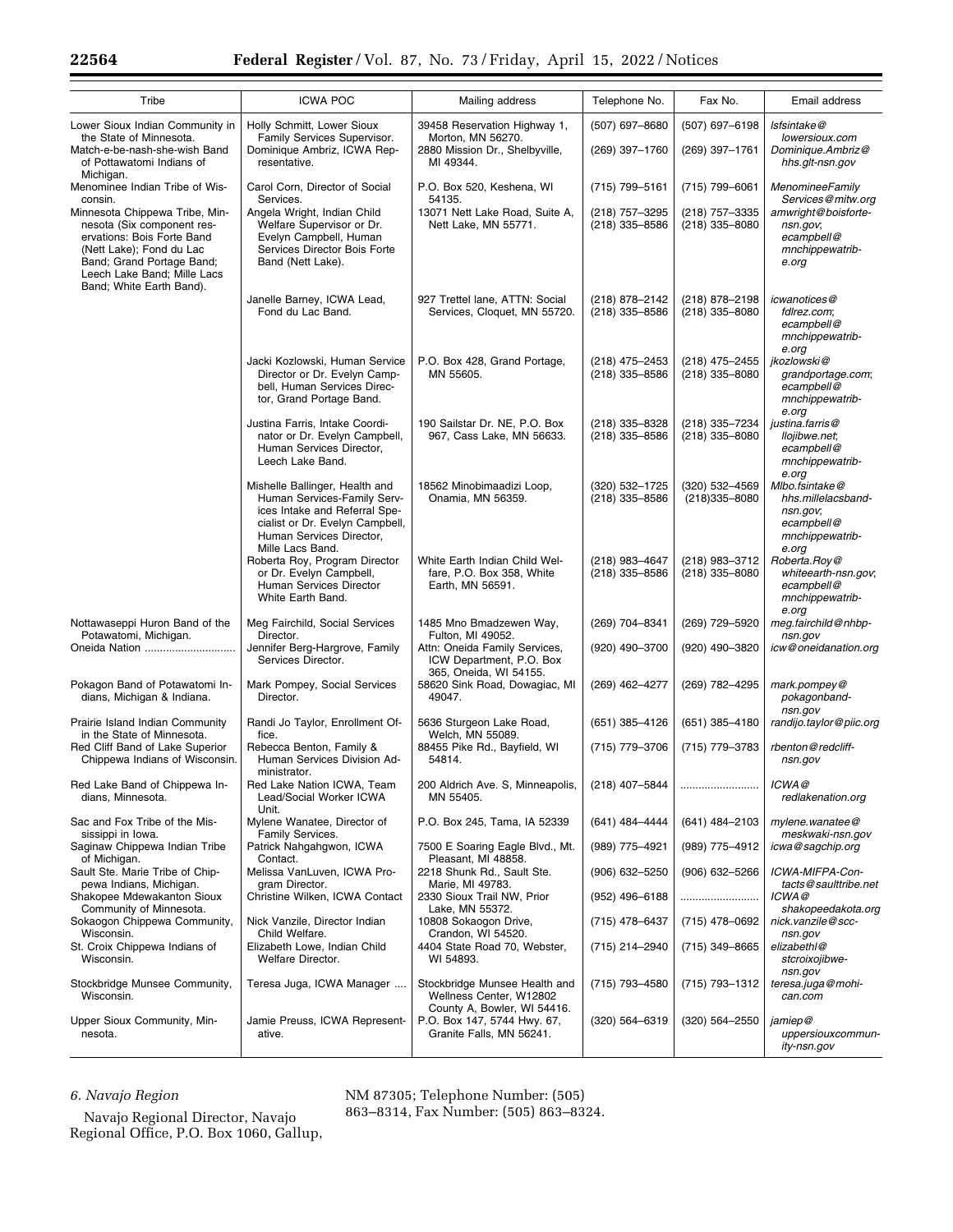| Tribe                                         | ICWA POC                                       | Mailing address                                                                          | Telephone No.                   | Fax No. | Email address              |
|-----------------------------------------------|------------------------------------------------|------------------------------------------------------------------------------------------|---------------------------------|---------|----------------------------|
| Navajo Nation, Arizona, New<br>Mexico & Utah. | Mary Deschenny-Reyna, ICWA<br>Program Manager. | Navajo Indian Child Welfare Act  <br>Program, P.O. Box 769, Saint<br>Michaels, AZ 86511. | (928) 871–7006   (928) 871–7604 |         | mdrevna@navaio-<br>nsn.gov |

*7. Northwest Region* Northwest Regional Director, 911 NE 11th Ave., Portland, OR 97232;

Telephone Number: (503) 231–6702; Fax Number (503) 231–2201.

| Tribe                                                                      | <b>ICWA POC</b>                                                                                                   | Mailing address                                                            | Telephone No.    | Fax No.            | Email address                           |
|----------------------------------------------------------------------------|-------------------------------------------------------------------------------------------------------------------|----------------------------------------------------------------------------|------------------|--------------------|-----------------------------------------|
| Burns Paiute Tribe                                                         | Karen Hunsucker, ICWA Spe-<br>cialist.                                                                            | 100 Pasigo Street, Burns, OR<br>97720.                                     | (541) 573-8004   | (541) 573-4217     | Karen.Hunsucker@<br>burnspaiute-nsn.gov |
| Coeur D'Alene Tribe                                                        | Marlene Sproul, ICW Program<br>Manager.                                                                           | P.O. Box 408, 1120 B St.,<br>Plummer, ID 83851.                            | $(208)$ 686-0675 | $(208)$ 686-2059   | msproul@cdatribe-<br>nsn.gov            |
| Confederated Salish and<br>Kootenai Tribes of the Flathead<br>Reservation. | Elizabeth Talbert, ICWA Case-<br>worker.                                                                          | P.O. Box 278, 42487 Complex<br>Blvd., Pablo, MT 59821.                     | (406) 675-2700   |                    | elizabeth.talbert@<br>cskt.org          |
| Confederated Tribes and Bands<br>of the Yakama Nation.                     | Jessica Rammelsberg, Assistant<br>Prosecutor.                                                                     | P.O. Box 151, 401 Fort Rd.,<br>Toppenish, WA 98948.                        | (509) 865-5121   |                    | Jessica<br>Rammelsberg@<br>yakama.com   |
| Confederated Tribes of Siletz In-<br>dians of Oregon.                      | Anita Bailor, Programs Manager<br>1.                                                                              | P.O. Box 549, Siletz, OR 97380                                             | (541) 444-8220   | (541) 444-2307     | anitab@ctsi.nsn.us                      |
| Confederated Tribes of the Che-<br>halis Reservation.                      | Frances Pickernell, Director of<br>Social Services.                                                               | P.O. Box 536, 420 Howanut<br>Rd., Oakville, WA 98568.                      | (360) 709-1754   | (360) 273-5207     | fpickernell@<br>chehalistribe.org       |
| Confederated Tribes of the<br>Colville Reservation.                        | Buffy Nicholson, Children and<br>Family Services Director.                                                        | P.O. Box 150, 21 Colville St.,<br>Nespelem, WA 99155.                      | (509) 634-2764   | (509) 634-2633     | buffy.nicholson@<br>colvilletribes.com  |
| Confederated Tribes of the Coos,<br>Lower Umpqua and Siuslaw In-<br>dians. | Shayne Platz and Iliana Montiel,<br>Lead ICWA Case Mgr and In-<br>terim Director of Health and<br>Human Services. | 1245 Fulton Ave., Coos Bay,<br>OR 97420.                                   | (541) 297-3450   | (541) 304-2180     | splatz@ctclusi.org                      |
| Confederated Tribes of the Grand<br>Ronde Community of Oregon.             | Donna Johnson, ICWA Intake                                                                                        | 9615 Grand Ronde Road,<br>Grand Ronde, OR 97347.                           | (503) 879-4529   | (503) 879-2142     | donna.johnson@<br>grandronde.org        |
| Confederated Tribes of the<br>Umatilla Indian Reservation.                 | M. Brent Leonhard, Attorney                                                                                       | 46411 Timine Way, Pendleton,<br>OR 97801.                                  | (541) 429-7406   |                    | brentleonhard@<br>ctuir.org             |
| Confederated Tribes of the Warm<br>Springs Reservation of Oregon.          | Lisa Lomas and Cecelia Collins.<br>Chief Judge and CPS Director.                                                  | P.O. Box 850, Warm Springs,<br>OR 97761.                                   | (541) 553-3278   | (541) 553-3281     | lisa.lomas@<br>wstribes.org             |
| Coquille Indian Tribe                                                      | Roni Jackson, ICWA Case-<br>worker.                                                                               | 600 Miluk Drive, P.O. Box 3190,<br>Coos Bay, OR 97420.                     | (541) 888-9494   | $(541) 888 - 0673$ | ronijackson@<br>coquilletribe.org       |
| Cow Creek Band of Umpqua<br>Tribe of Indians.                              | Michele Moore, Human Services<br>Director.                                                                        | 2371 NE Stephens Street, Suite<br>100, Roseburg, OR 97470.                 | (541) 643-8241   | (541) 677-5565     | mmoore@cowcreek-<br>nsn.gov             |
| Cowlitz Indian Tribe                                                       | Cowlitz Indian Tribe Attn: Tribal<br>Attorney.                                                                    | P.O. Box 996, Ridgefield, WA<br>98642.                                     | (360) 957-8876   |                    | sbagheri@cowlitz.org                    |
| Hoh Indian Tribe                                                           | Kristina Currie                                                                                                   | P.O. Box 2196, Forks, WA<br>98331.                                         | $(360)$ 374-6502 | (360) 374-5426     | kristina.currie@<br>hohtribe-nsn.org    |
| Jamestown S'Klallam Tribe                                                  | Tanya Pankowski, ICW Case<br>Manager.                                                                             | Social and Community Services,<br>1033 Old Blyn Hwy., Sequim,<br>WA 98382. | $(360)$ 681-4639 | $(360)$ 681-3402   | tpankowski@<br>jamestowntribe.org       |
| Kalispel Indian Community of the<br>Kalispel Reservation.                  | Shawna Brady, MSW                                                                                                 | 934 S Garfield Road, Airway<br>Heights, WA 99001.                          | (509) 789-7630   | (509) 789-7675     | sbrady@<br>camashealth.com              |
| Klamath Tribes                                                             | Lisa Ruiz, Children & Family<br>Service Program Manager.                                                          | P.O. Box 436, Chiloquin, OR<br>97624.                                      | (541) 783-2219   | (541) 783-7783     | Lisa.ruiz@<br>klamathtribes.com         |
| Kootenai Tribe of Idaho                                                    | Desire Aitken, Treasurer                                                                                          | P.O. Box 1269, Bonners Ferry,<br>ID 83805.                                 | (208) 267-3519   | (208) 267-2960     | desire@kootenai.org                     |
| Lower Elwha Tribal Community                                               | Vashti White, ICW Program<br>Manager.                                                                             | 3080 Lower Elwha Road, Port<br>Angeles, WA 98363.                          | (360) 912-4210   | (866) 277-3141     | elwhaicw@elwha.org                      |
| Lummi Tribe of the Lummi Res-<br>ervation.                                 | Denise Jefferson, ICWA Man-<br>ager.                                                                              | P.O. Box 1024, Ferndale, WA<br>98248.                                      | (360) 384-2324   | (360) 384-2341     | denisej@lummi-<br>nsn.gov               |
| Makah Indian Tribe of the Makah<br>Indian Reservation.                     | Crysandra Sones, Lead Case-<br>worker.                                                                            | P.O. Box 115, Neah Bay, WA<br>98357.                                       | (360) 645-3270   | $(360)$ 645-2806   | crysandra.sones@<br>makah.com           |
| Muckleshoot Indian Tribe                                                   | Alexandria Cruz-James, Director<br>of Human Services.                                                             | 39015 172nd Avenue SE, Au-<br>burn, WA 98092.                              | (253) 876-3261   | (253) 876-3061     | alex.cruz@<br>muckleshoot.nsn.us        |
| Nez Perce Tribe                                                            | Rebecca Lehman/Jackie<br>McArthur, Director of Indian<br><b>Child Welfare/Social Services</b><br>Manager.         | 326 Agency Rd., P.O. Box 365,<br>Lapwai, ID 83540.                         | $(208)$ 621-4666 | (208) 843-9401     | rebeccal@<br>nezperce.org               |
| Nisqually Indian Tribe                                                     | Norine Wells, Social Services<br>Director.                                                                        | 4820 She- Nah-Num Drive SE,<br>Olympia, WA 98513.                          | (360) 456-5221   | $(360)$ 486-9555   | wells.norine@<br>nisqually-nsn.gov      |
| Nooksack Indian Tribe                                                      | Katrice Rodriguez, Youth &<br>Family Services Director.                                                           | P.O. Box 157, Deming, WA<br>98244.                                         | $(360)$ 306-5090 | (360) 592-0167     | krodriguez@nooksack-<br>nsn.gov         |
| Northwestern Band of the Sho-<br>shone Nation.                             | Patty Timbimboo-Madsen,<br>ICWA Manager.                                                                          | Enrollment Department, 2575<br>Commerce Way, Odgen, UT<br>84401.           | (435) 734-2286   |                    | ptimbimboo@<br>nwbshoshone.com          |
| Port Gamble S'Klallam Tribe                                                | Cheryl Miller, Children and Fam-<br>ily Services Director.                                                        | 31912 Little Boston Road NE.<br>Kingston, WA 98346.                        | (360) 297-9665   | $(360)$ 297-9666   | cmiller@pgst.nsn.us                     |
| Puyallup Tribe of the Puyallup<br>Reservation.                             | Sandra Cooper and Marriah<br>Betschart, ICW Tribal/State<br>Liaison/ICWA Liaison.                                 | 3009 E Portland Avenue, Ta-<br>coma, WA 98404.                             | (253) 405-7544   | (253) 680-5998     |                                         |
| Quileute Tribe of the Quileute<br>Reservation.                             | Charlene Meneely, ICW Pro-<br>gram Manager.                                                                       | P.O. Box 279, LaPush, WA<br>98350.                                         | (360) 640-2428   |                    | charlene.meneely@<br>quileutetribe.com  |
| Quinault Indian Nation                                                     | Amelia DeLaCruz, Social Serv-<br>ices Manager.                                                                    | P.O. Box 189, Taholah, WA<br>98587.                                        | (360) 276-8215   | (360) 276-4152     | icw@guinault.org                        |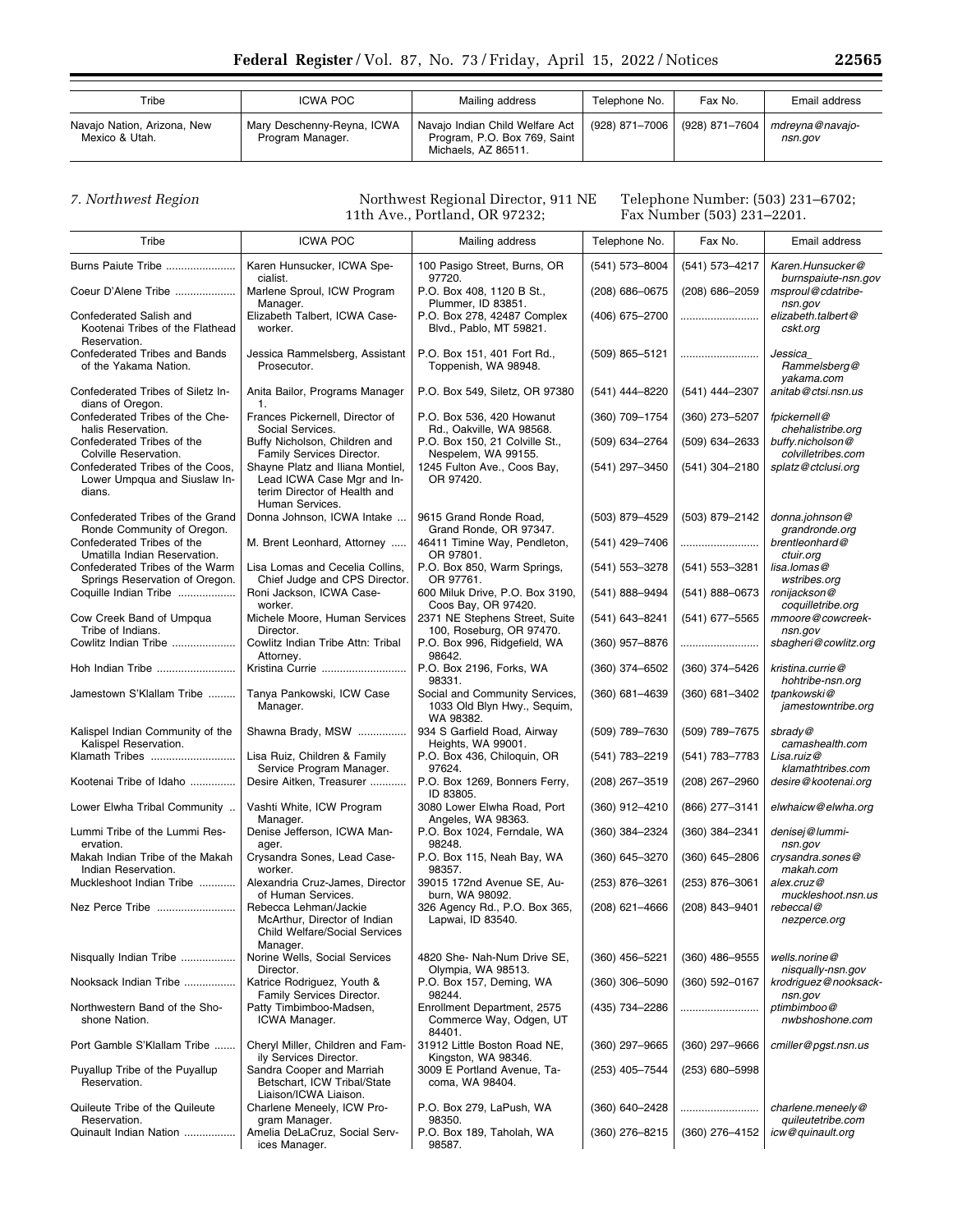| Tribe                                                                       | <b>ICWA POC</b>                                                                                                          | Mailing address                                                                          | Telephone No.  | Fax No.          | Email address                        |
|-----------------------------------------------------------------------------|--------------------------------------------------------------------------------------------------------------------------|------------------------------------------------------------------------------------------|----------------|------------------|--------------------------------------|
| Samish Indian Nation                                                        | Caritina Gonzalez, Social Serv-<br>ices Director.                                                                        | Samish Nation Social Services.<br>715 Seafarer's Way, Suite<br>103, Anacortes, WA 98221. | (360) 298-6431 | (360) 299-4357   | cgonzalez@<br>samishtribe.nsn.us     |
| Sauk-Suiattle Indian Tribe                                                  | April McConnaughy, ICW Family<br>Services Specialist.                                                                    | 5318 Chief Brown Lane.<br>Darrington, WA 98241.                                          | (360) 436-2204 |                  | icw@sauk-suiattle.com                |
| Shoalwater Bay Indian Tribe of<br>the Shoalwater Bay Indian<br>Reservation. | Kathirine Horne, Director                                                                                                | P.O. Box 130, Tokeland, WA<br>98590.                                                     | (360) 267-8134 | (360) 267-0247   | khorne@<br>shoalwaterbay-<br>nsn.gov |
| Shoshone-Bannock Tribes of the<br>Fort Hall Reservation.                    | Malissa Poog/Cheri Outcelt,<br>Shoshone-Bannock Tribal So-<br>cial Services Child Welfare<br>Program.                    | P.O. Box 306, Fort Hall, ID<br>83203.                                                    | (208) 478-3731 | (208) 237-9736   | Malissa.poog@sb-<br>thhs.com         |
| Skokomish Indian Tribe                                                      | Shawna Hill, ICW Supervisor                                                                                              | 100 N Tribal Center Road.<br>Skokomish, WA 98584.                                        | (360) 426-5755 | (360) 877-2399   | shawna@<br>skokomish.org             |
| Snoqualmie Indian Tribe                                                     | Carlee Gorman, Snoqualmie In-<br>dian Child Welfare Program<br>Manager.                                                  | P.O. Box 969, Snoqualmie, WA<br>98065.                                                   | (425) 368-9571 | (425) 689-1272   | carlee@<br>snoqualmietribe.us        |
| Spokane Tribe of the Spokane<br>Reservation.                                | Ricki Peone & Tawhnee Colvin.<br>Health & Human Services Di-<br>rector, Health & Human Serv-<br>ices Assistant Director. | P.O. Box 540, 6228 E Old<br>School Road, Wellpinit, WA<br>99040.                         | (509) 258-7502 | (509) 258-4480   | ricki.peone@<br>spokanetribe.com     |
| Squaxin Island Tribe of the<br>Squaxin Island Reservation.                  | Charlene Abrahamson and<br>Lyssa Wier, Family Services<br>Director and ICW Manager.                                      | 10 SE Squaxin Lane, Shelton,<br>WA 98584.                                                | (360) 432-3914 | (360) 427-2652   | cabrahamson@<br>squaxin.us           |
| Stillaguamish Tribe of Indians of<br>Washington.                            | Virginia Smith, Enrollment Clerk                                                                                         | P.O. Box 277, 17014 59th Ave.<br>NE, Arlington, WA 98223.                                | (360) 652-7362 | (877) 493-3074   | icw@<br>stillaquamish.com            |
| Suguamish Indian Tribe of the<br>Port Madison Reservation.                  | Nehreen Ayub, Interim Tribal<br>Child Welfare Director.                                                                  | P.O. Box 498, Suguamish, WA<br>98392.                                                    | (360) 394-8479 | (360) 697-6774   | navub@<br>suquamish.nsn.us           |
| Swinomish Indian Tribal Commu-<br>nity.                                     | Tracy Parker, Swinomish Family<br>Services Coordinator.                                                                  | 17337 Reservation Rd.,<br>LaConner, WA 98257.                                            | (360) 466-7222 | $(360)$ 466-1632 | tparker@<br>swinomish.nsn.us         |
| Tulalip Tribes of Washington                                                | Natasha Fryberg & Sara<br>Fitzpatrick, Manager and<br>Lead ICW Worker.                                                   | 2828 Mission Hill Road, Tulalip,<br>WA 98271.                                            | (360) 716-4059 | (360) 716-0750   | nfryberg@tulaliptribes-<br>nsn.gov   |
| Upper Skagit Indian Tribe                                                   | Felice Keegahn, Indian Child<br>Welfare Coordinator.                                                                     | 25944 Community Plaza Way,<br>Sedro Woolley, WA 98284.                                   | (360) 854-7077 | (360) 854-7125   | felicek@<br>upperskagit.com          |

*8. Pacific Region* Pacific Regional Director, BIA, Federal Building, 2800 Cottage Way, Room W–2820, Sacramento, CA 95825; Telephone Number: (916) 978–6000; Fax Number: (916) 978–6055.

| Tribe                                                                                             | <b>ICWA POC</b>                                          | Mailing address                                           | Telephone No.  | Fax No.          | Email address                                |
|---------------------------------------------------------------------------------------------------|----------------------------------------------------------|-----------------------------------------------------------|----------------|------------------|----------------------------------------------|
| Agua Caliente Band of Cahuilla<br>Indians of the Aqua Caliente<br>Indian Reservation, California. | Jeff Grubbe, Chairman                                    | 5401 Dinah Shore Drive, Palm<br>Springs, CA 92264.        | (760) 699-6919 | (760) 699-6863   | iplata@<br>aquacaliente.net                  |
| Alturas Indian Rancheria, Cali-<br>fornia.                                                        |                                                          | P.O. Box 340, Alturas, CA<br>96101.                       | (541) 941-2324 | (530) 223-4165   | air530@yahoo.com                             |
| Augustine Band of Cahuilla Indi-<br>ans, California.                                              | Heather Haines, Tribal Oper-<br>ations Manager.          | P.O. Box 846, Coachella, CA<br>92236.                     | (760) 398-4722 | (760) 368-4252   | hhaines@<br>augustinetribe.com               |
| Bear River Band of the<br>Rohnerville Rancheria, Cali-<br>fornia.                                 | Josefina Cortez, Chairwoman                              | 266 Keisner Rd., Loleta, CA<br>95551.                     | (707) 502-8731 | (707) 875-7229   | josefinacortez@brb-<br>nsn.gov               |
| Berry Creek Rancheria of Maidu<br>Indians of California.                                          | Maria Ramirez, ICWA Director &<br>Tribal Representative. | 5 Tyme Way, Oroville, CA<br>95966.                        | (530) 534-3859 | (530) 534-0343   | $m$ ramirez@<br>berrycreekrancheri-<br>a.com |
| Big Lagoon Rancheria, California                                                                  | Virgil Moorehead, Chairperson                            | P.O. Box 3060, Trinidad, CA<br>95570.                     | (707) 826-2079 | (707) 826-0495   | vmoorehead@<br>earthlink.net                 |
| Big Pine Paiute Tribe of the<br>Owens Valley.                                                     | Cheryl Levine, Tribal Adminis-<br>trator.                | P.O. Box 700, 825 S Main St.,<br>Big Pine, CA 93513.      | (760) 938-2003 | (760) 938-2942   | c.levine@<br>bigpinepaiute.org               |
| Big Sandy Rancheria of Western<br>Mono Indians of California.                                     | Tamara Hiebert, ICWA Rep-<br>resentative.                | P.O. Box 337, Auberry, CA<br>93602.                       | (559) 374-0066 |                  | bsricwa@<br>bsrnation.com                    |
| Big Valley Band of Pomo Indians<br>of the Big Valley Rancheria,<br>California.                    | ICWA Representative                                      | ICWA, 2726 Mission Rancheria<br>Road, Lakeport, CA 95453. | (707) 263-3924 | (707) 533-2941   | resparza@big-val-<br>ley.net                 |
| Bishop Paiute Tribe                                                                               | Tammy Andrade, ICWA Spe-<br>cialist.                     | 50 TuSu Lane, Bishop, CA<br>93514.                        | (760) 873-7799 | (760) 873-3529   | tammy.andrade@<br>bishoppaiute.org           |
| Blue Lake Rancheria, California                                                                   | Claudia Brundin, Chairperson                             | P.O. Box 428, Blue Lake, CA<br>95525.                     | (707) 668-5101 | (707) 668-4272   | lalbright@<br>bluelakerancheria-<br>nsn.gov  |
| Bridgeport Indian Colony                                                                          | John Glazier, Tribal Chair                               | 355 Sage Brush Drive, Bridge-<br>port, CA 93517.          | (760) 932-7083 | (760) 932-7846   | chair@<br>bridgeportindiancol-<br>ony.com    |
| Buena Vista Rancheria of Me-<br>Wuk Indians of California.                                        | Christina Pimental, Receptionist                         | 1418 20th Street, Suite 200,<br>Sacramento, CA 95811.     | (916) 491-0011 | $(916)$ 491-0012 | christina@<br>BuenaVistaTrib-<br>e.com       |
| Cabazon Band of Mission Indi-<br>ans, California.                                                 | Doug Welmas, Chairman                                    | 84-245 Indio Springs Parkway,<br>Indio, CA 92203.         | (760) 342-2593 | (760) 347-7880   | nmarkwardt@<br>cabazonindians-<br>nsn.gov    |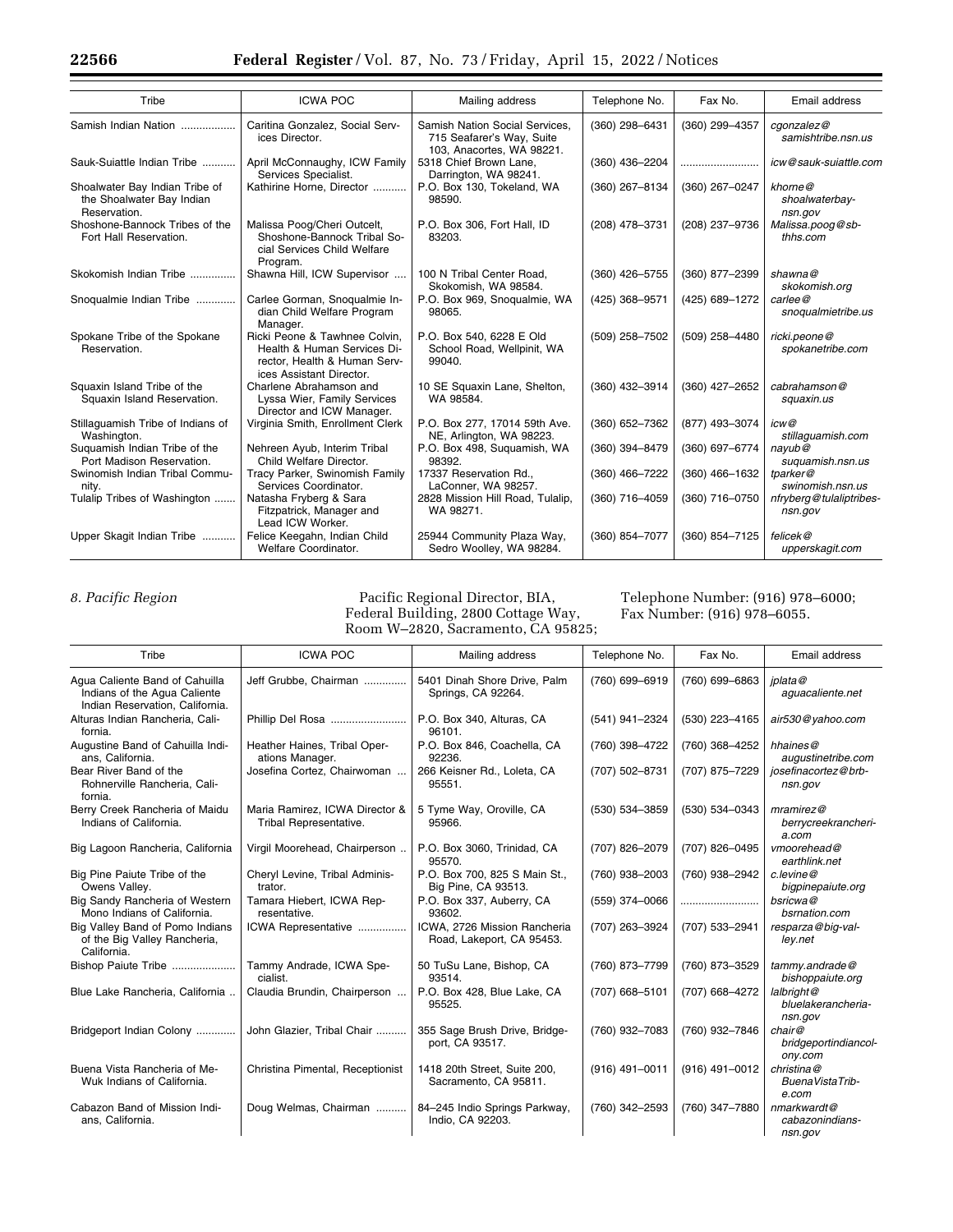| Tribe                                                                                                                                                                                                                                                                                  | <b>ICWA POC</b>                                                                       | Mailing address                                                                    | Telephone No.    | Fax No.            | Email address                              |
|----------------------------------------------------------------------------------------------------------------------------------------------------------------------------------------------------------------------------------------------------------------------------------------|---------------------------------------------------------------------------------------|------------------------------------------------------------------------------------|------------------|--------------------|--------------------------------------------|
| Cachil DeHe Band of Wintun In-<br>dians of the Colusa Indian<br>Community of the Colusa<br>Rancheria, California.                                                                                                                                                                      | Yvonne Page, Counselor                                                                | 3730 Highway 45, Colusa, CA<br>95932.                                              | (530) 458-6571   | (530) 458-8061     | ypage@colusa-<br>nsn.gov                   |
| Cahto Tribe of the Laytonville<br>Rancheria.                                                                                                                                                                                                                                           | Mary J. Norris, Chairperson                                                           | P.O. Box 1239, Laytonville, CA<br>95454.                                           | (707) 984-6197   | (707) 984-6201     | chairman@cahto.org                         |
| Cahuilla Band of Indians                                                                                                                                                                                                                                                               | Lisa Mariano, Social Worker                                                           | 52701 Hwy. 371, Anza, CA<br>92539.                                                 | (951) 795-8672   | $(951) 763 - 2808$ | Socialworker@<br>cahuilla.net              |
| California Valley Miwok Tribe,<br>California.                                                                                                                                                                                                                                          | DOI/Bureau of Indian Affairs                                                          | Pacific Regional Office, 2800<br>Cottage Way, Rm. W-2820,<br>Sacramento, CA 95825. | $(916)$ 978-6000 | $(916)$ 978-6099   |                                            |
| Campo Band of Diegueno Mis-<br>sion Indians of the Campo In-<br>dian Reservation. California.                                                                                                                                                                                          | Indian Child Social Services Di-<br>rector, Indian Child Social<br>Services Director. | 4058 Willow Road, Alpine, CA<br>91901.                                             | $(619)$ 445-1188 | $(619) 659 - 3144$ |                                            |
| Capitan Grande Band of<br>Diegueno Mission Indians of<br>California (Barona Group of<br>Capitan Grande Band of Mis-<br>sion Indians of the Barona<br>Reservation, California; Viejas<br>(Barona Long) Group of Capi-<br>tan Grande Band of Mission In-<br>dians of the Viejas Reserva- | Southern Indian Health Council                                                        | 4058 Willow Road, Alpine, CA<br>91901.                                             | $(619)$ 445-1188 | (619) 659-9782     | gsutton@sihc.org                           |
| tion, California).<br>Cedarville Rancheria, California.                                                                                                                                                                                                                                | Richard Lash, Chairperson                                                             | 300 West 1st Street, Alturas,<br>CA 96101.                                         | $(530)$ 233-3969 | (530) 233-4776     | $cr.$ munholand $@$<br>gmail.com           |
| Cher-Ae Heights Indian Commu-<br>nity of the Trinidad Rancheria,<br>California.                                                                                                                                                                                                        | Angela Sundberg, Social Serv-<br>ices Director.                                       | P.O. Box 630, Trinidad, CA<br>95570.                                               | (707) 677-0211   | (707) 677-3921     | asundberg@<br>trinidadrancheri-<br>a.com   |
| Chicken Ranch Rancheria of Me-<br>Wuk Indians of California.                                                                                                                                                                                                                           | Lloyd Mathiesen, Chairman                                                             | P.O. Box 1159, Jamestown, CA<br>95327.                                             | (209) 984-9066   | $(209)$ 984-5606   | chixrnch@mlode.com                         |
| Cloverdale Rancheria of Pomo<br>Indians of California.                                                                                                                                                                                                                                 | Patricia Mermosillo, Chairperson                                                      | 555 S Cloverdale Blvd.,<br>Cloverdale, CA 95425.                                   | (707) 894-5775   | (707) 894-5727     |                                            |
| Cold Springs Rancheria of Mono<br>Indians of California.                                                                                                                                                                                                                               | Helena Alarcon, Chairperson                                                           | P.O. Box 209, Tollhouse, CA<br>93667.                                              | $(559)$ 855-5043 | (559) 855-4445     |                                            |
| Coyote Valley Band of Pomo In-<br>dians of California.                                                                                                                                                                                                                                 | Liz Elgin DeRouen, Executive<br>Director.                                             | 2525 Cleveland Ave., Suite H,<br>Santa Rosa, CA 95403.                             | (707) 463-2644   | (707) 463-8956     | liz@icfpp.net                              |
| Dry Creek Rancheria Band of<br>Pomo Indians, California.                                                                                                                                                                                                                               | Liz Elgin DeRouen, Executive<br>Director.                                             | 2525 Cleveland Avenue, Suite<br>H, Santa Rosa, CA 95403.                           | (707) 463-2644   | (707) 463-8956     | liz@icfppp.net                             |
| Elem Indian Colony of Pomo Indi-<br>ans of the Sulphur Bank<br>Rancheria, California.                                                                                                                                                                                                  | Augustin Garcia, Chairperson                                                          | P.O. Box 757, Lower Lake, CA<br>95457.                                             | (707) 994-3400   | (707) 994-3408     | a.garcia@<br>elemindiancolon-<br>y.org     |
| Elk Valley Rancheria, California                                                                                                                                                                                                                                                       | Dale Miller, Chairman                                                                 | 2332 Howland Hill Rd., Cres-<br>cent City, CA 95531.                               | (707) 464-4680   | (707) 464-4519     | swoods@elk-val-<br>ley.com                 |
| Enterprise Rancheria of Maidu In-<br>dians of California.                                                                                                                                                                                                                              | Shari Ghalayini, ICWA Rep-<br>resentative.                                            | 2133 Montevista Ave, Oroville,<br>CA 95966.                                        | (530) 532-9214   | (530) 532-1768     | sharig@<br>enterpriserancheri-<br>a.org    |
| Ewiiaapaayp Band of Kumeyaay<br>Indians, California.                                                                                                                                                                                                                                   | Indian Child Social Services Di-<br>rector.                                           | Southern Indian Health Council,<br>Inc., 4058 Willows Road, Al-<br>pine, CA 91901. | $(619)$ 445-1188 | (619) 659-3144     |                                            |
| Federated Indians of Graton<br>Rancheria, California.                                                                                                                                                                                                                                  | Greg Sarris, Chairman                                                                 | 6400 Redwood Drive-Suite<br>300, Rohnert Park, CA 94928.                           | (707) 566-2288   | $(707)$ 566-2291   |                                            |
| Fort Bidwell Indian Community of<br>the Fort Bidwell Reservation of<br>California.                                                                                                                                                                                                     | Kevin Dean Townsend, Chair-<br>man.                                                   | P.O. Box 129, Fort Bidwell, CA<br>96112.                                           | (530) 279-6310   | (530) 279-2233     | liz.zendejas@<br>fbicc.com                 |
| Fort Independence Indian Com-<br>munity of Paiute Indians of the<br>Fort Independence Reserva-<br>tion, California.                                                                                                                                                                    | Norman Wilder, Chairperson                                                            | P.O. Box 67 or 131 North Hwy.<br>395, Independence, CA<br>93526.                   | (760) 878-5160   | (760) 878-2311     | receptionist@<br>fortindependenc-<br>e.com |
| Greenville Rancheria                                                                                                                                                                                                                                                                   | Patty Allen, ICWA Coordinator                                                         | P.O. Box 279, Greenville, CA<br>95947.                                             | (530) 284-7990   | (530) 284-7299     | pallen@<br>greenvillerancheri-<br>a.com    |
| Grindstone Indian Rancheria of<br>Wintun-Wailaki Indians of Cali-<br>fornia.                                                                                                                                                                                                           | Ronald Kirk, Chairman                                                                 | ICWA, P.O. Box 63, Elk Creek,<br>CA 95939.                                         | (530) 968-5365   | (530) 968-5366     | girrancheria@<br>yahoo.com                 |
| Guidiville Rancheria of California                                                                                                                                                                                                                                                     | Merlene Sanchez, Tribal Chair-<br>person.                                             | P.O. Box 339, Talmage, CA<br>95481.                                                | (707) 462-3682   | (707) 462-9183     | admin@guidiville.net                       |
| Habematolel Pomo of Upper<br>Lake, California.                                                                                                                                                                                                                                         | Sherry Treppa, Chairperson                                                            | 375 E Hwy. 20-Suite I, P.O.<br>Box 516, Upper Lake, CA<br>95485.                   | (707) 275-0737   | (707) 275-0757     | aarroyosr@hpultribe-<br>nsn.gov            |
| Hoopa Valley Tribe, California                                                                                                                                                                                                                                                         | Joe Davis, Chairperson                                                                | P.O. Box 1348, Hoopa, CA<br>95546.                                                 | (530) 625-4211   | $(530)$ 625-4594   | hoopa.receptionist@<br>gmail.com           |
| Hopland Band of Pomo Indians,<br>California.                                                                                                                                                                                                                                           | Josephine Loomis, ICWA Social<br>Case Manager.                                        | 3000 Shanel Rd., Hopland, CA<br>95449.                                             | (707) 472-2100   | (707) 744-8643     | jloomis@<br>hoplandtribe.com               |
| lipay Nation of Santa Ysabel,<br>California.                                                                                                                                                                                                                                           | Social Services Director                                                              | Santa Ysabel Social Services<br>Dept., P.O. Box 701, Santa<br>Ysabel, CA 92070.    | (760) 765-1106   | (760) 765-0312     | lipayinfo@yahoo.com                        |
| Inaja Band of Diegueno Mission<br>Indians of the Inaja and Cosmit<br>Reservation, California.                                                                                                                                                                                          | Social Services Manager                                                               | Indian Health Council, Inc., P.O.<br>Box 406, Pauma Valley, CA<br>92061.           | (760) 749-1410   | (760) 749-5518     | kkolb@<br>indianhealth.com                 |
| Ione Band of Miwok Indians of<br>California.                                                                                                                                                                                                                                           | Sara A. Dutschke, Chairperson                                                         | P.O. Box 699, Plymouth, CA<br>95669.                                               | $(209)$ 245-5800 | (209) 245-6377     |                                            |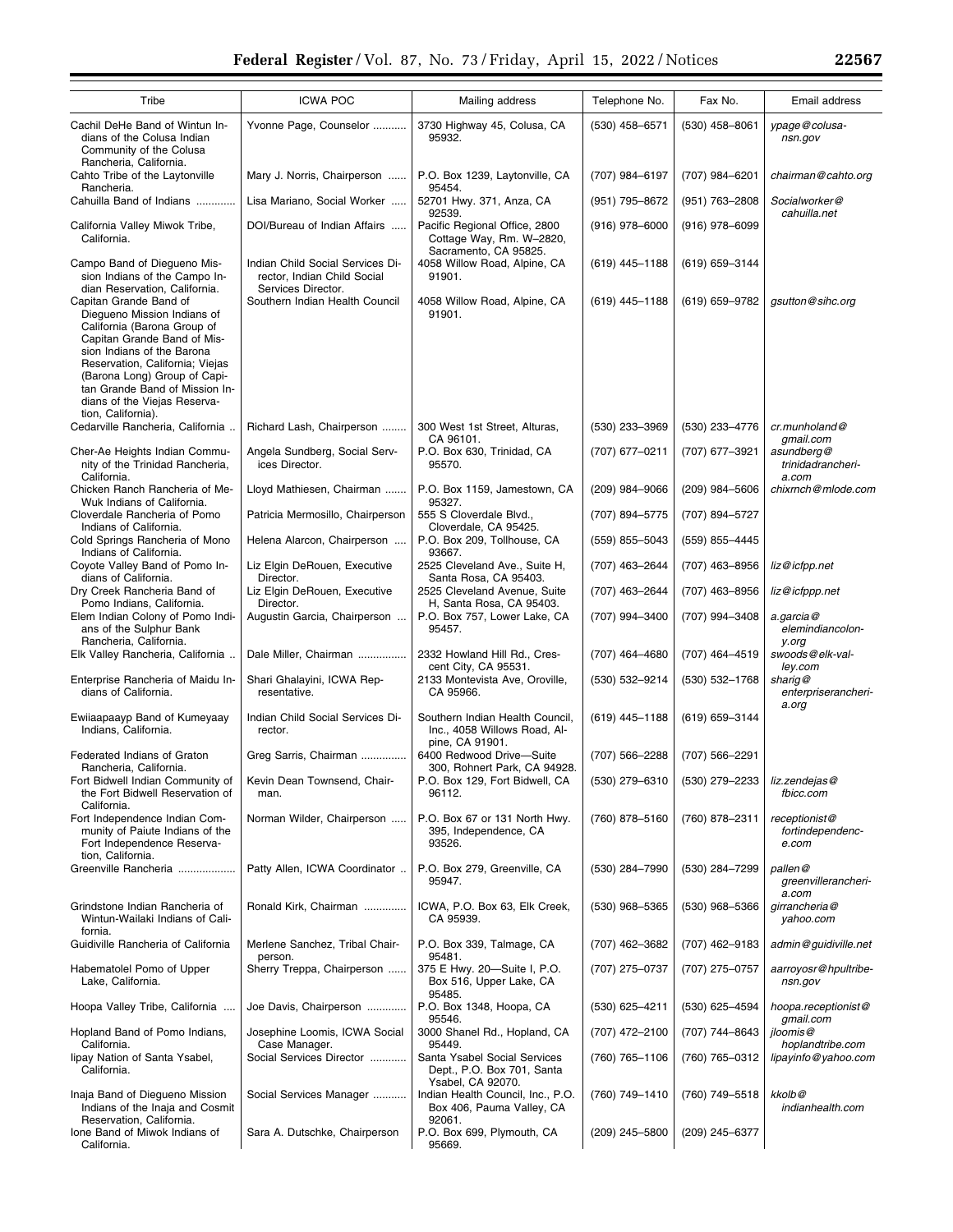| Tribe                                                                                                    | <b>ICWA POC</b>                                                                                | Mailing address                                                                    | Telephone No.      | Fax No.            | Email address                                         |
|----------------------------------------------------------------------------------------------------------|------------------------------------------------------------------------------------------------|------------------------------------------------------------------------------------|--------------------|--------------------|-------------------------------------------------------|
| Jackson Band of Miwuk Indians                                                                            | Adam Dalton, Chairperson                                                                       | P.O. Box 1090, Jackson, CA<br>95642.                                               | (209) 223-1935     | (209) 223-5366     | $mm$ orla $@$<br>jacksoncasino.com                    |
| Jamul Indian Village of California                                                                       | Indian Child Social Services Di-<br>rector.                                                    | Southern Indian Health Council,<br>Inc., 4058 Willow Rd., Alpine,<br>CA 91901.     | (619) 445-1188     | (619) 659-3144     |                                                       |
|                                                                                                          | Joseph E. Snapp, MSW, LCSW,<br>Karuk Child Welfare Adminis-<br>trator.                         | P.O. Box 1207, 1519 S Oregon<br>Street, Yreka, CA 96097.                           | (530) 841-3141     | (503) 841-7107     | joesnapp@karuk.us                                     |
| Kashia Band of Pomo Indians of<br>the Stewarts Point Rancheria,<br>California.                           | Liz Elgin DeRouen, Executive<br>Director.                                                      | 2525 Cleveland Avenue, Suite<br>H, Santa Rosa, CA 95403.                           | (707) 463-2644     | (707) 463-8956     | liz@icfpp.net                                         |
| Kletsel Dehe Band of Wintun In-<br>dians.                                                                | Charlie Wright, Chairperson                                                                    | P.O. Box 1630, Williams, CA<br>95987.                                              | (530) 473-3274     | (530) 473-3301     | cww281@gmail.com                                      |
| Koi Nation of Northern California                                                                        | Darin Beltran, Chairperson                                                                     | P.O. Box 3162, Santa Rosa, CA                                                      | (707) 575-5586     | (707) 575-5506     |                                                       |
| La Jolla Band of Luiseno Indians,<br>California.                                                         | Social Services Manager                                                                        | 95402.<br>Indian Health Council, Inc., P.O.<br>Box 406, Pauma Valley, CA<br>92061. | (760) 749-5518     | (707) 749-5518     | kkolb@<br>indianhealth.com                            |
| La Posta Band of Diegueno Mis-<br>sion Indians of the La Posta In-<br>dian Reservation, California.      | Indian Child Social Services Di-<br>rector.                                                    | Southern Indian Health Council<br>Inc., 4058 Willow Rd., Alpine,<br>CA 91901.      | (619) 445-1188     | (619) 659-3144     |                                                       |
| Lone Pine Paiute-Shoshone Tribe                                                                          | Richard Button & Kathy<br>Brancroft, Chairperson & En-<br>rollment Committee Chair-<br>person. | P.O. Box 747, Lone Pine, CA<br>93545.                                              | (760) 876-1034     | (760) 876-4500     | chair@lppsr.org                                       |
| Los Coyotes Band of Cahuilla<br>and Cupeno Indians, California.                                          | Social Services Manager                                                                        | Indian Health Council, Inc., P.O.<br>Box 406, Pauma Valley, CA<br>92061.           | (760) 749-1410     | (760) 749-5518     | kkolb@<br>indianhealth.com                            |
| Lytton Rancheria of California                                                                           | Liz Elgin DeRouen, Executive<br>Director.                                                      | 2525 Cleveland Avenue, Suite<br>H, Santa Rosa, CA 95403.                           | (707) 463-2644     | (707) 463-8956     | liz@icfpp.net                                         |
| Manchester Band of Pomo Indi-<br>ans of the Manchester<br>Rancheria, California.                         | Liz Elgin DeRouen, Executive<br>Director.                                                      | 2525 Cleveland Avenue. Suite<br>H, Santa Rosa, CA 95403.                           | (707) 463-2644     | (707) 463-8956     | liz@icfpp.net                                         |
| Manzanita Band of Diegueno<br>Mission Indians of the<br>Manzanita Reservation, Cali-<br>fornia.          | Angela Elliott-Santos, Chair-<br>person.                                                       | P.O. Box 1302, Boulevard, CA<br>91905.                                             | (619) 766-4930     | (619) 766-4957     | libirdsinger@aol.com                                  |
| Mechoopda Indian Tribe of Chico<br>Rancheria, California.                                                | Dennis Ramirez, Chairman                                                                       | 125 Mission Ranch Boulevard,<br>Chico, CA 95926.                                   | (530) 899-8922     | (530) 899-8517     | mit@mechoopda-                                        |
| Mesa Grande Band of Diegueno<br>Mission Indians of the Mesa                                              | Social Services Manager                                                                        | Indian Health Council, Inc., P.O.<br>Box 406, Pauma Valley, CA<br>92061.           | (760) 749-1410     | (760) 749-5518     | nsn.gov<br>kkolb@<br>indianhealth.com                 |
| Grande Reservation, California.<br>Middletown Rancheria of Pomo<br>Indians of California.                | Marty Comito, ICWA Director                                                                    | P.O. Box 1035, Middletown, CA<br>95461.                                            | (707) 987-8288     | (707) 987-9091     | mcomito@<br>middletownrancheri-                       |
| Mooretown Rancheria of Maidu                                                                             | Benjamin Clark, Chairman                                                                       | 1 Alverda Drive, Oroville, CA                                                      | (530) 533-3625     | (530) 533-3680     | a.com<br>lwinner@                                     |
| Indians of California.<br>Morongo Band of Mission Indi-                                                  | Legal Department                                                                               | 95966.<br>12700 Pumarra Road, Banning,                                             | $(951) 572 - 6016$ | $(951) 572 - 6108$ | mooretown.org<br>legal@morongo-                       |
| ans, California.<br>Northfork Rancheria of Mono In-<br>dians of California.                              | Elaine Bethel Fink & Tawanish<br>Lavell, Chairperson & ICWA                                    | CA 92220.<br>P.O. Box 929, North Fork, CA<br>93643.                                | (559) 877-2461     | (559) 877-2467     | nsn.gov<br>nfrancheria@<br>northforkrancheria-        |
| Pala Band of Mission Indians                                                                             | Representative.<br>Robert Smith, Chairman                                                      | 35008 Pala-Temecula Road-                                                          | (760) 891-3500     | (760) 891-3587     | nsn.gov<br>morozco@                                   |
| Paskenta Band of Nomlaki Indi-<br>ans of California.                                                     | Natasha Magana, Tribal Mem-<br>ber at Large.                                                   | PMB-50, Pala, CA 92059.<br>P.O. Box 709, Corning, CA<br>96021.                     | $(530)$ 528-3538   | $(530)$ 528-3553   | palatribe.com<br>office@paskenta.org                  |
| Pauma Band of Luiseno Mission<br>Indians of the Pauma & Yuima<br>Reservation, California.                | Social Services Manager                                                                        | Indian Health Council, Inc., P.O.<br>Box 406, Pauma Valley, CA<br>92061.           | (760) 749-1410     | (760) 749-5518     | kkolb@<br>indianhealth.com                            |
| Pechanga Band of Indians                                                                                 | Mark Macarro, Chairman                                                                         | P.O. Box 1477, Temecula, CA<br>92593.                                              | (951) 770-6105     | $(951)$ 695-1778   | cfs@pechanga-<br>nsn.gov                              |
| Picayune Rancheria of<br>Chukchansi Indians of Cali-<br>fornia.                                          | Orianna C. Walker, ICWA Coor-<br>dinator.                                                      | P.O. Box 2146, Oakhurst, CA<br>93644.                                              | (559) 412-5590     | (559) 440-6494     | orianna.walker@<br>chukchansi.net                     |
| Pinoleville Pomo Nation, Cali-<br>fornia.                                                                | Clayton Freeman, ICWA Coordi-<br>nator.                                                        | 500 B Pinoleville Drive, Ukiah,<br>CA 95482.                                       | (707) 463-1454     | $(707)$ 463-6601   | claytonf@pinoleville-<br>nsn.gov                      |
| Pit River Tribe, California                                                                              | Percy Tejada, ICWA Coordi-<br>nator.                                                           | 36970 Park Avenue, Burney,                                                         | (530) 335-5421     | $(530)$ 335-3140   | icwa@pitrivertribe.org                                |
| Potter Valley Tribe, California                                                                          | Salvador Rosales, Chairman                                                                     | CA 96013.<br>2251 South State Street, Ukiah,                                       | (707) 462-1213     | (707) 462-1240     | pottervalleytribe@                                    |
| Quartz Valley Indian Community<br>of the Quartz Valley Reserva-<br>tion of California.                   | Conrad Croy, ICWA Director                                                                     | CA 95482.<br>13601 Quartz Valley Rd., Fort<br>Jones, CA 96032.                     | $(530)$ 468-5907   | $(530)$ 468-5908   | pottervalleytribe.com<br>Conrad.Croy@qvir-<br>nsn.gov |
| Ramona Band of Cahuilla, Cali-<br>fornia.                                                                | Joseph Hamilton, Chairman                                                                      | P.O. Box 391670, Anza, CA<br>92539.                                                | (951) 763-4105     | (951) 763-4325     |                                                       |
| Redding Rancheria, California                                                                            | Jack Potter, Jr., Chairman                                                                     | 2000 Redding Rancheria Road,<br>Redding, CA 96001.                                 | (530) 225-8979     |                    | hopew@redding-<br>rancheria.com                       |
| Redwood Valley or Little River<br>Band of Pomo Indians of the<br>Redwood Valley Rancheria<br>California. | Chris Piekarski, ICWA Coordi-<br>nator.                                                        | 3250 Road I "B" Building, Red-<br>wood Valley, CA 95470.                           | (707) 485-0361     | (707) 485-5726     | icwa@rvrpomo.net                                      |
|                                                                                                          |                                                                                                |                                                                                    |                    |                    |                                                       |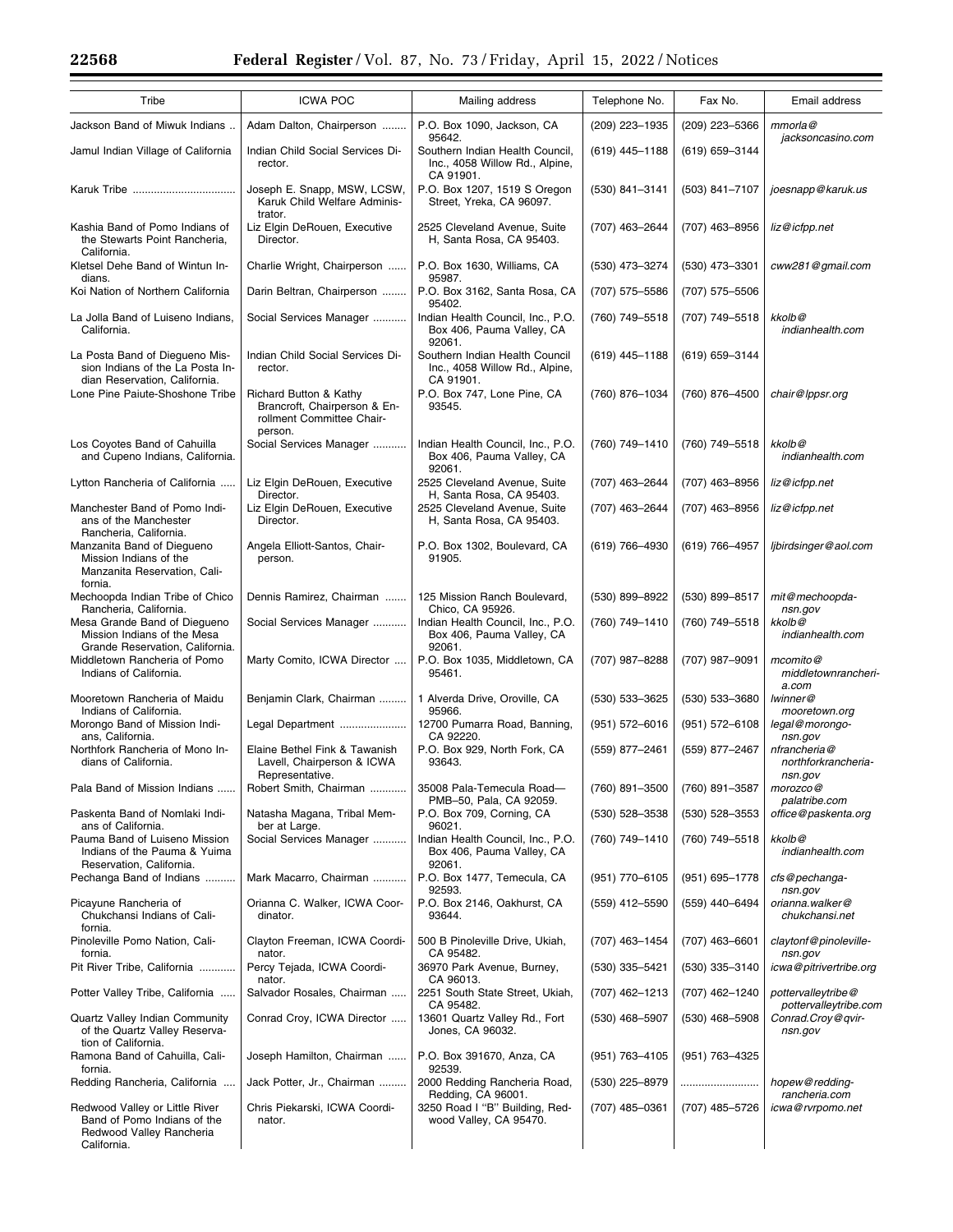| Tribe                                                                                                   | <b>ICWA POC</b>                                                                                                 | Mailing address                                                           | Telephone No.                    | Fax No.                          | Email address                                |
|---------------------------------------------------------------------------------------------------------|-----------------------------------------------------------------------------------------------------------------|---------------------------------------------------------------------------|----------------------------------|----------------------------------|----------------------------------------------|
| Resighini Rancheria, California                                                                         | Fawn Murphy, Chairperson                                                                                        | P.O. Box 529, Klamath, CA<br>95548.                                       | (707) 482-2431                   | (707) 482-3425                   | fawn.murphy@<br>resighinirancheri-<br>a.com  |
| Rincon Band of Luiseno Mission<br>Indians of the Rincon Reserva-<br>tion, California.                   | Social Services Manager                                                                                         | Indian Health Council, Inc., P.O.<br>Box 406, Pauma Valley, CA<br>92061.  | (760) 749-1410                   | (760) 749-5518                   | kkolb@<br>indianhealth.com                   |
| Robinson Rancheria<br>Round Valley Indian Tribes,<br>Round Valley Reservation,<br>California.           | Marsha Lee, ICWA Coordinator<br>James Russ, President                                                           | P.O. Box 4015, Nice, CA 95464<br>77826 Covelo Road, Covelo,<br>CA 95428.  | (707) 900-1456<br>(707) 983-6126 | (707) 275-0235<br>(707) 983-6128 | president@coun-<br>cil.rvit.org              |
| San Pasqual Band of Diegueno<br>Mission Indians of California.                                          | Social Services Manager                                                                                         | Indian Health Council, Inc., P.O.<br>Box 406, Pauma Valley, CA<br>92061.  | (760) 749-1410                   | (760) 749-5518                   | kkolb@<br>indianhealth.com                   |
| Santa Rosa Band of Cahuilla In-<br>dians, California.                                                   | Steven Estrada, Chairperson                                                                                     | P.O. Box 391820, Anza, CA<br>92539.                                       | (951) 659-2700                   | (951) 689-2228                   | srtribaloffice@aol.com                       |
| Santa Rosa Indian Community of<br>the Santa Rosa Rancheria,<br>California.                              | Luz M. Rodrigues (Primary) and<br>Leo Sisco (Secondary), Tribal<br>Social Services Director/Tribal<br>Chairman. | P.O. Box 8, 16835 Alkali Drive,<br>Lemoore, CA 93245.                     | (559) 924-1278                   | (559) 925-2947                   | Irodrigues@tachi-<br>yokut-nsn.gov           |
| Santa Ynez Band of Chumash<br>Mission Indians of the Santa<br>Ynez Reservation, California.             | Caren Romero, ICWA                                                                                              | 90 Via Juana Lane, Santa Ynez,<br>CA 93460.                               | (805) 688-7997                   | (805) 686-9578                   | cromero@sythc.org                            |
| Scotts Valley Band of Pomo Indi-<br>ans of California.                                                  | Kathy Russ, ICWA Advocate                                                                                       | 1005 Parallel Drive, Lakeport,<br>CA 95453.                               | (707) 263-4220                   | (707) 263-4345                   |                                              |
| Sherwood Valley Rancheria of<br>Pomo Indians of California.                                             | Melanie Rafanan and Travis<br>Wright, Tribal Chairperson<br>and ICWA Advocate.                                  | 190 Sherwood Hill Drive, Willits,<br>CA 95490.                            | (707) 459-9690                   | (707) 459-6936                   | mrafanan@<br>sherwoodband.com                |
| Shingle Springs Band of Miwok<br>Indians, Shingle Springs<br>Rancheria (Verona Tract), Cali-<br>fornia. | Regina Cuellar, Chairwoman                                                                                      | P.O. Box 1340, Shingle Springs,<br>CA 95682.                              | (530) 698-1400                   | (530) 384-8064                   | tribalchairperson@<br>ssband.org             |
| Soboba Band of Luiseno Indians,<br>California.                                                          | Alicia Golchuk, Director of<br>Soboba Tribal Family Serv-                                                       | Soboba Tribal Family Services<br>Dept., P.O. Box 487, San                 | (951) 487-0283                   | (951) 487-1738                   | agolchuk@soboba-<br>nsn.gov                  |
| Susanville Indian Rancheria, Cali-<br>fornia.                                                           | ices.<br>Arian Hart, Tribal Chairwoman                                                                          | Jacinto, CA 92581.<br>745 Joaquin St., Susanville, CA<br>96130.           | (530) 257-6264                   | (530) 257-7986                   | ahart@sir-nsn.gov                            |
| Sycuan Band of the Kumeyaay<br>Nation.                                                                  | Cody Martinez, Chairman                                                                                         | 1 Kwaaypaay Court, El Cajon,<br>CA 92019.                                 | $(619)$ 445-2613                 | (619) 445-1927                   |                                              |
| Table Mountain Rancheria                                                                                | Leanne Walker-Grant, Chair-                                                                                     | P.O. Box 410, Friant, CA 93626                                            | (559) 822-2587                   | (559) 822-2693                   |                                              |
| Tejon Indian Tribe                                                                                      | person.<br>Octavio Escobedo, Chairperson                                                                        | 1731 Hasti Acres, Suite 108,<br>Bakersfield, CA 93309.                    | $(661)$ 834-8566                 | (661) 834-8564                   | office@tejontribe.net                        |
| Timbisha Shoshone Tribe                                                                                 | Wallace Eddy, ICWA Rep-<br>resentative.                                                                         | 621 West Line Street, Suite<br>109, Bishop, CA 93514.                     | (760) 872-3614                   | (760) 872-3670                   | icwa@timbisha.com                            |
| Tolowa Dee-ni' Nation                                                                                   | Dorothy Wait, CFS Director                                                                                      | Community & Family Services,<br>16299 HWY 101N, Smith<br>River, CA 95567. | (707) 487-9255                   | (707) 487-0137                   | dwait@tolowa.com                             |
| <b>Torres Martinez Desert Cahuilla</b><br>Indians, California.                                          | Thomas Tortez, Chairman                                                                                         | TMDCI 66-725 Martinez Rd.,<br>P.O. Box 1160, Thermal, CA<br>92274.        | (760) 397-0300                   | (760) 397-8300                   | thomas.tortez@<br>torresmartinez-<br>nsn.gov |
| Tule River Indian Tribe of the<br>Tule River Reservation, Cali-<br>tornia.                              | Neil Peyron, Chairman                                                                                           | 340 North Reservation Road,<br>P.O. Box 589, Porterville, CA<br>93258.    | (559) 781-4271                   | (559) 781-4610                   | Neil.Peyron@<br>tulerivertribe-<br>nsn.gov   |
| Tuolumne Band of Me-Wuk Indi-<br>ans of the Tuolumne Rancheria<br>of California.                        | Diane Carpenter, LMFT, ICWA<br>Representative/Supervisor,<br>Social Services Department.                        | P.O. Box 699, Tuolumne, CA<br>95379.                                      | (209) 928-5327                   | (209) 928-1552                   | diana@mewuk.com                              |
| Twenty-Nine Palms Band of Mis-<br>sion Indians of California.                                           | Darrel Mike, Spokesman                                                                                          | 46-200 Harrison Place, P.O.<br>Box 2269, Coachella, CA<br>92236.          | (760) 863-2444                   | (760) 863-2449                   |                                              |
| Utu Utu Gwaitu Paiute Tribe of<br>the Benton Paiute Reservation,<br>California.                         | Shane Salque, Chairman                                                                                          | 25669 Hwy. 6, PMB 1, Benton,<br>CA 93512.                                 | (760) 933-2321                   | (760) 933-2412                   | shanesalque@<br>hotmail.com                  |
| United Auburn Indian Community<br>of the Auburn Rancheria of<br>California.                             | Gene Whitehouse, Chairman                                                                                       | 10720 Indian Hill Road, Auburn,<br>CA 95603.                              | (530) 883-2390                   | (530) 833-2380                   | ibeck@<br>auburnrancheri-<br>a.com           |
| Wilton Rancheria, California                                                                            | Vanessa Pady, Director                                                                                          | ICWA, 9728 Kent Street, Elk<br>Grove, CA 95624.                           | $(916) 683 - 6000$               | $(916) 683 - 6015$               | vpady@<br>wiltonrancheria-<br>nsn.gov        |
| Wiyot Tribe, California                                                                                 | Theodore Hernandez, Chair-<br>person.                                                                           | 1000 Wiyot Drive, Loleta, CA<br>95551.                                    | (707) 733-5055                   | (707) 733-5601                   | michelle@wiyot.us                            |
| Yocha Dehe Wintun Nation, Cali-<br>fornia.                                                              | James Kinter, Tribal Council<br>Secretary.                                                                      | P.O. Box 18, Brooks, CA 95606                                             | (530) 796-3400                   | (530) 796-2143                   | djones@yochadehe-<br>nsn.gov                 |
| Yuhaaviatam of San Manuel Na-<br>tion.                                                                  | Tribal Secretary                                                                                                | 26569 Community Center Drive,<br>Highland, CA 92346.                      | $(909) 864 - 8933$               | $(909) 864 - 0890$               | broberson@<br>sanmanual-nsn.gov              |
| Yurok Tribe of the Yurok Res-<br>ervation, California.                                                  | Jessica Fawn Canez, Child and<br>Family Indian Child Welfare<br>Director.                                       | P.O. Box 1027, Klamath, CA<br>95548.                                      | (707) 482-1350                   | (707) 482-1368                   | YurokICWA@<br>yuroktribe.nsn.us              |

*9. Rocky Mountain Region* Rocky Mountain Regional Director, 2021 4th Ave. N, Billings, MT 59101;

Telephone Number: (406) 247–7943; Fax Number: (406) 247–7976.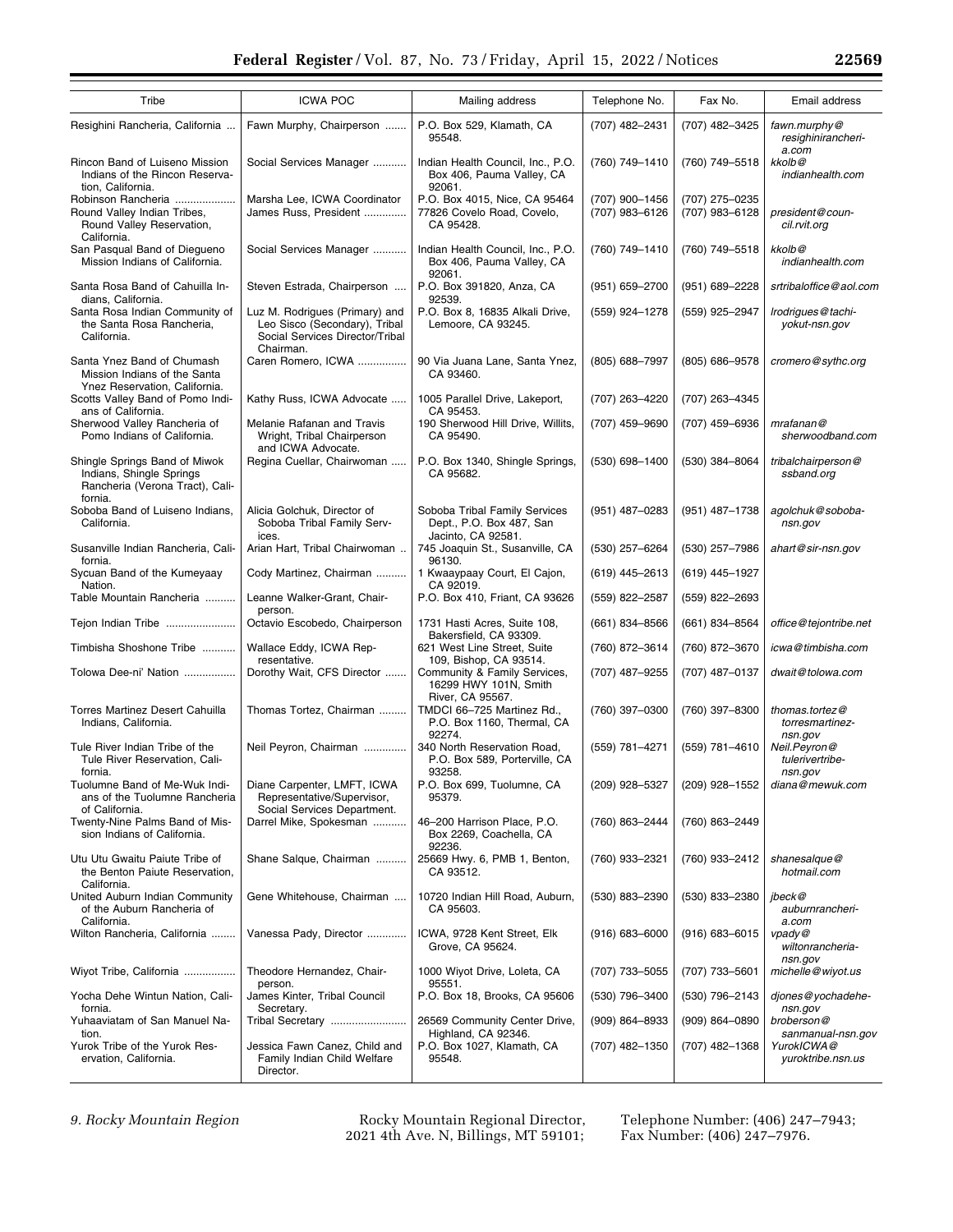| Tribe                                                                               | <b>ICWA POC</b>                                       | Mailing address                                  | Telephone No.    | Fax No.        | Email address                              |
|-------------------------------------------------------------------------------------|-------------------------------------------------------|--------------------------------------------------|------------------|----------------|--------------------------------------------|
| Assiniboine and Sioux Tribes of<br>the Fort Peck Indian Reserva-<br>tion, Montana.  | Ingrid Firemoon, ICWA Coordi-<br>nator.               | P.O. Box 1027, Poplar, MT<br>59255.              | (406) 768-2308   | (406) 768-5658 | ifiremoon@<br>fortpecktribes.net           |
| Blackfeet Tribe of the Blackfeet<br>Indian Reservation of Montana.                  | Kathy Calf Boss Ribs, ICWA<br>Coordinator.            | P.O. Box 588, Browning, MT<br>59417.             | (406) 338-5171   | (406) 338-7726 | kathybossribs@<br>yahoo.com                |
| Chippewa Cree Indians of the<br>Rocky Boy's Reservation, Mon-<br>tana.              | Shaneen Raining Bird Ham-<br>mond, ICWA Case Manager. | 96 Clinic Road No., Box Elder,<br>MT 59521.      | (406) 395-5506   |                | icwa@chippewa-<br>cree.org                 |
| Crow Tribe of Montana                                                               | Rebecca Buffalo, ICWA Contact                         | P.O. Box 340, Crow Agency,<br>MT 59022.          | (406) 679-2950   |                | Rebecca.buffalo@<br>crow-nsn.gov           |
| Eastern Shoshone Tribe of the<br>Wind River Reservation, Wyo-<br>ming.              | Sara Robinson, ICWA Director                          | P.O. Box 538, Fort Washakie,<br>WY 82514.        | $(307)$ 335-2013 | (307) 332-0280 | srobinson@<br>easternshoshon-<br>e.org     |
| Fort Belknap Indian Community<br>of the Fort Belknap Reserva-<br>tion of Montana.   | Myron L. Trottier, ICWA Case<br>Manager.              | 656 Agency Main Street, Har-<br>lem, MT 59526.   | (406) 353-8328   | (406) 353-4634 | mtrottier@<br>ftbelknap.org                |
| Little Shell Tribe of Chippewa In-<br>dians of Montana.                             | Donna Woodward, ICWA Attor-<br>ney.                   | 511 Central Ave. West, Great<br>Falls, MT 59404. | (406) 315-2400   | (406) 315–2400 | $d$ woodward $@$<br>Istribe.org            |
| Northern Arapaho Tribe of the<br>Wind River Reservation, Wyo-<br>ming.              | Shelley Mbonu, ICWA Director                          | P.O. Box 951, Riverton, WY<br>82501.             | (307) 335-3957   | (307) 240-2256 | shelley.mbonu@<br>northernarapah-<br>o.com |
| Northern Chevenne Tribe of the<br>Northern Cheyenne Indian<br>Reservation, Montana. | Michelle Little Wolf, ICWA Coor-<br>dinator I.        | P.O. Box 128, Lame Deer, MT<br>59043.            | (406) 477-4830   | (406) 477-8333 | michelle.littlewolf@<br>chevennenation.com |

# *10. Southern Plains Region* Southern Plains Regional Director, P.O. Box 368, Anadarko, OK 73005;

# Telephone Number: (405) 247–6673 Ext. 217; Fax Number (405) 247–5611.

| Tribe                                                                    | <b>ICWA POC</b>                                   | Mailing address                                         | Telephone No.      | Fax No.            | Email address                                  |
|--------------------------------------------------------------------------|---------------------------------------------------|---------------------------------------------------------|--------------------|--------------------|------------------------------------------------|
| Absentee-Shawnee Tribe of Indi-<br>ans of Oklahoma.                      | Melissa Hill, ICW Director                        | 2025 S Gordon Cooper Drive,<br>Shawnee, OK 74801.       | (405) 395-4492     | (405) 395-4495     | mhill@astribe.com                              |
| Alabama-Coushatta Tribe of<br>Texas.                                     | Melissa Celestine, ICW Director                   | 571 State Park Road, #56, Liv-<br>ingston, Texas 77351. | $(936) 563 - 1253$ | $(936) 563 - 1254$ | celestine.melissa@<br>actribe.org              |
| Apache Tribe of Oklahoma                                                 | ICW Director, Apache ICW<br>Worker.               | P.O. Box 9, Carnegie, Okla-<br>homa 73015.              | (580) 654-6340     |                    | icw@kiowatribe.org                             |
| Caddo Nation of Oklahoma                                                 | Kalina Youngman, ICW Case-<br>worker.             | P.O. Box 729, Anadarko, OK<br>73005.                    | (405) 247-8624     |                    | kalina.youngman@<br>wichitatribe.com           |
| Cheyenne and Arapaho Tribes,<br>Oklahoma.                                | Ephram Kelly, ICW Coordinator                     | P.O. Box 27, Concho, OK<br>73022.                       | (405) 422-7557     | (405) 422-8249     | rfelter@c-a-tribes.org                         |
| Citizen Potawatomi Nation, Okla-<br>homa.                                | Ashley May, ICW Director                          | 1601 S Gordon Cooper Drive,<br>Shawnee, OK 74801.       | (405) 878-4831     | (405) 878-4659     | amay@pota-<br>watomi.org                       |
| Comanche Nation, Oklahoma                                                | Evelyn Mithlo-Turner, ICW Di-<br>rector.          | P.O. Box 908, Lawton, OK<br>73502.                      | (580) 280-4751     | (580) 280-4751     | carolm@<br>comanchenatio-<br>$n$ .com          |
| Delaware Nation, Oklahoma                                                | Cassandra Acuna, ICW Director                     | P.O. Box 825, Anadarko, OK<br>73005.                    | (405) 247-2448     | (405) 247-5942     | cacuna@<br>delawarenation.com                  |
| Fort Sill Apache Tribe of Okla-<br>homa.                                 | ICWA Coordinator                                  | 43187 US Highway 281,<br>Apache, OK 73006.              | (580) 588-2298     | (580) 588-3133     | brian.wahnee@<br>fortsillapache-<br>nsn.gov    |
| lowa Tribe of Kansas and Ne-<br>braska.                                  | Native American Family Serv-<br>ices, Inc.        | 3303 B. Thrasher Rd., White<br>Cloud, KS 66094.         | (785) 595-3260     |                    |                                                |
| lowa Tribe of Oklahoma                                                   | Tamera Hudgins, ICW Director                      | Rt. 1, Box 721, Perkins, OK<br>74059.                   | (405) 547-2402     | (405) 547-1060     | thudgins@<br>iowanation.org                    |
| Kaw Nation, Oklahoma                                                     | Lebrandia Lamley, ICW Director                    | Drawer 50, Kaw City, Oklahoma<br>74641.                 | $(580)$ 269-2003   | (580) 269-2113     | $H$ emle $V$ @<br>kawnation.com                |
| Kickapoo Traditional Tribe of<br>Texas.                                  | ICWA Director, ICW Director                       | 2212 Rosita Valley Road, Eagle<br>Pass. Texas 78852.    | (830) 421-6300     |                    |                                                |
| Kickapoo Tribe of Indians of the<br>Kickapoo Reservation in Kan-<br>sas. |                                                   | 824 111th Dr., Horton, KS<br>66439.                     | (785) 486-2131     |                    |                                                |
| Kickapoo Tribe of Oklahoma                                               | Nathie Wallace, Indian Child<br>Welfare Director. | P.O. Box 469, McLoud, OK<br>74851.                      | (405) 964-5426     | (405) 964-5431     |                                                |
| Kiowa Indian Tribe of Oklahoma                                           | Davetta Geimausaddle, ICW Di-<br>rector.          | P.O. Box 369, Carnegie, Okla-<br>homa 73015.            | (580) 654-2439     | (580) 654-2363     | ICW@kiowatribe.org                             |
| Otoe-Missouria Tribe of Indians,<br>Oklahoma.                            | Andrea Kihega, Social Services<br>Director.       | 8151 Highway 177, Red Rock,<br>OK 74651.                | (580) 723-4466     | (580) 723-1016     | akihega@omtribe.org                            |
| Pawnee Nation of Oklahoma                                                | Amanda Farren, ICWA Director                      | P.O. Box 470, Pawnee, OK<br>74058.                      | $(918) 762 - 3261$ | (918) 762-6449     | afarren@<br>pawneenation.org                   |
| Ponca Tribe of Indians of Okla-<br>homa.                                 | Stephanie Ruminer, ICW Direc-<br>tor.             | 20 White Eagle Drive, Ponca<br>City, OK 74601.          | $(580)$ 463-0133   | (580) 763-0134     | ptoicw@gmail.com                               |
| Prairie Band Potawatomi Nation                                           | Julia Alfers, ICW Director                        | 16281 Q. Road, Mayetta, KS<br>66509.                    | (785) 966-8325     | (785) 966-290      |                                                |
| Sac and Fox Nation of Missouri<br>in Kansas and Nebraska.                | Chasity Davis, ICW Director                       | 305 N Main Street, Reserve, KS<br>66434.                | (785) 742-4708     | (785) 288-1163     | cdavis@<br>sacandfoxcasin-<br>o.com            |
| Sac and Fox Nation, Oklahoma                                             | Karen Hamilton, ICW Director                      | 215 North Harrison, Box 246,<br>Shawnee, OK 74801.      | $(918)$ 968-3526   | $(405)$ 395-0858   | karen.hamilton@<br>sacandfoxnation-<br>nsn.gov |
| Tonkawa Tribe of Indians of<br>Oklahoma.                                 | Christi Gonzalez, ICW Director                    | P.O. Box 70, Tonkawa, OK<br>74653.                      | (580) 628-7025     | (580) 628-7025     | cgonzalez@<br>tonkwatribe.com                  |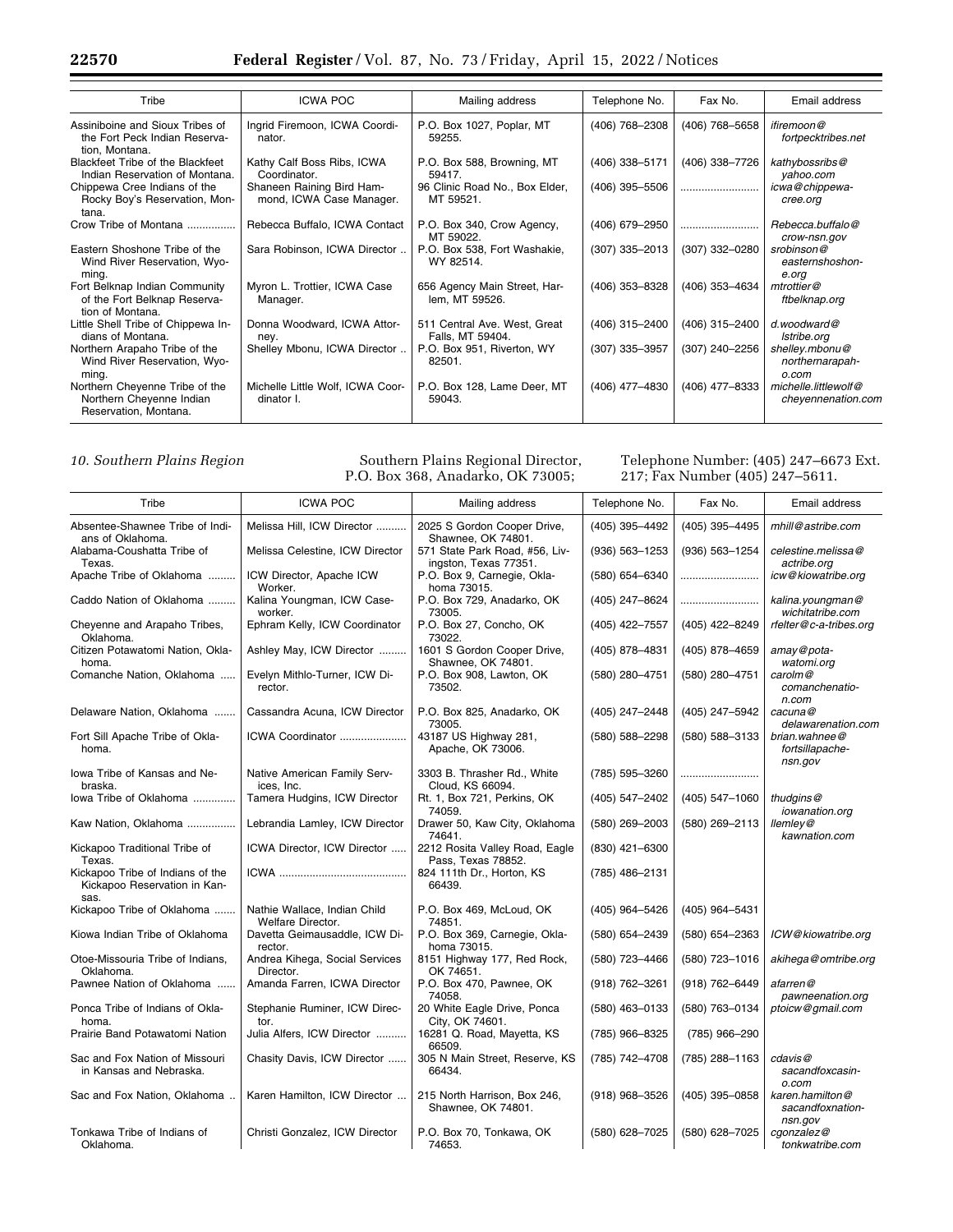| Tribe                                                                              | ICWA POC                                                  | Mailing Address | Telephone No.  | Fax No.        | Email address                      |
|------------------------------------------------------------------------------------|-----------------------------------------------------------|-----------------|----------------|----------------|------------------------------------|
| Wichita and Affiliated Tribes<br>(Wichita, Keechi, Waco &<br>Tawakonie), Oklahoma. | Joan Williams, ICW Director    P.O. Box 729. Anadarko, OK | 73005.          | (405) 247-8627 | (405) 247-3256 | ioan.williams@<br>wichitatribe.com |

# *11. Southwest Region*

NM 87104; Telephone Number: (505) 563–3103; Fax Number: (505) 563–3101.

Southwest Regional Director, 1001 Indian School Road NW, Albuquerque,

| Tribe                                                                        | <b>ICWA POC</b>                                                                      | Mailing address                                                   | Telephone No.      | Fax No.            | Email address                               |
|------------------------------------------------------------------------------|--------------------------------------------------------------------------------------|-------------------------------------------------------------------|--------------------|--------------------|---------------------------------------------|
| Jicarilla Apache Nation, New<br>Mexico.                                      | Gina Keeswood, ICWA Spe-<br>cialist.                                                 | P.O. Box 120, Dulce, NM 87528                                     | (575) 759-1712     | (575) 759-3757     | gkeeswood@jbhd.org                          |
| Mescalero Apache Tribe of the<br>Mescalero Reservation, New<br>Mexico.       | Augusta Williams, ICWA Case<br>Manager.                                              | 107 Sunset Loop, Box 228,<br>Mescalero, NM 88340.                 | (575) 464-4334     | (575) 464-4331     | awilliams@<br>mescaleroapachetri-<br>be.com |
| Ohkay Owingeh                                                                | Rochelle Thompson, ICWA<br>Manager.                                                  | P.O. Box 1187, 220 Popay Ave-<br>nue, Ohkay Owingeh, NM<br>87566. | $(575)$ 852-6108   | $(505)$ 692-0333   | rochelle.thompson@<br>ohkay.org             |
| Pueblo of Acoma, New Mexico                                                  | Marsha Vallo, Child Welfare<br>Specialist.                                           | P.O. Box 354, Acoma, NM<br>87034.                                 | $(505) 552 - 5162$ | $(505) 552 - 0903$ | MLVallo@poamail.org                         |
| Pueblo of Cochiti, New Mexico                                                | Tanya Devon Torres, ICWA<br>Specialist.                                              | P.O. Box 70, Cochiti Pueblo,<br>NM 87072.                         | $(505)$ 465-3139   | (505) 465-3173     | tanya torres@<br>pueblodecochiti.org        |
| Pueblo of Isleta, New Mexico                                                 | Jacqueline Yalch, Social Serv-<br>ices Director.                                     | P.O. Box 1270, Isleta, NM<br>87022.                               | (505) 869-2772     | (505) 869-7575     | Jacqueline. Yalch@<br>isletapueblo.com      |
| Pueblo of Jemez, New Mexico                                                  | Annette Gachupin, Child Advo-<br>cate.                                               | P.O. Box 340, Jemez Pueblo,<br>NM 87024.                          | (575) 834-7117     | (575) 834-7103     | agachupin@<br>jemezpueblo.us                |
| Pueblo of Laguna, New Mexico                                                 | Tracy Zamora, Social Service<br>Program Manager.                                     | Social Services Department,<br>P.O. Box 194, Laguna, NM<br>87026. | $(505) 552 - 6513$ | $(505) 552 - 6387$ | tzamora@pol-nsn.gov                         |
| Pueblo of Nambe, New Mexico                                                  | Julie Bird, ICWA Manager                                                             | 15A NP 102 West, Santa Fe,<br>NM 87506.                           | (505) 445-4446     | (505) 455-4449     | ICWA@<br>nambepueblo.org                    |
| Pueblo of Picuris, New Mexico                                                | Darcy Focke, ICWA Specialist                                                         | P.O. Box 127, Penasco, NM<br>87553.                               | (575) 587-2519     | $(575) 587 - 1003$ | icwa@<br>picurispueblo.org                  |
| Pueblo of Pojoaque, New Mexico                                               | Arthur Malone, Case Manager/<br><b>ICWA Specialist.</b>                              | 58 Cities of Gold Road, Suite 5,<br>Santa Fe, NM 87506.           | $(505)$ 455-0238   | $(505)$ 455-2363   | amalone@<br>pojoaque.org                    |
| Pueblo of San Felipe, New Mex-<br>ico.                                       | Darlene J. Valencia, Family<br>Services Director/ICWA Rep-<br>resentative.           | P.O. Box 4339, San Felipe<br>Pueblo, NM 87001.                    | (505) 771-9900     | (505) 771-9978     | dvalencia@<br>sfpueblo.com                  |
| Pueblo of San Ildefonso, New<br>Mexico.                                      | PrettyWater Duran, ICWA Man-<br>ager/Family Advocate.                                | 02 Tunyo Po, Santa Fe, NM<br>87506.                               | $(505)$ 455-4164   | $(505)$ 455-7351   | icwamanager@<br>sanipueblo.org              |
| Pueblo of Sandia, New Mexico                                                 | Bree Kerr, Tribal Court Adminis-<br>trator.                                          | 481 Sandia Loop, Bernalillo, NM<br>87004.                         | (505) 771-5005     | (505) 867-7099     | akerr@<br>sandiapueblo.nsn.us               |
| Pueblo of Santa Ana, New Mex-<br>ico.                                        | Edward Ackron, LMSW, Social<br>Services Director.                                    | 02 Dove Road, Santa Ana<br>Pueblo, NM 87004.                      | (505) 771-6765     | $(505)$ 771-6537   | edward.Ackron@<br>santaana-nsn.gov          |
| Pueblo of Santa Clara, New Mex-<br>ico.                                      | Dennis Silva, Director of Social<br>Services.                                        | P.O. Box 580, Espanola, NM<br>87532.                              | (505) 753-0419     | (505) 753-0420     | dsilva@<br>santaclarapuebl-<br>o.org        |
| Pueblo of Taos, New Mexico                                                   | Ezra Bayles, Director                                                                | P.O. Box 1846, Taos, NM<br>87571.                                 | (575) 758-7824     | (575) 758-3346     | ebayles@<br>taospueblo.com                  |
| Pueblo of Tesuque, New Mexico                                                | Donna Quintana, ICWA Coordi-<br>nator.                                               | Box 360, T Route 42, Santa Fe,<br>NM 87506.                       | $(505)$ 469-0173   | (505) 820-7780     | donna.quintana@<br>pueblooftesuque.org      |
| Pueblo of Zia, New Mexico                                                    | Wiyanna Chavez, Social Serv-<br>ices Director.                                       | 135 Capital Square Drive, Zia<br>Pueblo, NM 87053.                | (505) 401-8142     | (505) 867-3308     | wiyanna.chavez@<br>ziapueblo.org            |
| Santo Domingo Pueblo                                                         | Virginia Tenorio & Doris Mina,<br>Family Services Director &<br>ICWA Representative. | P.O. Box 129, Santo Domingo,<br>NM 87052.                         | $(505)$ 465-0630   | (505) 465-2554     | virgina.tenorio@kewa-<br>nsn.us             |
| Southern Ute Indian Tribe of the<br>Southern Ute Reservation, Col-<br>orado. | Julianne Begay, Social Services<br>Attorney.                                         | MS 53 P.O. Box 737, Ignacio,<br>CO 81137.                         | $(970) 563 - 0100$ | (970) 563-4854     | jbegay@southemute-<br>nsn.gov               |
| Ute Mountain Ute Tribe                                                       | Tywana Billie Lopez, UMU So-<br>cial Services Director.                              | P.O. Box 309, Towaoc, CO<br>81334.                                | (970) 564-5307     |                    | tbillie@<br>utemountain.org                 |
| Ysleta del Sur Pueblo                                                        | Leah Lopez, LMSW, Social<br>Services Coordinator.                                    | 9314 Juanchido Ln., El Paso,<br>TX 79907.                         | $(915) 860 - 6170$ | $(915)$ 242-6556   | lopezl@ydsp-nsn.gov                         |
| Zuni Tribe of the Zuni Reserva-<br>tion, New Mexico.                         | Ron Reid, Social Services Di-<br>rector.                                             | P.O. Box 339, Zuni, NM 87327                                      | (505) 782-7166     | (505) 782-7221     | ron.reid@ashiwi.org                         |

*12. Western* Western Regional Director, 2600 North Central Avenue, 4th Floor Mailroom, Phoenix, AZ 85004;

# Telephone: (602) 379–6600; Fax Number: (602) 379–4413.

| Tribe                                                                      | ICWA POC                                     | Mailing address                                       | Telephone No.  | Fax No.        | Email address              |
|----------------------------------------------------------------------------|----------------------------------------------|-------------------------------------------------------|----------------|----------------|----------------------------|
| Ak-Chin Indian Community                                                   | Dorissa Garcia, Enrollment Co-<br>ordinator. | 42507 West Peters & Nall<br>Road, Maricopa, AZ 85138. | (520) 568-1074 | (520) 568-1079 | dgarcia@ak-<br>chin.nsn.us |
| Chemehuevi Indian Tribe of the<br>Chemehuevi Reservation, Cali-<br>fornia. | Sierra Pencille, Temp, Chair of<br>Tribe.    | P.O. Box 1976. Havasu Lake.<br>CA 92363.              | (760) 858-4291 | (760) 858-5400 | chairman@cit-nsn.gov       |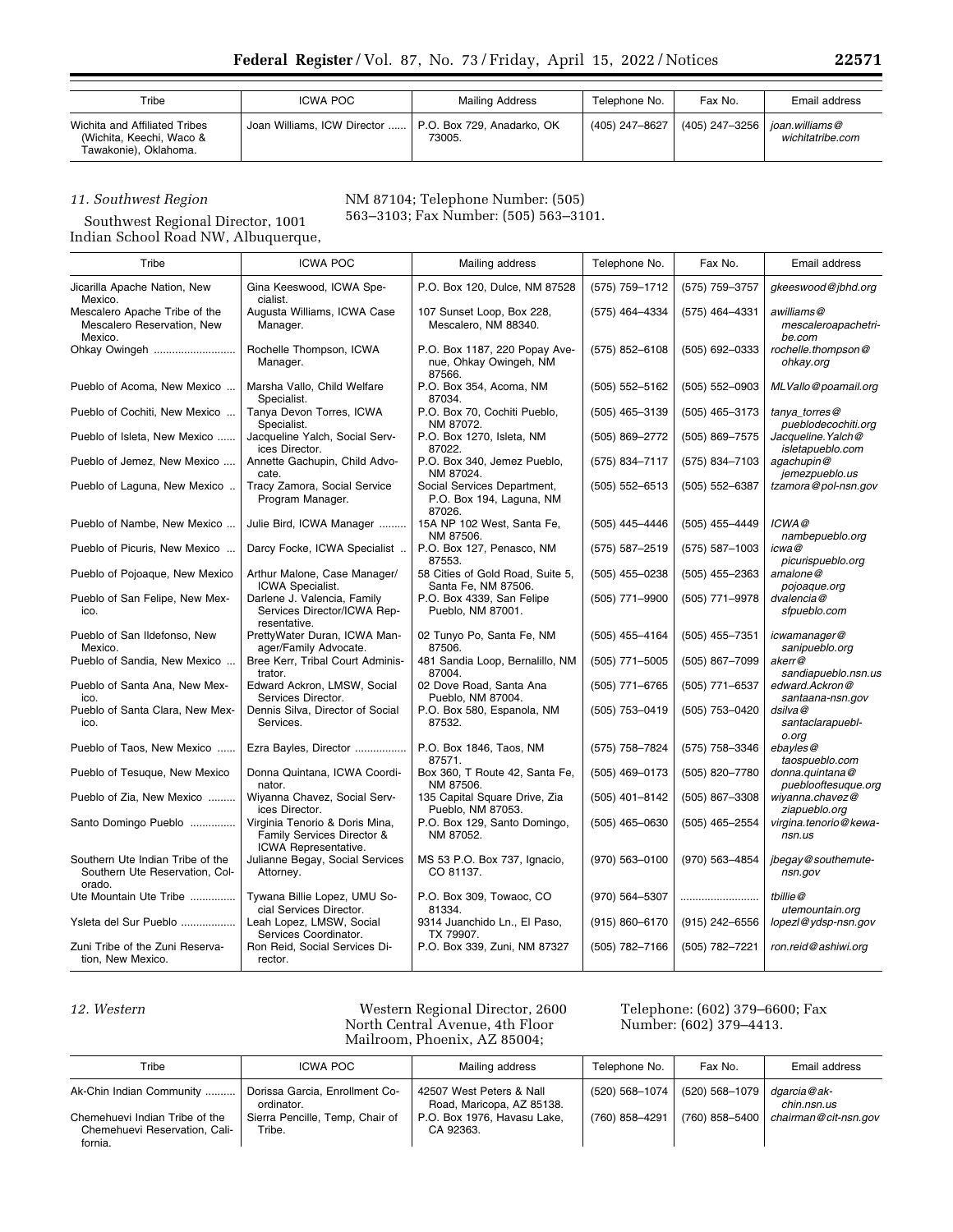| Tribe                                                                                                                                                                              | <b>ICWA POC</b>                                                     | Mailing address                                                                                    | Telephone No.    | Fax No.        | Email address                                  |
|------------------------------------------------------------------------------------------------------------------------------------------------------------------------------------|---------------------------------------------------------------------|----------------------------------------------------------------------------------------------------|------------------|----------------|------------------------------------------------|
| Cocopah Tribe of Arizona                                                                                                                                                           | Rafael D. Morales, Jr., ICWA                                        | 14515 South Veterans Drive,                                                                        | (928) 627-3729   | (928) 627-3316 | moralesr@                                      |
| Colorado River Indian Tribes of<br>the Colorado River Indian Res-<br>ervation, Arizona and California.                                                                             | Worker.<br>Rebecca Loudbear, Attorney<br>General.                   | Somerton, AZ 85350.<br>26600 Mohave Road, Parker,<br>AZ 85344.                                     | (928) 669-1271   | (928) 669-5675 | cocopah.com<br>rloudbear@critdoj.com           |
| Confederated Tribes of the<br>Goshute Reservation, Nevada<br>and Utah.                                                                                                             | Jeanine Hooper, Social Serv-<br>ices/ICWA Director.                 | HC61 Box 6104, Ibapah, UT<br>84034.                                                                | (833) 228-6509   | (435) 234-1219 | jeanine.hooper@<br>ctgr.us                     |
| Duckwater Shoshone Tribe of the<br>Duckwater Reservation, Ne-<br>vada.                                                                                                             | Debra O'Neil, Social Services<br>Director.                          | P.O. Box 140087, Duckwater,<br>NV 89314.                                                           | (775) 863-0222   | (775) 863-0142 | debbie.oneil@ihs.gov                           |
| Ely Shoshone Tribe of Nevada                                                                                                                                                       | Georgia Valdez, Social Services                                     | 250B Heritage Drive, Ely, NV<br>89301.                                                             | (775) 289-4133   | (775) 289-3237 | dorda123@yahoo.com                             |
| Fort McDermitt Paiute and Sho-<br>shone Tribes of the Fort<br>McDermitt Indian Reservation,<br>Nevada and Oregon.                                                                  | Worker.<br>Elena Dave, ICWA Advocate                                | 111 North Road, P.O. Box 457,<br>McDermitt, NV 89421.                                              | (775) 532-8259   | (775) 532-8060 | alenadave83@<br>gmail.com                      |
| Fort McDowell Yavapai Nation,<br>Arizona.                                                                                                                                          | Janel Shepherd, CPS/ICWA Co-<br>ordinator.                          | P.O. Box 17779, Fountain Hills,<br>AZ 85269.                                                       | (480) 789-7990   | (480) 837-4809 | jshepherd@fmyn.org                             |
| Fort Mojave Indian Tribe of Ari-                                                                                                                                                   | Melvin Lewis Sr., Social Serv-                                      | 500 Merriman Avenue, Needles,                                                                      | (928) 346-1550   | (928) 346-1552 | ssdir@ftmojave.com                             |
| zona, California & Nevada.<br>Gila River Indian Community of<br>the Gila River Indian Reserva-<br>tion, Arizona.                                                                   | ices Department Director.<br>Antoinette Enos, ICWA Case<br>Manager. | CA 92363.<br>P.O. Box 427, Sacaton, AZ<br>85147.                                                   | (520) 562-3396   | (520) 562-3633 | antoinette.enos@<br>gric.nsn.gov               |
| Havasupai Tribe of the<br>Havasupai Reservation, Ari-<br>zona.                                                                                                                     | Rita Uqualla, ICWA Coordinator                                      | P.O. Box 10, Supai, AZ 86435                                                                       | $(928)$ 433-8153 | (928) 433-8119 | ruqualla@yahoo.com                             |
| Hopi Tribe of Arizona                                                                                                                                                              | Lorene Vicente, ICWA Coordi-<br>nator.                              | P.O. Box 123, Kykotsmovi, AZ<br>86039.                                                             | (928) 734-3392   | (928) 734-1158 | LVicente@hopi.nsn.us                           |
| Hualapai Indian Tribe of the<br>Hualapai Indian Reservation,<br>Arizona.                                                                                                           | Idella Keluche, ICWA Worker                                         | P.O. Box 480, Peach Springs,<br>AZ 86434.                                                          | (928) 769-2269   | (928) 769-2659 | ikeluche@hualapai-<br>nsn.gov                  |
| Kaibab Band of Paiute Indians of<br>the Kaibab Indian Reservation,<br>Arizona.                                                                                                     | Jennie K. Kalauli, Social Serv-<br>ices Director.                   | HC 65 Box 2, Fredonia, AZ<br>86022.                                                                | (928) 643-8320   | (888) 422-4037 | jkalauli@kaibabpaiute-<br>nsn.gov              |
| Las Vegas Tribe of Paiute Indi-<br>ans of the Las Vegas Indian<br>Colony, Nevada.                                                                                                  | Fabian Solis, Health & Human<br>Service Director.                   | 1257 Paiute Circle, Las Vegas,<br>NV 89106.                                                        | (702) 382-0784   | (702) 384-5272 | fsolis@lvpaiute.com                            |
| Lovelock Paiute Tribe of the<br>Lovelock Indian Colony, Ne-<br>vada.                                                                                                               | Maribel Morales, ICWA-GA<br>Case Worker.                            | 201 Bowean Street, Lovelock,<br>NV 89419.                                                          | (775) 217-0461   | (775) 273-3802 | icwa@<br>lovelocktribe.com                     |
| Moapa Band of Paiute Indians of<br>the Moapa River Indian Res-<br>ervation, Nevada.                                                                                                | Debrah Rocco, Social Services<br>Director.                          | P.O. BOX 308, Moapa, NV<br>89025.                                                                  | (702) 865-2708   | (702) 864-0408 | socialservices@<br>moapabandofpaiute-<br>s.org |
| Paiute Indian Tribe of Utah<br>(Cedar Band of Paiutes,<br>Kanosh Band of Paiutes,<br>Koosharem Band of Paiutes,<br>Indian Peaks Band of Paiutes,<br>and Shivwits Band of Paiutes). | Tyler Goddard, Health Director                                      | 440 North Paiute Drive, Cedar<br>City, UT 84721.                                                   | (435) 586-1112   | (435) 238-4262 | tgoddard@<br>fourpointshealth.org              |
| Paiute-Shoshone Tribe of the<br>Fallon Reservation and Colony,<br>Nevada.                                                                                                          | Jennifer Pishion, ICWA Rep-<br>resentative.                         | 1007 Rio Vista Drive, Fallon, NV   (775) 423-1215   (775) 423-8960   yfsmanager@fpst.org<br>89406. |                  |                |                                                |
| Pascua Yaqui Tribe of Arizona                                                                                                                                                      | Tara Hubbard, ICWA Super-<br>vising Attorney.                       | Office of the Attorney General,<br>7777 S Camino Huivism-<br>Bldg. C, Tucson, AZ 85757.            | (480) 755-2506   | (520) 883-5084 | tara.hubbard@<br>pascuayaqui-<br>nsn.gov       |
| Pyramid Lake Paiute Tribe of the<br>Pyramid Lake Reservation, Ne-<br>vada.                                                                                                         | Nathan Dunn, Caseworker                                             | P.O. Box 256, Nixon, NV 89424                                                                      | (775) 574-1047   | (775) 574-1052 | caseworker@<br>plpt.nsn.us                     |
| Quechan Tribe of the Fort Yuma<br>Indian Reservation, California<br>& Arizona.                                                                                                     | Rena Escalanti-GoForth, ICWA<br>Specialist.                         | P.O. Box 1899, Yuma, AZ<br>85366.                                                                  | $(760)$ 572-0201 | (760) 572-2099 | ICWAspecialist@<br>quechantribe.com            |
| Reno-Sparks Indian Colony, Ne-<br>vada.                                                                                                                                            | Carrie Brown, Human Services<br>Manager.                            | 405 Golden Lane, Reno, NV<br>89502.                                                                | (775) 329-5071   | (775) 785-8758 | cbrown@rsic.org                                |
| Salt River Pima-Maricopa Indian<br>Community of the Salt River                                                                                                                     | Allison Miller, ICWA Manager                                        | <b>SRPMIC Social Services/ICWA</b><br>Unit, 10,005 East Osborn                                     | (480) 362-7533   | (480) 362-5574 | Allison.Miller@srpmic-<br>nsn.gov              |
| Reservation, Arizona.<br>San Carlos Apache Tribe of the<br>San Carlos Reservation, Ari-<br>zona.                                                                                   | Aaron Begay, ICWA Coordinator                                       | Road, Scottsdale, AZ 85256.<br>P.O. Box 0, San Carlos, AZ<br>85550.                                | (928) 475-2313   | (928) 475-2342 | abegay09@tss.scat-<br>nsn.gov                  |
| San Juan Southern Paiute Tribe<br>of Arizona.                                                                                                                                      | Mary Lou Boone, Enrollment Of-<br>ficer.                            | 505 South Main Street, Suite<br>101, P.O. Box 2950, Tuba<br>City, AZ 86045.                        | (928) 212-9794   | (928) 233–8948 | $m$ .boone@<br>sanjuanpaiute-<br>nsn.gov       |
| Shoshone-Paiute Tribes of the<br>Duck Valley Reservation, Ne-<br>vada.                                                                                                             | Tamara Ashley, Social Worker                                        | P.O. Box 219, Owyhee, NV<br>89832.                                                                 | (775) 757-2921   | (775) 757-2910 | ashley.tamara@<br>shopai.org                   |
| Skull Valley Band of Goshute In-<br>dians of Utah.                                                                                                                                 | Candace Bear, Chairperson                                           | 407 Skull Valley Road, Skull<br>Valley, UT 84029.                                                  | (435) 830-4526   |                |                                                |
| Summit Lake Paiute Tribe of Ne-<br>vada.                                                                                                                                           | Randi Lone Eagle, Chairwoman                                        | 2255 Green Vista Drive, Suite<br>402, Sparks, NV 89431.                                            | (775) 827-9670   | (775) 827-9678 | randi.loneeagle@<br>summitlaketribe.org        |